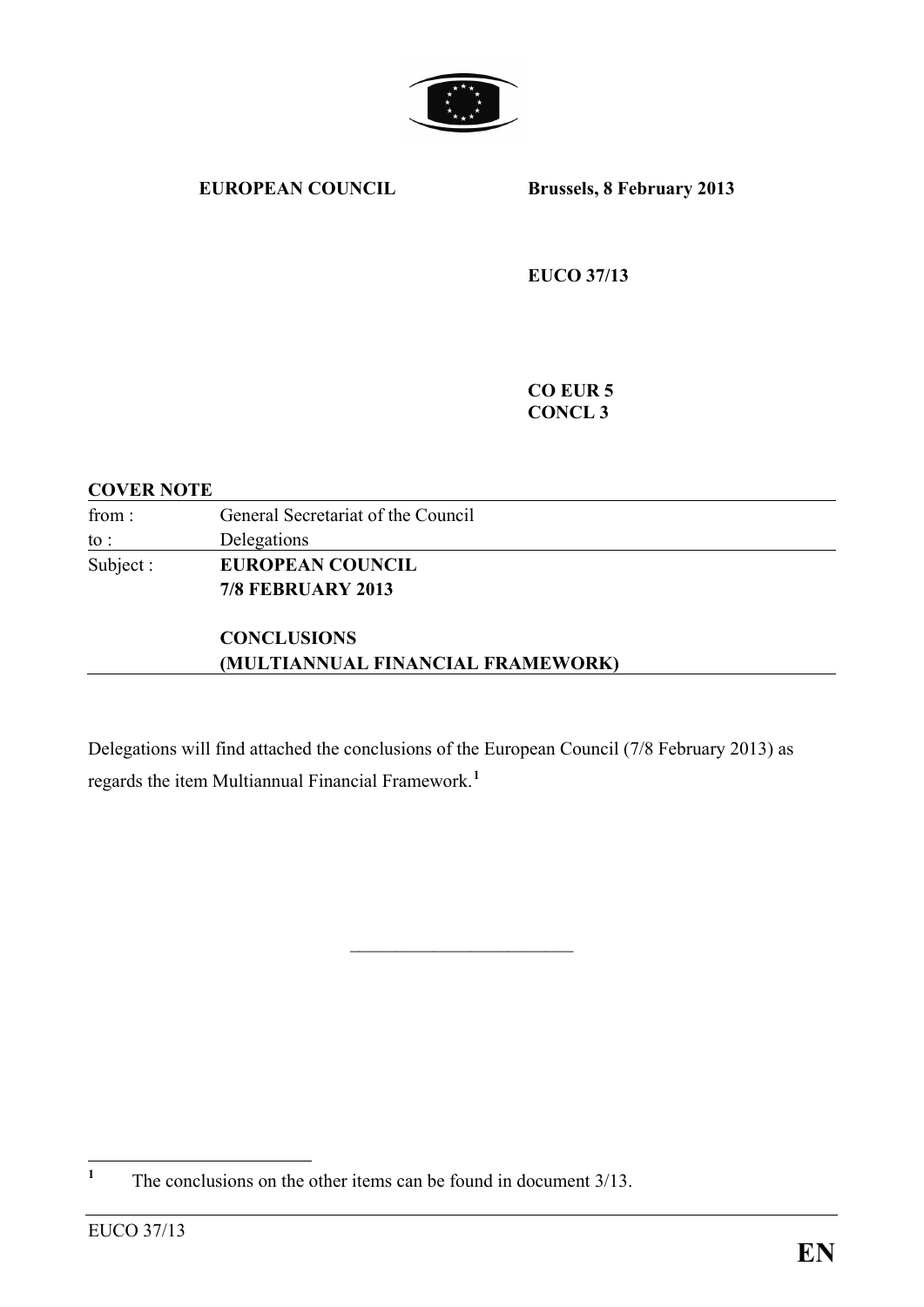# **GENERAL**

1. Over recent years the European Union and its Member States have taken important steps in response to the challenges raised by the economic and financial crisis. Looking to the future, the next Multiannual Financial Framework (MFF) must ensure that the European Union's budget is geared to lifting Europe out of the crisis. The European Union's budget must be a catalyst for growth and jobs across Europe, notably by leveraging productive and human capital investments. Within the future Multiannual Financial Framework, spending should be mobilised to support growth, employment, competitiveness and convergence, in line with the Europe 2020 Strategy. At the same time, as fiscal discipline is reinforced in Europe, it is essential that the future MFF reflects the consolidation efforts being made by Member States to bring deficit and debt onto a more sustainable path. The value of each euro spent must be carefully examined ensuring that the European Added Value and quality of spending under the future MFF are enhanced not least by pooling resources, acting as a catalyst and offering economies of scale, positive trans boundary and spill-over effects thus contributing to the achievement of agreed common policy targets more effectively or faster and reducing national expenditure. Sustainable growth and employment will only resume if a consistent and broadbased approach is pursued, combining smart fiscal consolidation that preserves investment in future growth, sound macroeconomic policies and an active employment strategy that preserves social cohesion. EU policies must be consistent with the principles of subsidiarity, proportionality and solidarity as well as provide real added value.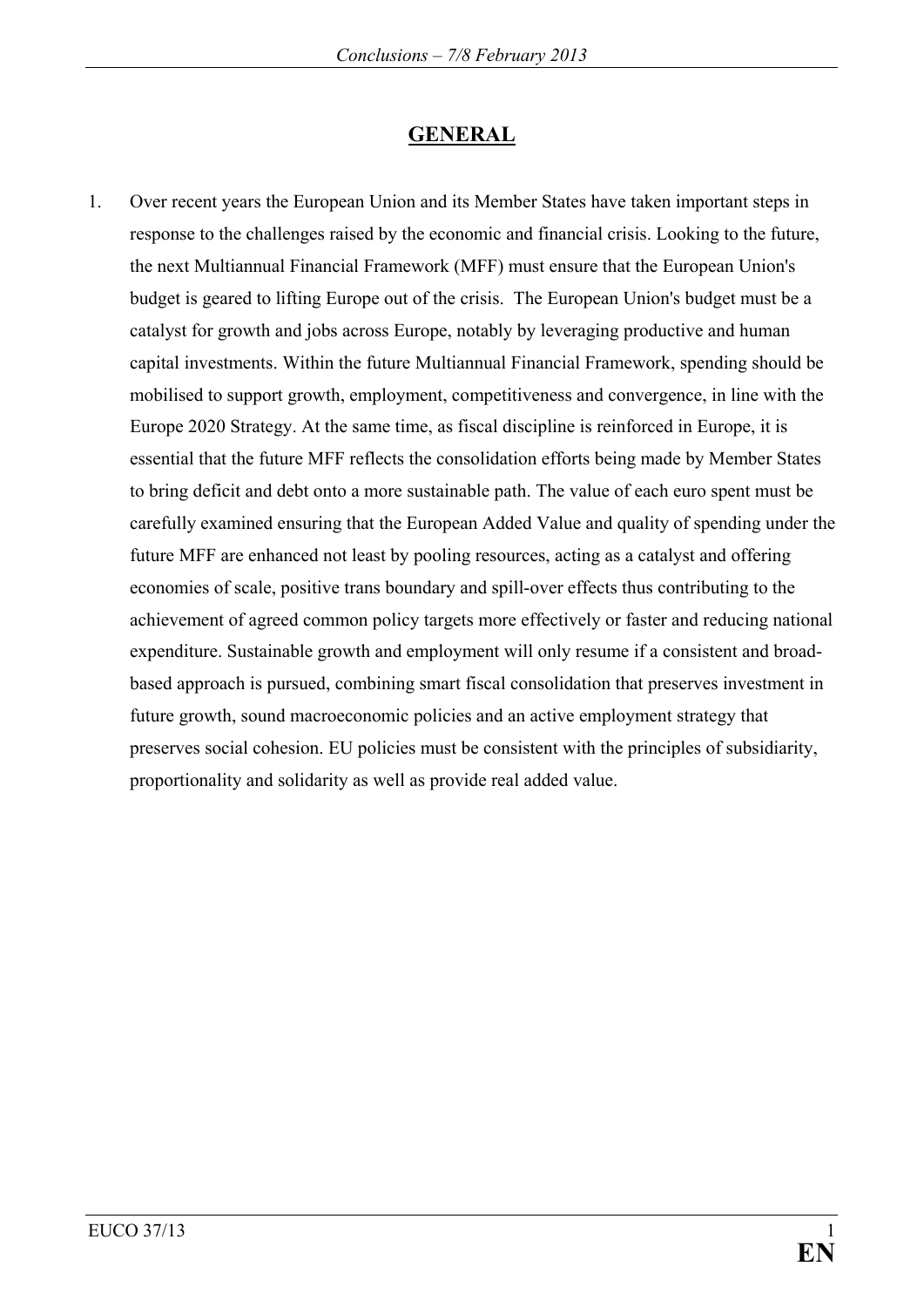- 2. The future financial framework must not only ensure the appropriate level of expenditure, but also its quality. The quality of expenditure will allow for a better development of the policies, taking full advantage of the opportunities they provide in terms of European value added, in particular in times of heavy constraint on the national budgets. All funding instruments should, therefore, be spent as effectively as possible. Efforts towards improving the quality of spending of the Union's funds need to include, *inter alia*, the better governance of the policies including certain conditionalities, concentration and targeting of funding, wherever possible in all funding instruments and programmes under all Headings, on areas that contribute most to growth, jobs and competitiveness. Regular reporting for the appraisal of results on all policies and funding instruments at political level should be ensured. In addition, elements ensuring the appropriate quality of expenditure must include flexibility, positive incentives, concentration of funds on growth-enhancing measures, evaluation and review, emphasis on results, simplification in delivery, appropriate technical assistance, application of competition principle in selecting the projects, and an appropriate use of financial instruments. The conclusions include a number of elements that provide for the application of the above principles. Furthermore, every effort should be made by all institutions of the Union so that the sectoral legislation of relevant funding instruments includes provisions aiming at enhancing the quality of spending.
- 3. To allow for a detailed assessment of the quality of spending and consistently with the annual evaluation report on the Union's finances provided by the Commission under Article 318 TFEU, the Commission will transmit each year to the Council and to the European Parliament a summary report for the CSF programmes (based on the annual implementation reports of the Member States) as well as a synthesis of all available evaluations of Programmes. In addition, two strategic reports for the CSF programmes will be presented during the programming period.
- 4. The new MFF will cover the seven years between 2014 and 2020 and be drawn up for a European Union comprising 28 Member States on the working assumption that Croatia will join the Union in 2013.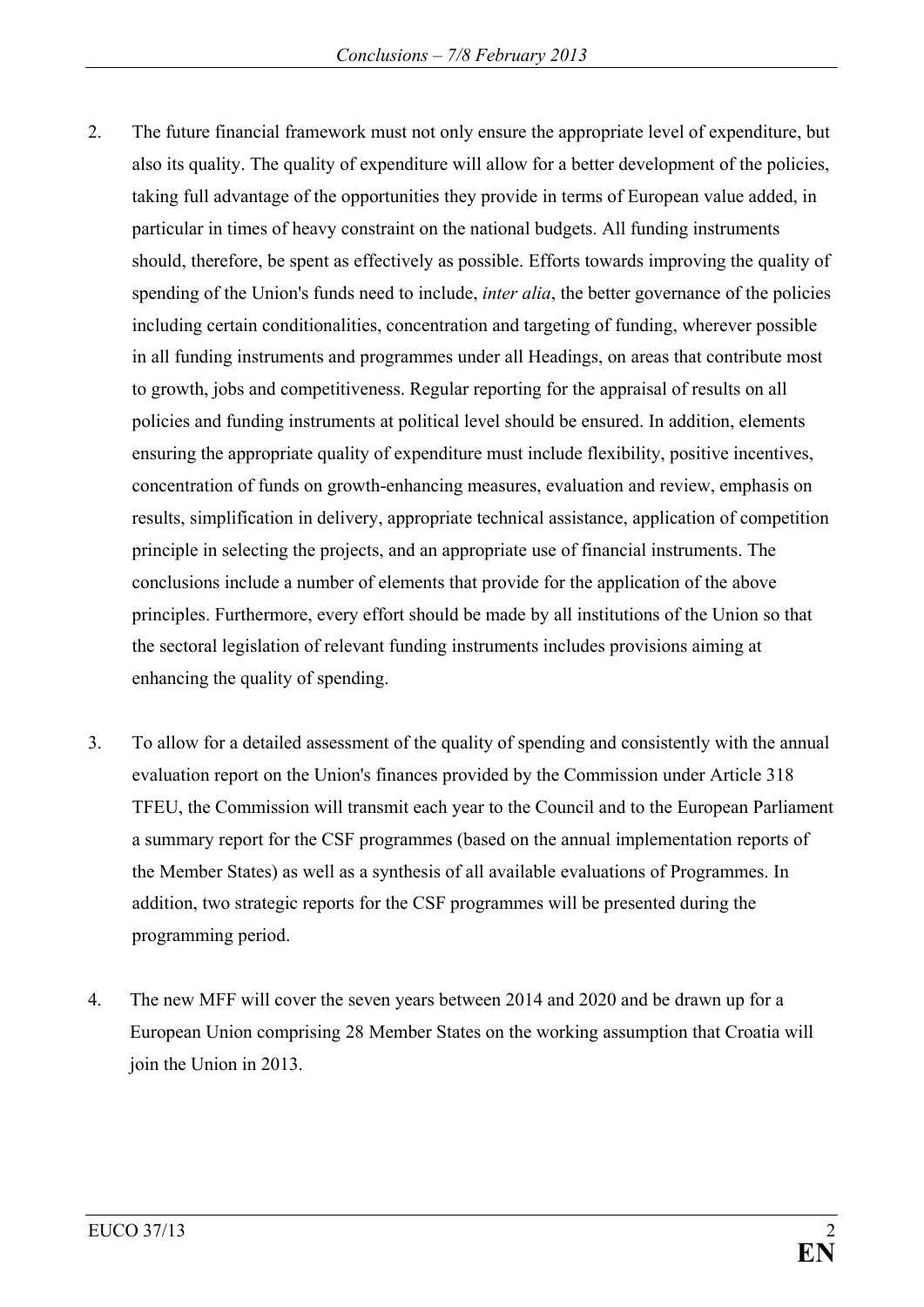5. Expenditure will be grouped under six Headings designed to reflect the Union's political priorities and providing for the necessary flexibility in the interest of efficient allocation of resources.

The Multiannual Financial Framework for the period 2014 to 2020 will have the following structure:

- Sub-Heading 1a "Competitiveness for growth and jobs" which will include the Connecting Europe Facility;
- Sub-Heading 1b "Economic, social and territorial cohesion";
- Heading 2 "Sustainable growth: natural resources" which will include a sub-ceiling for market related expenditure and direct payments;
- Heading 3 "Security and citizenship";
- Heading 4 "Global Europe";
- Heading 5 "Administration" which will include a sub-ceiling for administrative expenditure;
- Heading 6 "Compensations".
- 6. The European Council has reached political agreement that the maximum total figure for expenditure for EU 28 for the period 2014-2020 is EUR *959 988* million in appropriations for commitments, representing 1.00% of EU GNI and EUR *908 400* million in appropriations for payments representing 0.95% of the EU GNI. The breakdown of appropriations for commitments is described below. The same figures are also set out in the table contained in Annex I which equally sets out the schedule of appropriations for payments. All figures are expressed using constant 2011 prices. There will be automatic annual technical adjustments for inflation. This is the basis on which the Council will now seek the consent of the European Parliament in accordance with Article 312(2) TFEU which stipulates that the Council shall adopt the MFF regulation after obtaining the consent of the European Parliament.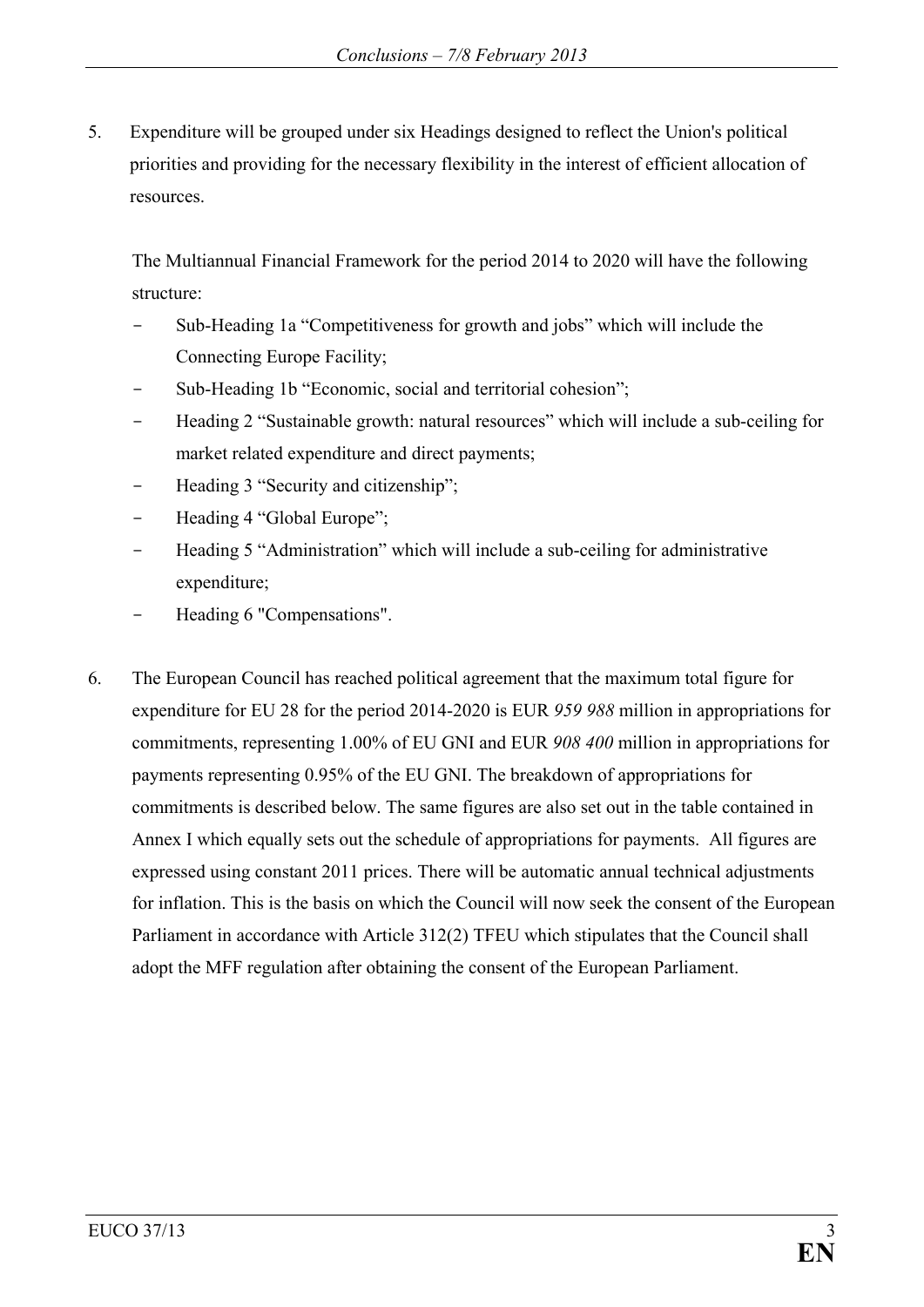In order to ensure that the Union can fulfill all its financial obligations stemming from existing and future commitments in the period 2014-2020 in accordance with Article 323 TFEU, specific rules for the management of the yearly payments ceilings will be laid down.

The statistical data and forecasts used to establish the eligibility and envelopes for the CSF funds and also for the calculation of total GNI are those used for the Commission update of the proposal for the MFF Regulation in July 2012 (COM(2012) 388).

7. Having in mind the financial needs necessary to develop investment in Europe and the objective of maximising the leverage effect of actions supported by the EU budget, a more widespread use of financial instruments including project bonds will be made as part of the implementation of the next MFF. Financial instruments must address one or more specific policy objectives of the Union, operate in a non-discriminatory fashion, must have a clear end-date, respect the principles of sound financial management and be complementary to traditional instruments such as grants. The financial liability of the Union for such financial instruments in the next multiannual financial framework will be limited to the EU budget contribution and will not give rise to contingent liabilities for the Union budget.

Financial instruments can only be implemented when they meet strict conditions as laid down in the new Financial Regulation. Financing from the EU budget for the purpose of financial instruments should only happen on a reasonable scale and where there is an added value.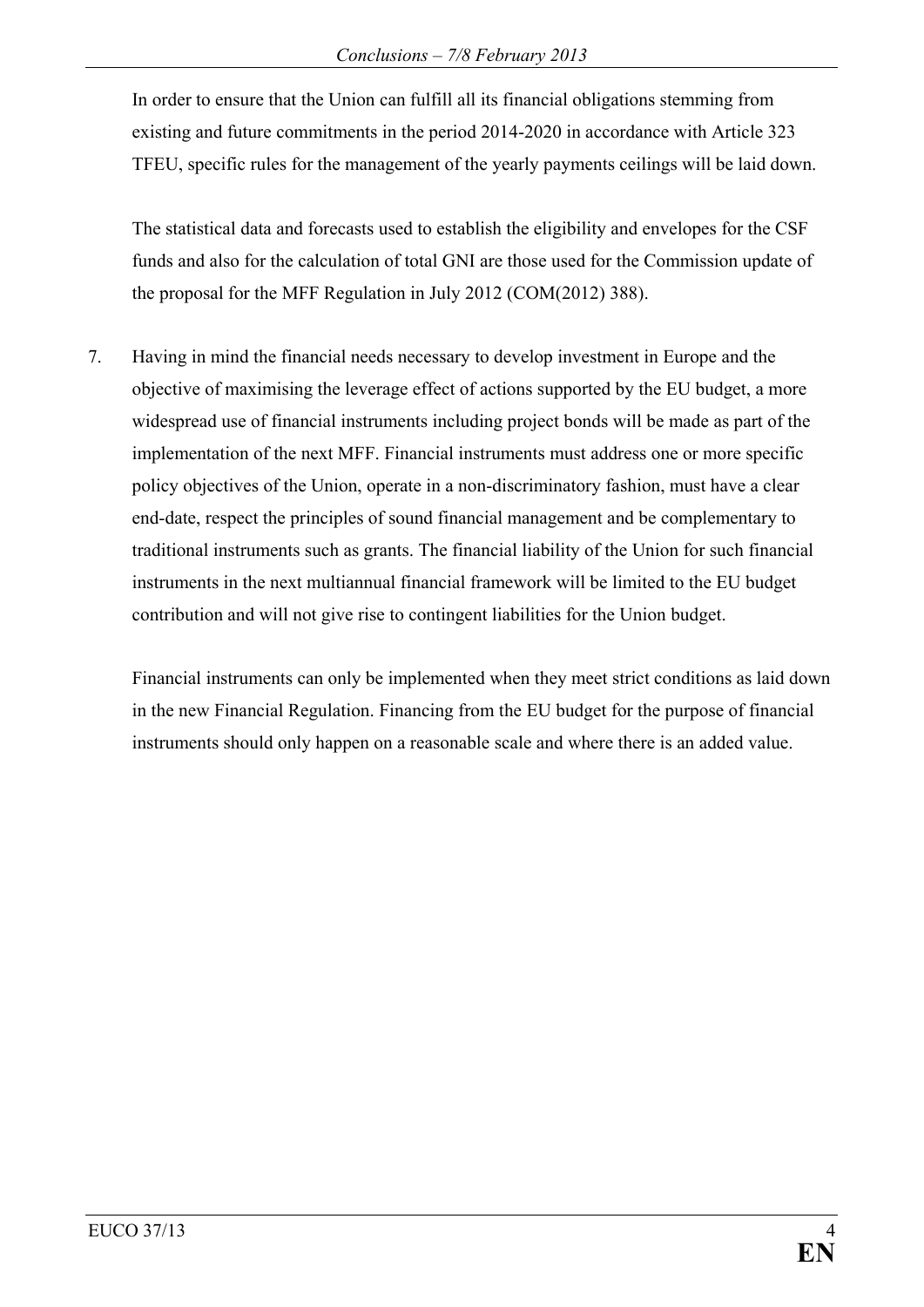- 8. The RAL (*reste à liquider*) is an inevitable by-product of multi-annual programming and differentiated appropriations. However, for various reasons, the RAL will be significantly higher than expected at the end of the financial framework for 2007-2013. In order, therefore, to ensure a manageable level and profile for the payments in all Headings several initiatives are an integral part of the agreement on the financial framework 2014-2020:
	- the levels of commitments are set at an appropriate level in all Headings;
	- de-commitments rules will be applied strictly in all Headings, in particular the rules for automatic de-commitments;
	- pre-financing rates are reduced compared to the period 2007-2013;
	- no degressivity of annual commitments for regional "safety net" arrangements under Cohesion Policy in order to contribute to the manageable profile of commitments and payments.
- 9. The EU has the responsibility, through certain conditionalities, robust controls and effective performance measurement, to ensure that funds are better spent. It must also respond to the need to simplify its spending programmes in order to reduce the administrative burden and costs for their beneficiaries and for all actors involved, both at the EU level at the national level. All sectoral legislation relating to the next MFF as well as the new Financial Regulation and the Interinstitutional Agreement on cooperation in budgetary matters and on sound financial management should therefore contain substantial elements contributing to simplification and improving accountability and effective spending of EU funds. A particular effort will be made, both in the legislation and in its implementation, to ensure that the principles of subsidiarity and proportionality are fully taken into account and that the specificities of small programmes in "mono-region" Member States are taken into account in the definition of lighter rules.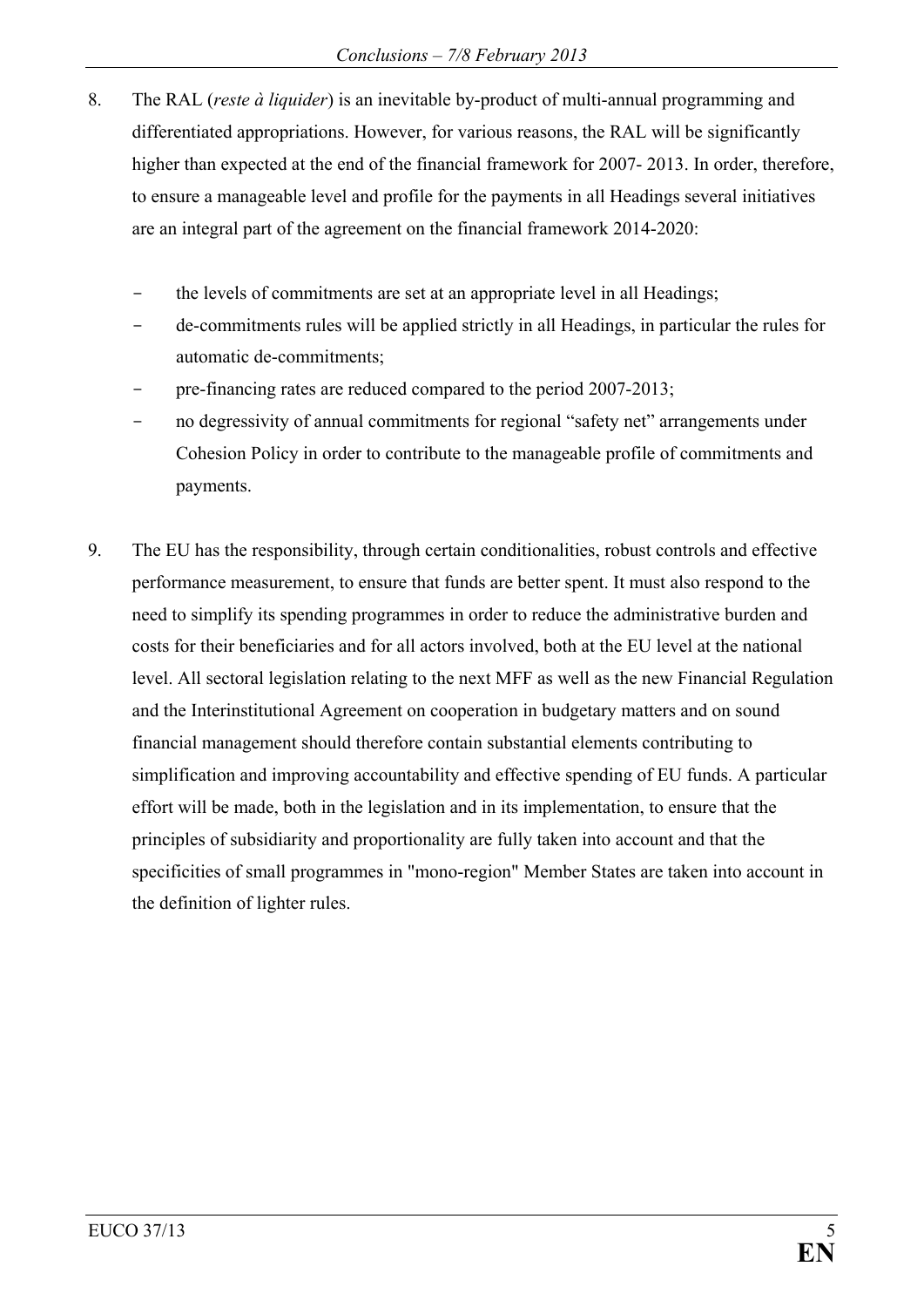- 10. The optimal achievement of objectives in some policy areas depends on the mainstreaming of priorities such as environmental protection into a range of instruments in other policy areas. Climate action objectives will represent at least 20% of EU spending in the period 2014-2020 and therefore be reflected in the appropriate instruments to ensure that they contribute to strengthen energy security, building a low-carbon, resource efficient and climate resilient economy that will enhance Europe's competitiveness and create more and greener jobs.
- 11. In order to allow the EU budget to play its crucial role in fostering growth, jobs and competitiveness, the following legislative texts now need to be adopted as soon as possible following the procedures enshrined in the Treaty and respecting the role of the different institutions. In particular:
	- the Regulation laying down the MFF for the years 2014-2020;
	- the Interinstitutional Agreement on cooperation in budgetary matters and on sound financial management;
	- the Decision on the system of own resources of the European Union as well as its implementing measures.

On the basis of the levels of commitments in this agreement, and noting the indicative figures proposed by the Commission for the objectives under all the Headings, the Council and the European Parliament are invited to come to a timely agreement on the appropriate funding of each of the proposed instruments, programmes and funds financed under the MFF, including the possibility of a review.

Recalling the intensive contacts held over the past months with the European Parliament, both in the margins of the meetings of the General Affairs Council and at the level of the Institutions' Presidents in line with Article 324 TFEU, the European Council invites the Presidency to rapidly take forward discussions with the European Parliament.

The Commission is invited to provide all assistance and support it deems useful to further the decision-making process.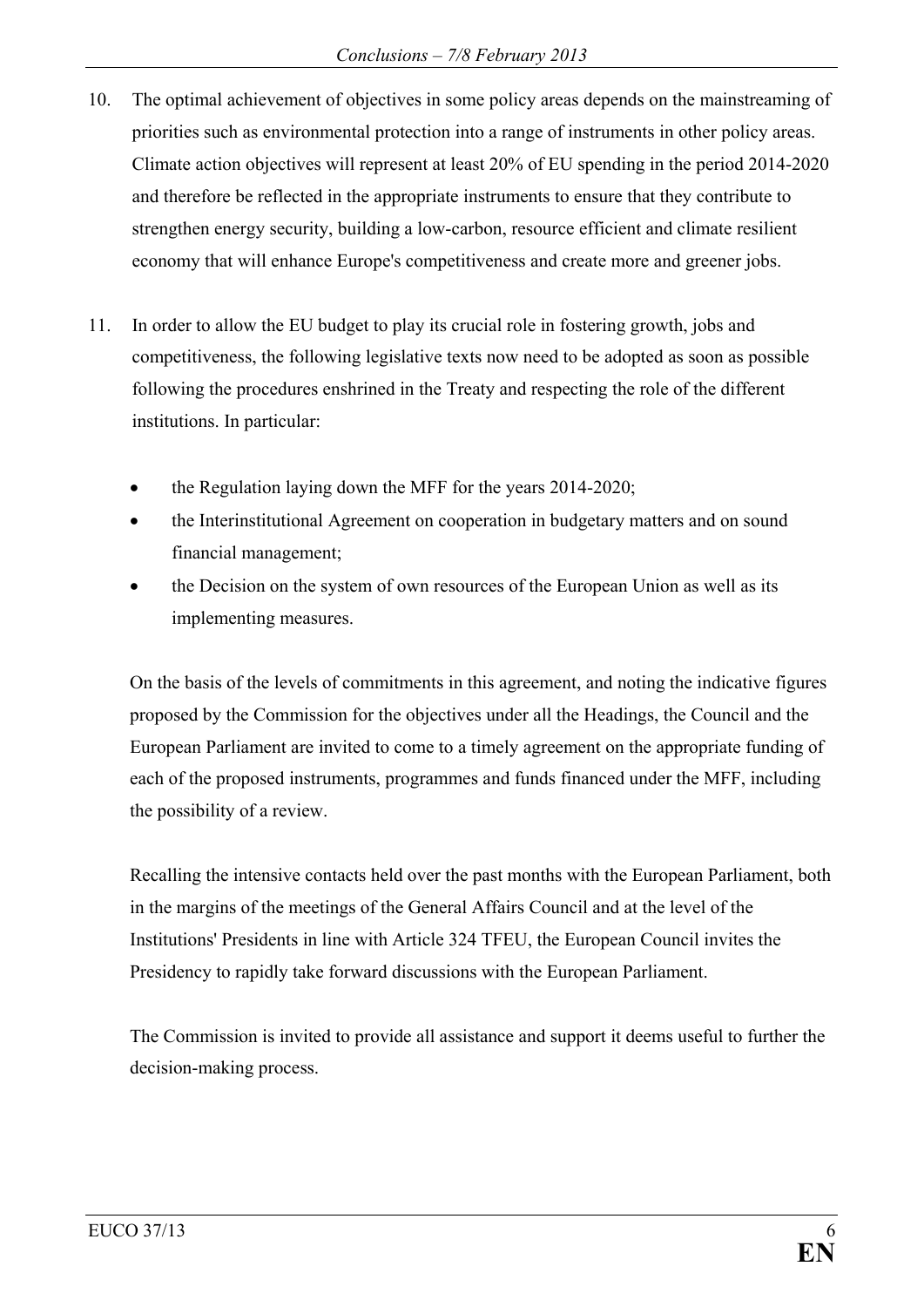12. The European Council calls on the co-legislators to adopt swiftly the financing programmes implementing the 2014-2020 Multiannual Financial Framework so as to ensure their timely roll-out from 1 January 2014. It recalls the shared objective and responsibility of the Institutions and the Member States to simplify the funding rules and procedures. The European Council welcomes progress made in the on-going negotiations and urges the colegislators to agree on programmes that are simpler, that mark a clear reduction in administrative burden for public authorities and for beneficiaries. This would make the programmes more accessible, more flexible and strongly focused on the delivery of results in terms of growth and jobs, in line with our Europe 2020 strategy.

# **PART I : EXPENDITURE**

### **SUB-HEADING 1a – COMPETITIVENESS FOR GROWTH AND JOBS**

- 13. Smart and inclusive growth corresponds to an area where EU action has significant value added. The programmes under this Heading have a high potential to contribute to the fulfilment of the Europe 2020 Strategy, in particular as regards the promotion of research, innovation and technological development; specific action in favour of the competitiveness of enterprises and SMEs; investing in education and in human skills through the ERASMUS for all programme; and developing the social agenda. In allocating funding within this Heading, particular priority shall be given to delivering a substantial and progressive enhancement of the EU's research, education and innovation effort, including through simplification of procedures.
- 14. Given their particular contribution to the objectives of the Europe 2020 Strategy, the funding for Horizon 2020 and ERASMUS for all programmes will represent a real growth compared to 2013 level.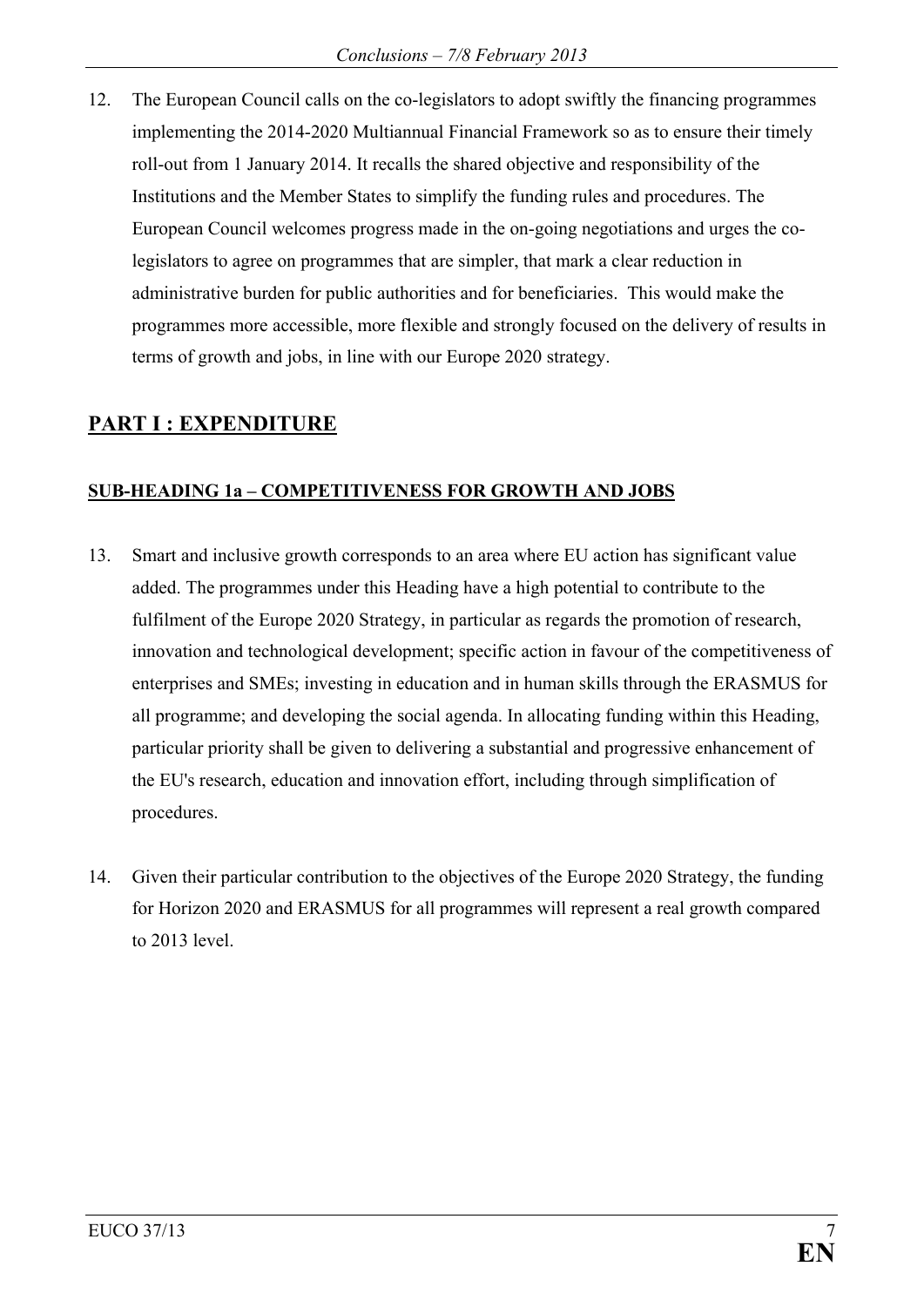| SUB-HEADING 1a - Competitiveness for growth and jobs |         |        |       |        |        |         |  |
|------------------------------------------------------|---------|--------|-------|--------|--------|---------|--|
| (Million euros, 2011 prices)                         |         |        |       |        |        |         |  |
| 2014                                                 | 2015    | 2016   | 2017  | 2018   | 2019   | 2020    |  |
| 15 605                                               | 16 3 21 | 16 726 | 17693 | 18 490 | 19 700 | 21 0 79 |  |

15. The level of commitments for this sub-Heading, will not exceed *EUR 125 614 million* :

16. There is a critical need to reinforce and extend the excellence of the Union's science base. The effort in research and development will therefore be based on excellence, while ensuring broad access to participants in all Member States; this, together with a thorough simplification of the programme, will ensure an efficient and effective future European Research Policy also ensuring better possibilities for SMEs to participate in the programmes. All policies will be called upon to contribute to increase competitiveness and particular attention will be paid to the coordination of activities funded through Horizon 2020 with those supported under other Union programmes, including through cohesion policy. In this context, important synergies will be needed between Horizon 2020 and the structural funds in order to create a "stairway to excellence" and thereby enhance regional R&I capacity and the ability of less performing and less developed regions to develop clusters of excellence.

#### *CONNECTING EUROPE FACILITY*

17. Interconnected transport, energy and digital networks are an important element in the completion of the European single market. Moreover, investments in key infrastructures with EU added value can boost Europe's competitiveness in the medium and long term in a difficult economic context, marked by slow growth and tight public budgets. Finally, such investments in infrastructure are also instrumental in allowing the EU to meet its sustainable growth objectives outlined in the Europe 2020 Strategy and the EU's "20-20-20" objectives in the area of energy and climate policy. At the same time measures in this area will respect market actors' main responsibilities for planning and investment in energy and digital infrastructure.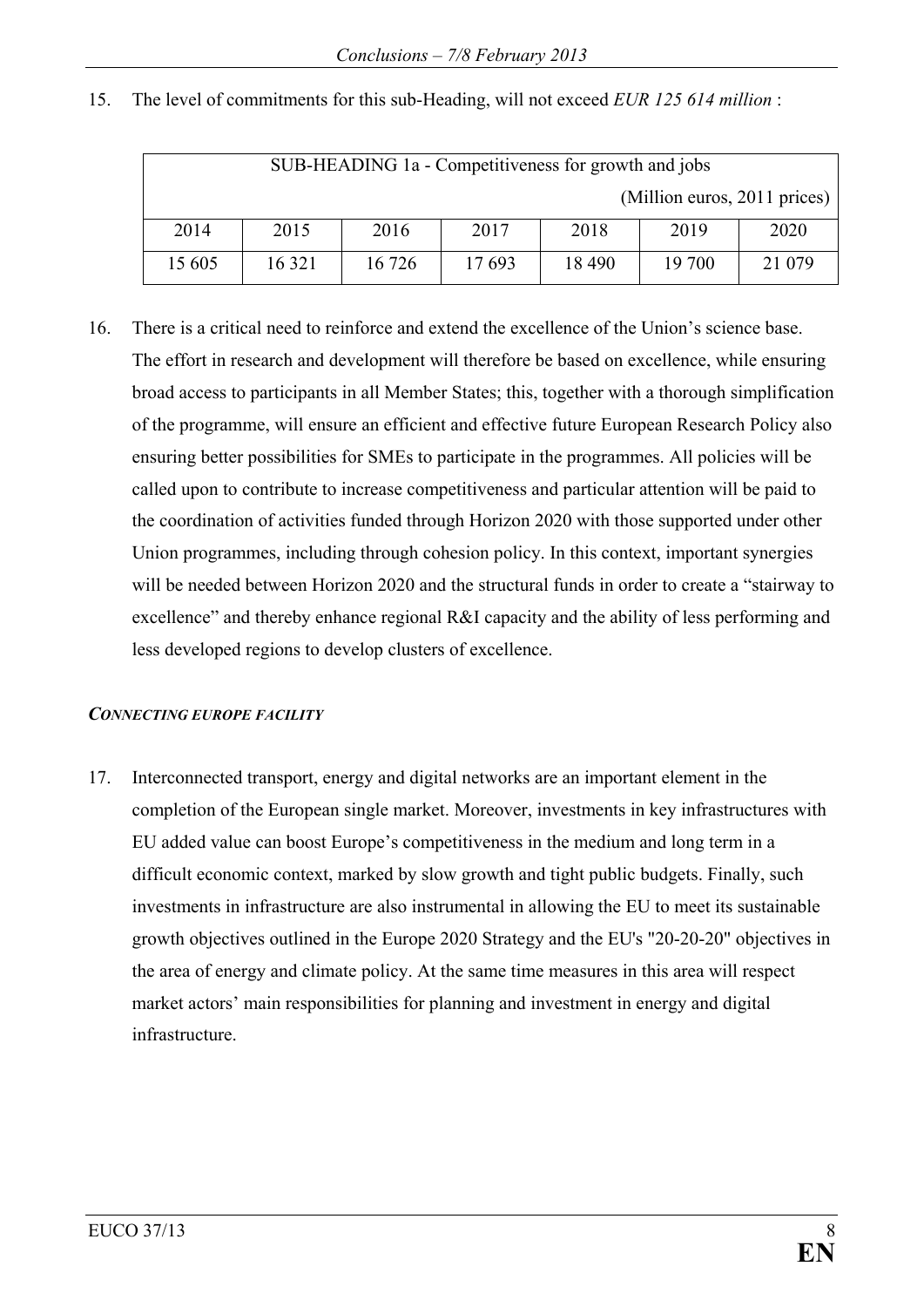The financial envelope for the implementation of the Connecting Europe Facility for the period 2014 to 2020 will be *EUR 29 299 million* including EUR *10 000 million* that will be transferred from the Cohesion Fund as provided in (a) below. That total amount will be distributed among the sectors as follows:

- (a) transport: *EUR 23 174 million*, out of which EUR *10 000 million* will be transferred from the Cohesion Fund to be spent in line with the CEF Regulation in Member States eligible for funding from the Cohesion Fund;
- (b) energy: *EUR 5 126 million*;
- (c) telecommunications: *EUR 1000 million.*

The transfer from the Cohesion Fund for transport infrastructure under the Connecting Europe Facility will co-finance pre-identified projects listed in the annex to the CEF Regulation; until 31 December 2016, the selection of projects eligible for financing should be carried out respecting the national allocations transferred from the Cohesion Fund to the Connecting Europe Facility. Thereafter, any unused funds could be redeployed to new projects through new competitive calls for proposals.

- 18. The three large infrastructure projects of Galileo, ITER and GMES will be financed under sub-Heading 1a with an amount of *EUR 12 793 million*. In order to ensure sound financial management and financial discipline, the maximum level of commitments for each of these projects will be laid down in the MFF Regulation as follows:
	- a) Galileo: EUR 6 300 million
	- b) ITER: EUR 2 707 million
	- c) GMES: EUR 3 786 million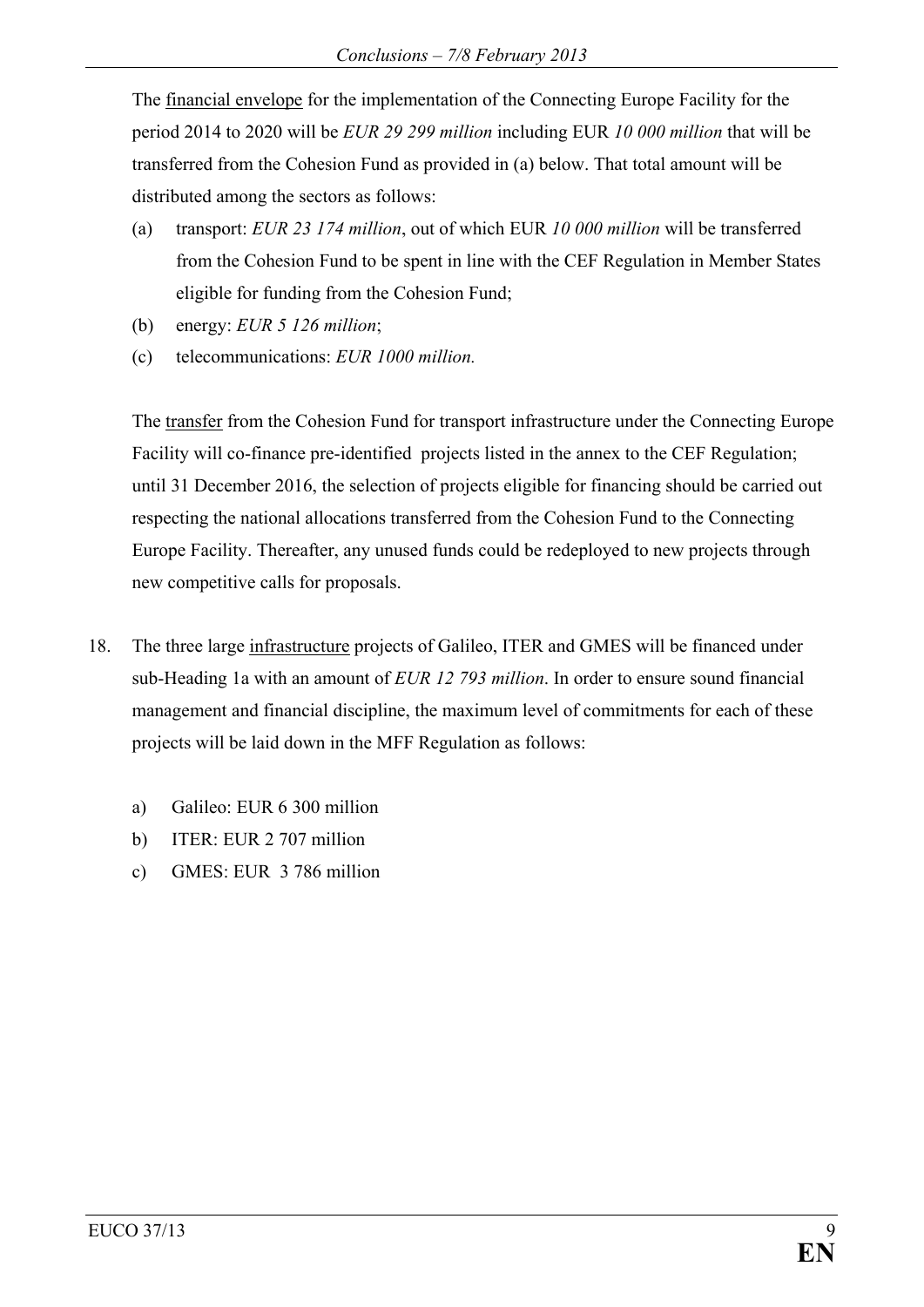- 19. In order to support nuclear safety in Europe a support will be granted to the decommissioning of the following nuclear power plants**[2](#page-10-0)** :
	- EUR 400 million to Ignalina in Lithuania for 2014 2020;
	- EUR 200 million to Bohunice in Slovakia for 2014 2020;
	- EUR 260 million to Kozloduy in Bulgaria for 2014 2020.

## **SUB-HEADING 1b – ECONOMIC, SOCIAL AND TERRITORIAL COHESION**

### **COHESION POLICY**

20. One important objective of the European Union is to promote economic, social and territorial cohesion and solidarity among Member States. Cohesion policy is in this respect the main tool to reduce disparities between Europe's regions and must therefore concentrate on the less developed regions and Member States. Cohesion policy is a major tool for investment, growth and job creation at EU level and for structural reforms at national level. It accounts for an important share of public investments in the EU, contributes to deepening of the internal market and thus plays an important role in boosting economic growth, employment and competitivenes. Furthermore Cohesion policy shall contribute to the Europe 2020 Strategy for smart, sustainable and inclusive growth throughout the European Union. Through the European Regional Development Fund (ERDF), the European Social Fund (ESF) and the Cohesion Fund (CF), it will pursue the following goals: "Investment for growth and jobs" in Member States and regions, to be supported by all the Funds; and "European territorial cooperation", to be supported by the ERDF. The Cohesion Fund will support projects in the field of environment and transport trans-European networks. The necessary support to human capital development will be ensured through an adequate share of the ESF in cohesion policy.

<span id="page-10-0"></span><sup>&</sup>lt;sup>2</sup> Without prejudice to : the Protocol No. 4 on the Ignalina nuclear power plant in Lithuania and Protocol n°9 on unit 1 and unit 2 of the Bohunice V1 nuclear power plant in Slovakia attached to the Act of accession of the Czech Republic, the Republic of Estonia, the Republic of Cyprus, the Republic of Latvia, the Republic of Lithuania, the Republic of Hungary, the Republic of Malta, the Republic of Poland, the Republic of Slovenia and the Slovak Republic. (OJ L 236, 23.09.2003, p. 944.) as well as the Protocol concerning the conditions and arrangements for admission of the Republic of Bulgaria and Romania to the European Union.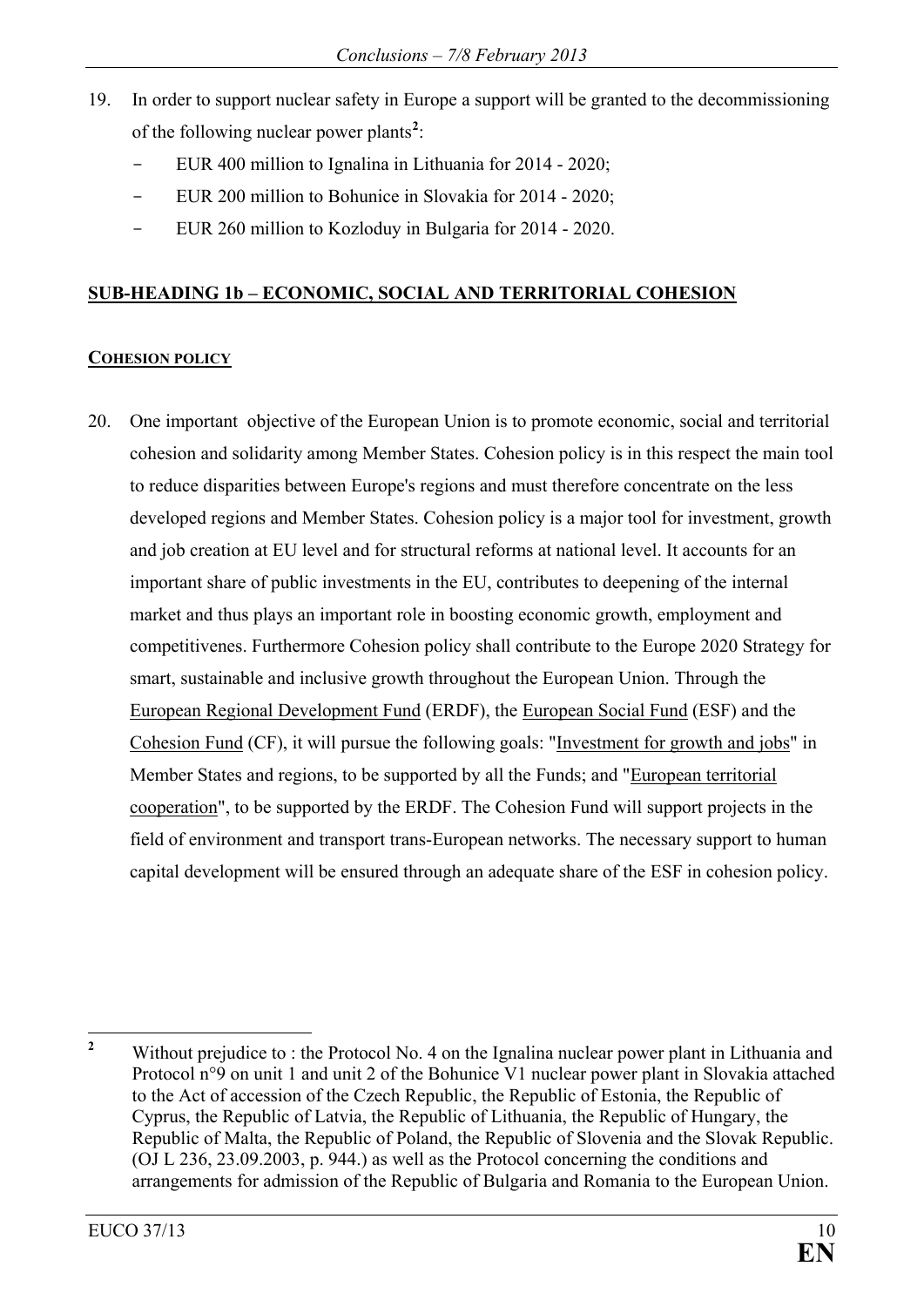21. As regards the structure of the Heading and considering the specificities of cohesion policy, cohesion expenditure will be contained within a sub-Heading under Heading 1 under the title "Economic, social and territorial cohesion".

### *Overall level of allocations*

22. The level of commitments for sub-Heading 1b "Economic, social and territorial cohesion" will not exceed *EUR 325 149 million* :

| SUB-HEADING 1b: Economic, social and territorial cohesion |        |        |        |         |                              |         |  |
|-----------------------------------------------------------|--------|--------|--------|---------|------------------------------|---------|--|
|                                                           |        |        |        |         | (Million euros, 2011 prices) |         |  |
| 2014                                                      | 2015   | 2016   | 2017   | 2018    | 2019                         | 2020    |  |
| 44 678                                                    | 45 404 | 46 045 | 46 545 | 47 0 38 | 47 5 14                      | 47 9 25 |  |

- 23. Resources for the "Investment for growth and jobs" goal will amount to a total of *EUR 313 197 million* and will be allocated as follows:
	- (a) a total of EUR 164 279 million for less developed regions; a total of EUR 31 677 million for transition regions; a total of EUR 49 492 million for more developed regions; a total of EUR 66 362 million for Member States supported by the Cohesion Fund;
	- (b) a total of EUR 1 387 million as additional funding for the outermost regions identified in Article 349 of the Treaty and the northern sparsely populated regions fulfilling the criteria laid down in Article 2 of Protocol No 6 to the Treaty of Accession of Austria, Finland and Sweden.
- 24. Resources for the "European territorial cooperation" goal will amount to a total of *EUR 8 948 million* which will be distributed as follows:
	- (a) a total of EUR 6 627 million for cross-border cooperation;
	- (b) a total of EUR 1 822 million for transnational cooperation;
	- (c) a total of EUR 500 million for interregional cooperation.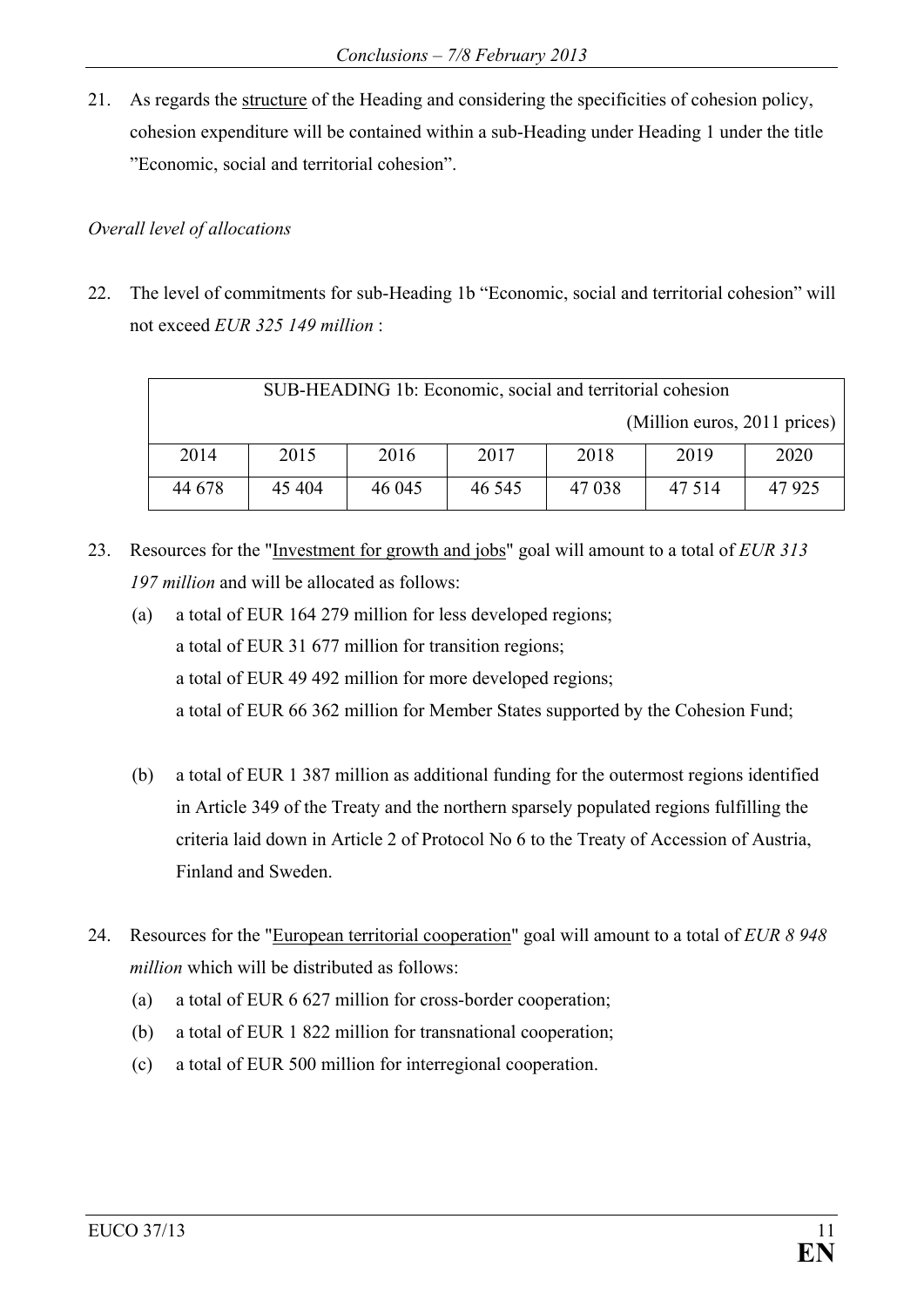- 25. 0.35% of the global resources will be allocated to technical assistance at the initiative of the Commission. Technical assistance shall in particular be used to support institutional strengthening and administrative capacity building for the effective management of the Funds and supprting Member States in identifying and carrying out useful projects within the operational programmes for overcoming current economic challenges.
- 26. EUR 330 million of the Structural Funds resources for the Investment for growth and jobs goal will be allocated to innovative actions at the initiative of the Commission in the area of sustainable urban development.

## *Definitions and eligibility*

- 27. Resources for the "Investment for growth and jobs" goal will be allocated to three types of regions, defined on the basis of how their GDP per capita, measured in purchasing power parities and calculated on the basis of Union figures for the period 2007 to 2009 relates to the average GDP of the EU-27 for the same reference period, as follows:
	- (a) less developed regions, whose GDP per capita is less than 75 % of the average GDP of the EU-27;
	- (b) transition regions, whose GDP per capita is between 75% and 90% of the average GDP of the EU-27;
	- (c) more developed regions, whose GDP per capita is above 90 % of the average GDP of the EU-27
- 28. The Cohesion Fund will support those Member States whose gross national income (GNI) per capita, measured in purchasing power parities and calculated on the basis of Union figures for the period 2008 to 2010, is less than 90 % of the average GNI per capita of the EU-27 for the same reference period.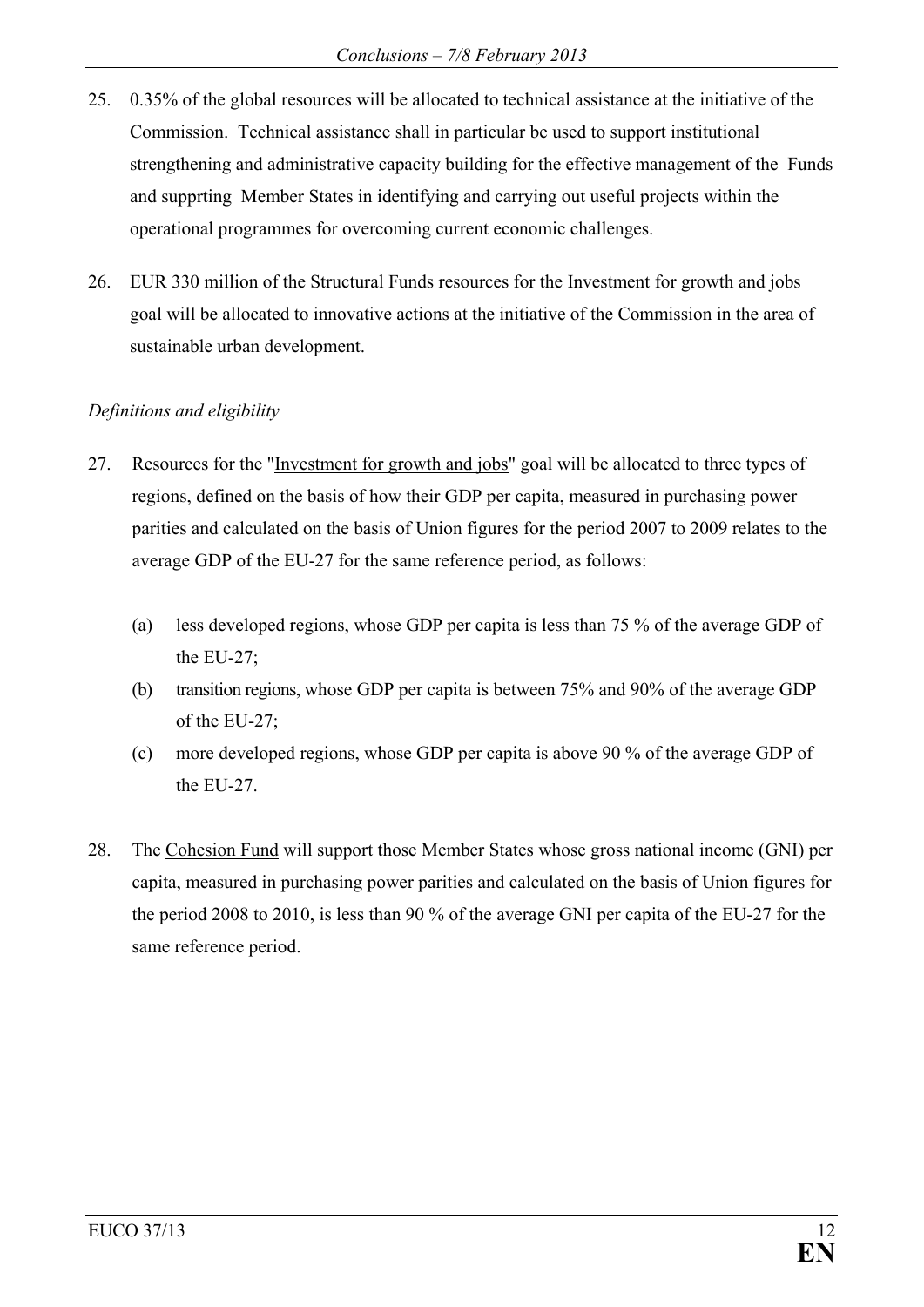- 29. For cross-border cooperation, the regions to be supported will be the NUTS level 3 regions of the Union along all internal and external land borders, and all NUTS level 3 regions of the Union along maritime borders separated by a maximum of 150 km, without prejudice to potential adjustments needed to ensure the coherence and continuity of cooperation programme areas established for the 2007-2013 programming period.
- 30. For transnational cooperation, the Commission will adopt the list of transnational areas to receive support, broken down by cooperation programme and covering NUTS level 2 regions while ensuring the continuity of such cooperation in larger coherent areas based on previous programmes.
- 31. For interregional cooperation, support from the ERDF will cover the entire territory of the Union.
- 32. At the request of a Member State, Nuts level 2 regions which have been merged by Commission Regulation (EU) 31/2011 of 17 January 2011, and where the application of the modified NUTS classification results in changes in the eligibility category status of one or more of the regions concerned, shall be part of the category determined at the level of the modified NUTS region.

### *Allocation method*

## Allocation method for less developed regions

33. The specific level of allocations to each Member State will be based on an objective method and calculated as follows :

Each Member State's allocation is the sum of the allocations for its individual eligible regions, calculated according to the following steps: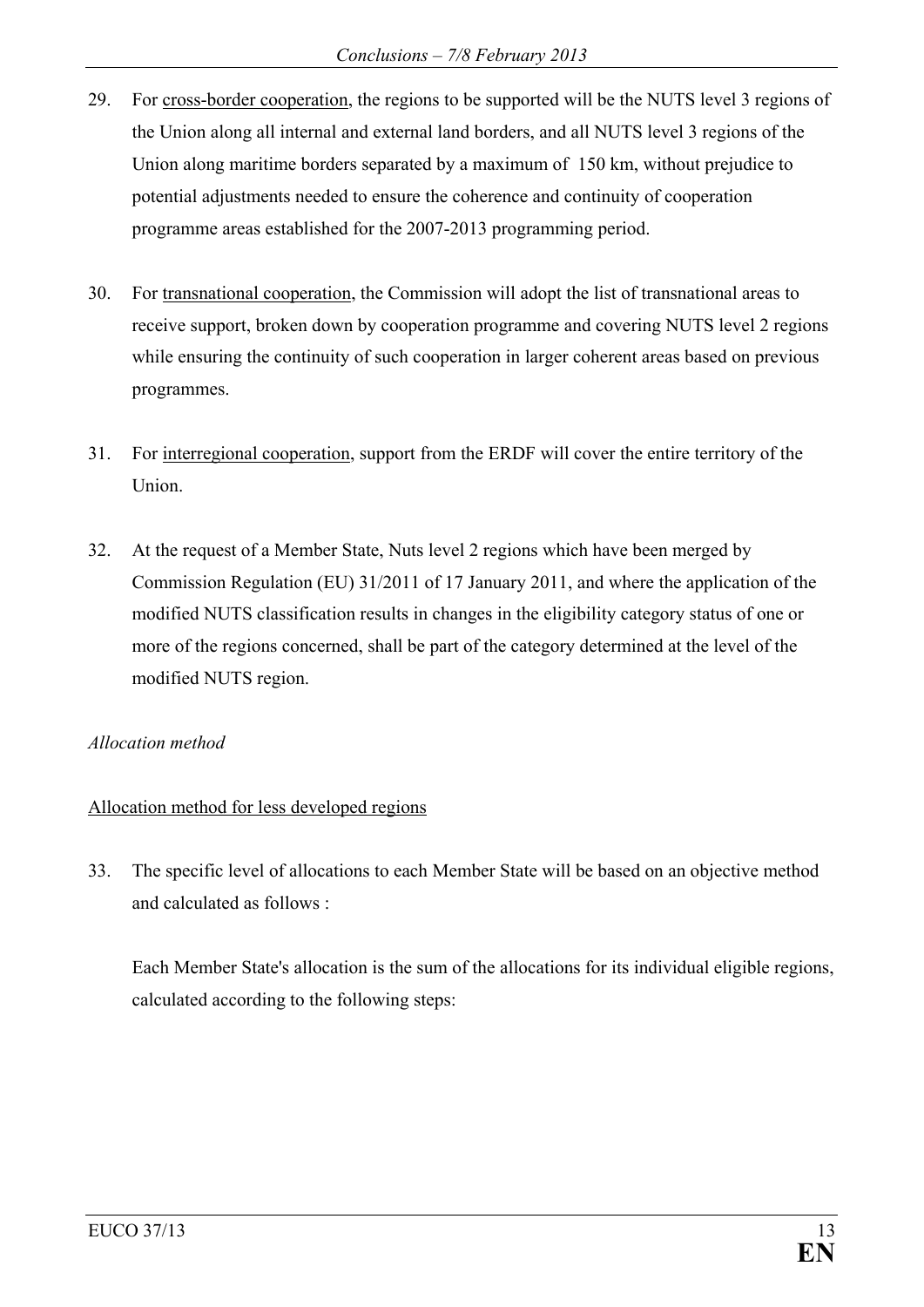- (i) determination of an absolute amount (in euro) obtained by multiplying the population of the region concerned by the difference between that region's GDP per capita, measured in purchasing power parities (PPS), and the EU 27 average GDP per capita (PPS);
- (ii) application of a percentage to the above absolute amount in order to determine that region's financial envelope; this percentage is graduated to reflect the relative prosperity, measured in purchasing power parities (PPS), as compared to the EU 27 average, of the Member State in which the eligible region is situated, i.e.:
	- for regions in Member States whose level of GNI per capita is below 82% of the EU average: 3.15%
	- for regions in Member States whose level of GNI per capita is between 82% and 99% of the EU average: 2.70%
	- for regions in Member States whose level of GNI per capita is over 99% of the EU average: 1.65%;
- (iii) to the amount obtained under step (ii) is added, if applicable, an amount resulting from the allocation of a premium of EUR 1 300 per unemployed person per year, applied to the number of persons unemployed in that region exceeding the number that would be unemployed if the average unemployment rate of all the EU less developed regions applied;
- (iv) There will be no urban premium.
- 34. The result of the application of this methodology is subject to capping.

## Allocation method for transition regions

35. The specific level of allocations to each Member State will be based on an objective method and calculated as follows :

Each Member State's allocation is the sum of the allocations for its individual eligible regions, calculated according to the following steps: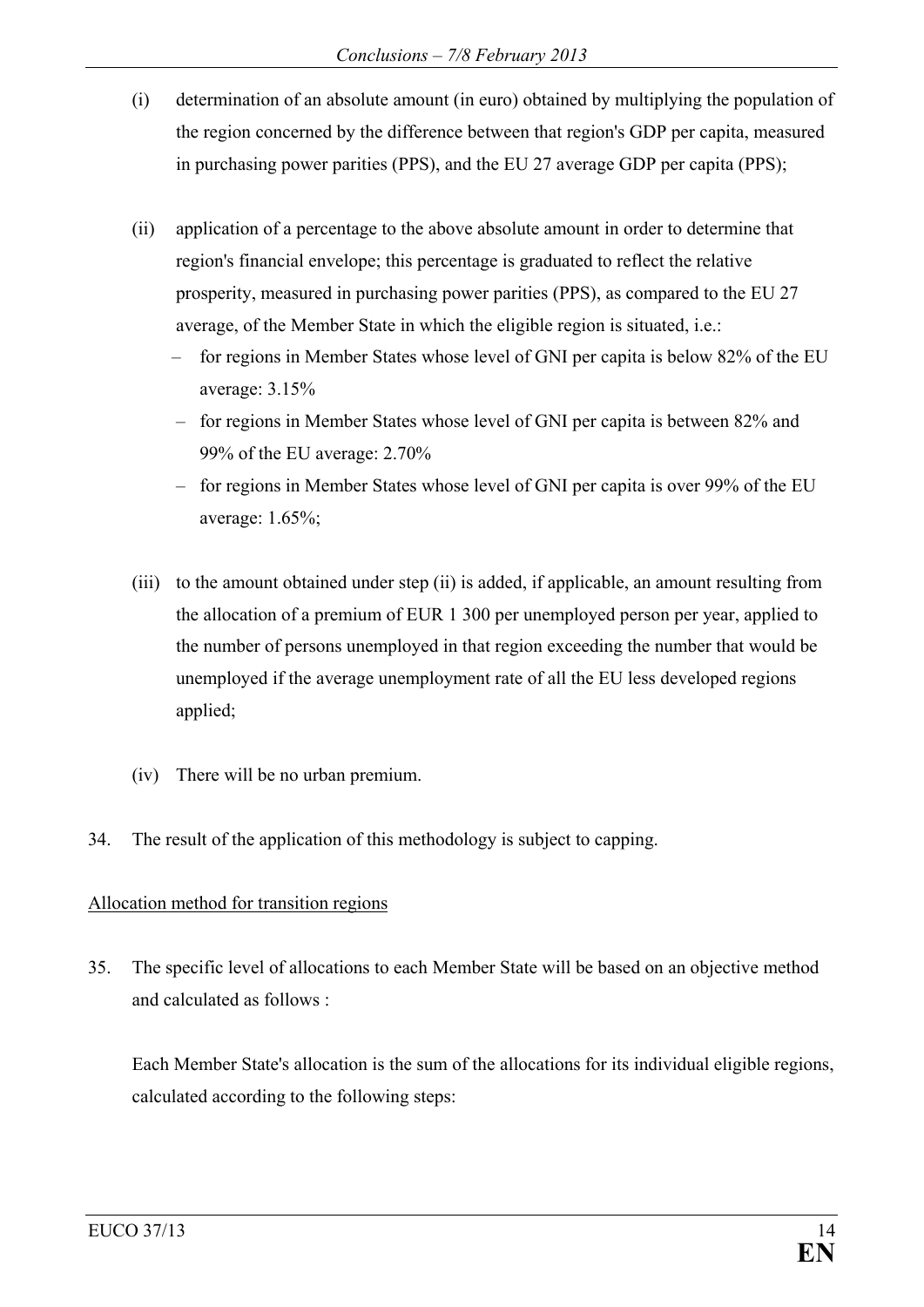- (i) determination of the minimum and maximum theoretical aid intensity for each eligible transition region. The minimum level of support is determined by the average per capita aid intensity per Member State before 60% regional safety net allocated to the more developed regions of that Member State. The maximum level of support refers to a theoretical region with a GDP per head of 75% of the EU27 average and is calculated using the method defined in paragraph  $33(i)$  and (ii) above. Of the amount obtained by this method, 40% is taken into account;
- (ii) calculation of initial regional allocations, taking into account regional GDP per capita through a linear interpolation of the region's relative wealth compared to EU-27;
- (iii) to the amount obtained under step (ii) is added, if applicable, an amount resulting from the allocation of a premium of EUR 1 100 per unemployed person per year, applied to the number of persons unemployed in that region exceeding the number that would be unemployed if the average unemployment rate of all the EU less developed regions applied;
- (iv) There will be no urban premium.
- 36. The result of the application of this methodology is subject to capping.

## Allocation method for more developed regions

- 37. The total initial theoretical financial envelope is obtained by multiplying average aid intensity per head and per year of EUR 19.8 by the eligible population.
- 38. The share of each Member State concerned is the sum of the shares of its eligible regions, which are determined on the basis of the following criteria, weighted as indicated:
	- total regional population (weighting  $25\%$ ),
	- number of unemployed people in NUTS level 2 regions with an unemployment rate above the average of all more developed regions (weighting 20%),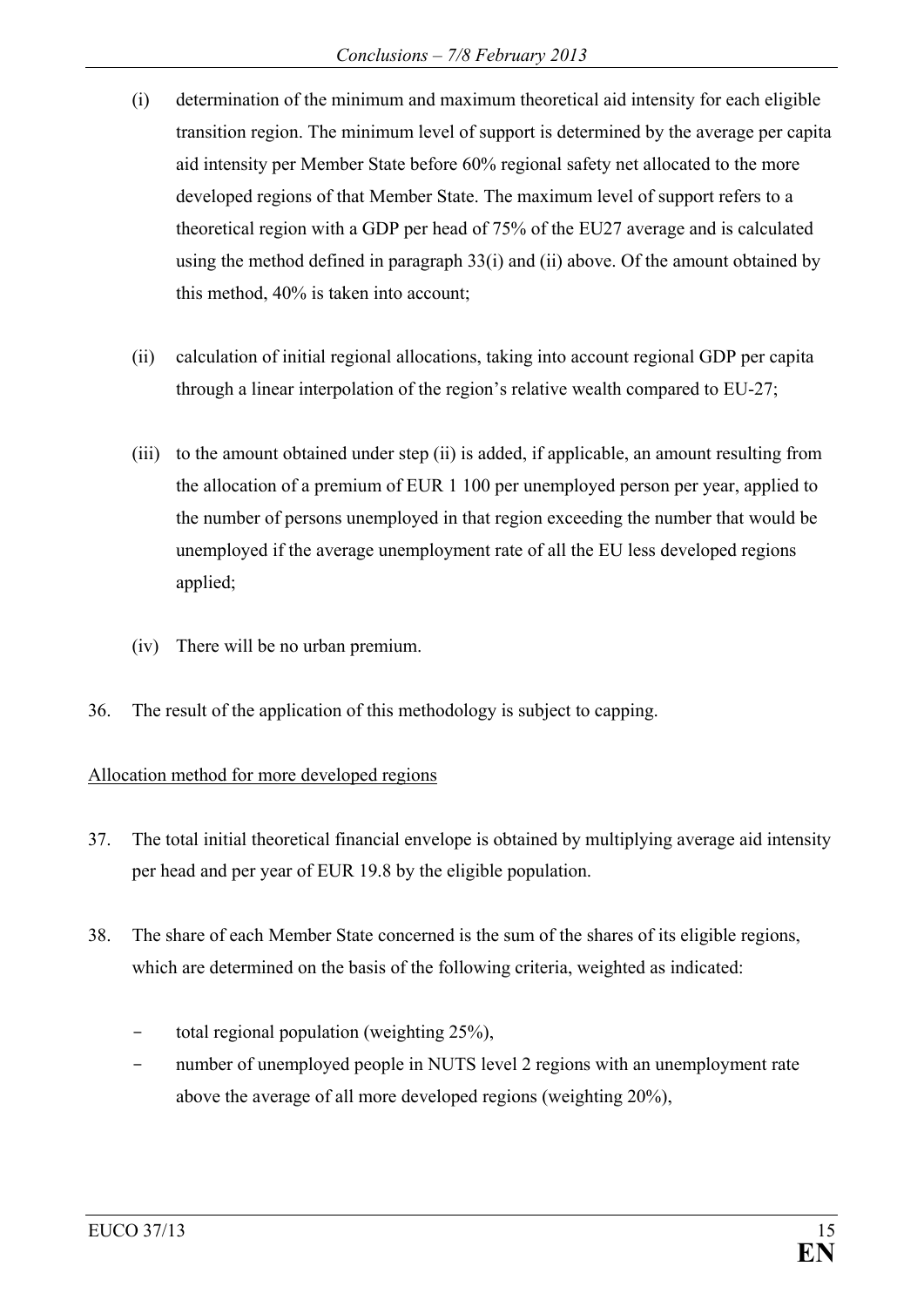- employment to be added to reach the Europe 2020 target for regional employment rate (ages 20 to 64) of 75% (weighting  $20\%$ ),
- number of people aged 30 to 34 with tertiary educational attainment level to be added to reach the Europe 2020 target of 40% (weighting 12.5%),
- number of early leavers from education and training (aged 18 to 24) to be subtracted to reach the Europe 2020 target of 10% (weighting 12.5%),
- difference between the observed GDP of the region (in PPS) and the theoretical regional GDP if the region would have the same GDP/head as the most prosperous NUTS2 region (weighting 7.5%),
- population of NUTS level 3 regions with a population density below 12.5 inh./km<sup>2</sup> (weighting 2.5%).

There will be no urban premium.

### Allocation method for the Cohesion Fund

- 39. The total theoretical financial envelope is obtained by multiplying the average per capita aid intensity of EUR 48 by the eligible population. Each eligible Member State's *a priori* allocation of this theoretical financial envelope corresponds to a percentage based on its population, surface area and national prosperity, and obtained by applying the following steps:
	- (i) calculation of the arithmetical average of that Member State's population and surface area shares of the total population and surface area of all the eligible Member States. If, however, a Member State's share of total population exceeds its share of total surface area by a factor of five or more, reflecting an extremely high population density, only the share of total population will be used for this step;
	- (ii) adjustment of the percentage figures so obtained by a coefficient representing one third of the percentage by which that Member State's GNI per capita (PPS) for the period 2008-2010 exceeds or falls below the average GNI per capita of all the eligible Member States (average expressed as 100%).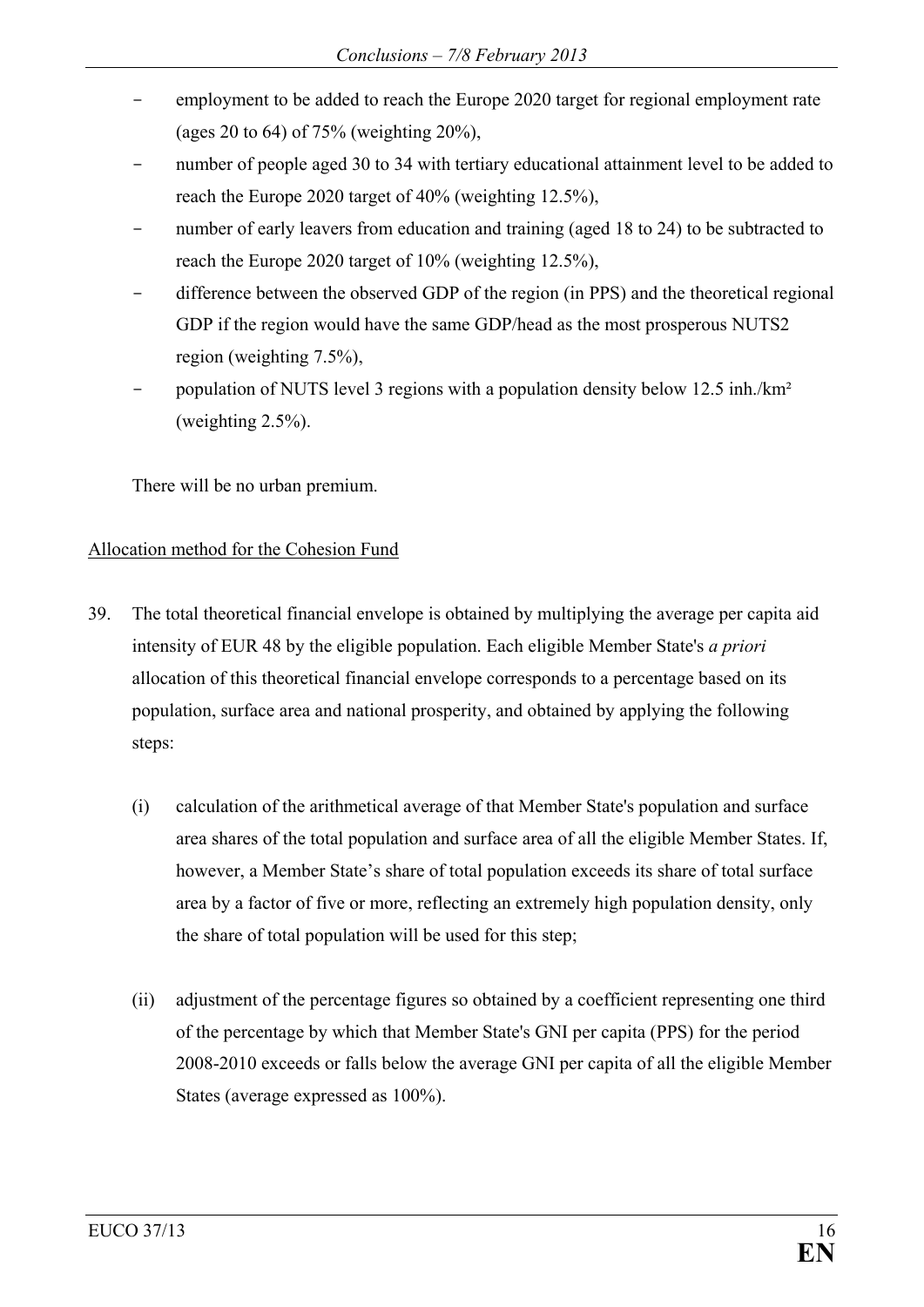- 40. In order to reflect the significant needs of Member States, which acceded to the Union on or after 1 May 2004, in terms of transport and environment infrastructure, their share of the Cohesion Fund will be set at one third of the total final financial allocation after capping (structural funds plus Cohesion Fund) received on average over the period.
- 41. The Member States fully eligible for funding from the Cohesion Fund in the period 2007- 2013, but whose nominal GNI per capita exceeds 90 % of the average GNI per capita of the EU-27 will receive support from the Cohesion Fund on a transitional and specific basis. This transitional support will be of EUR 48 per capita in 2014 and will degressively be phased out by 2020.
- 42. The result of the application of this methodology is subject to capping.

### Allocation method for "European territorial cooperation"

43. The allocation of resources by Member State, covering cross-border and transnational cooperation, is determined as the weighted sum of the share of the population of border regions and of the share of the total population of each Member State. The weight is determined by the respective shares of the cross-border and transnational strands. The shares of the cross-border and transnational cooperation components are 77.9 % and 22.1 %.

## Allocation method for outermost, sparsely populated regions and islands

44. Outermost regions and northern sparsely populated NUTS level 2 regions will benefit from an additional special allocation with an aid intensity of EUR 30 per inhabitant per year. It will be distributed per region and Member State in a manner proportional to the total population of these regions. The special situation of island regions also needs to be taken into account.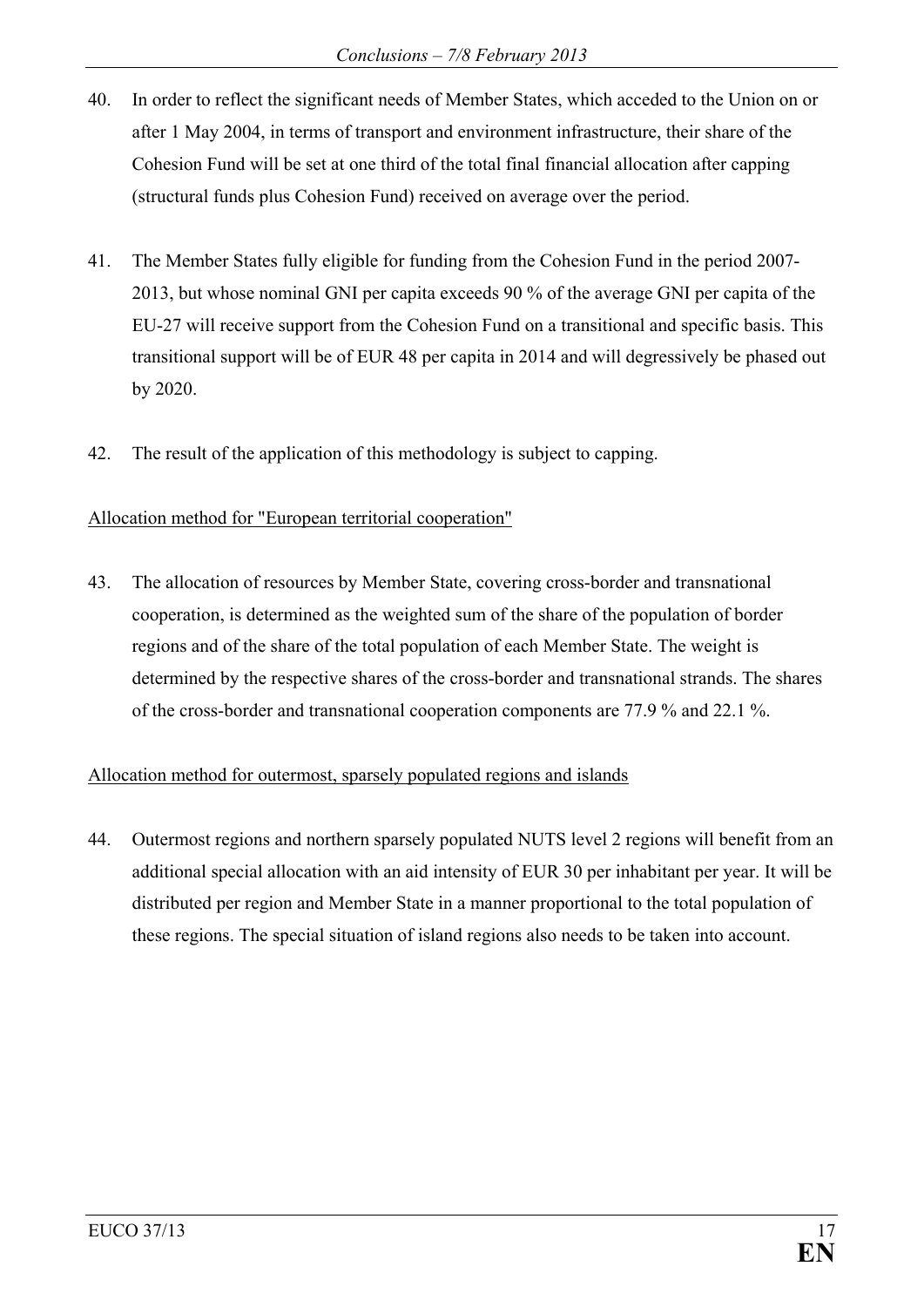## *Capping*

- 45. In order to contribute to achieve adequate concentration of cohesion funding on the least developed regions and Member States and to the reduction of disparities in average per capita aid intensities, the maximum level of transfer to each individual Member State will be set at 2.35 % of GDP. The capping will be applied on an annual basis, and will - if applicable proportionally reduce all transfers (except for the more developed regions and "European territorial cooperation") to the Member State concerned in order to obtain the maximum level of transfer. For Member States which acceded to the Union before 2013 and whose average real GDP growth 2008-2010 was lower than -1%, the maximum level of transfer shall be increased by 10% producing a capping of 2.59 %.
- 46. Taking into account the present economic circumstances, the capping rules cannot result in national allocations higher than 110% of their level in real terms for the period 2007-2013.

#### *Safety nets*

- 47. For all regions whose GDP per capita for the 2007-2013 period was less than 75% of the EU-25 average, but whose GDP per capita is above 75% of the EU-27 average, the minimum level of support in 2014-20 under "Investment for growth and jobs" goal will correspond every year to 60% of their former indicative average annual allocation under the Convergence allocation, calculated by the Commission within the multiannual financial framework 2007- 2013.
- 48. The minimum total allocation (Cohesion Fund and Structural Funds) for a Member State shall correspond to 55% of its individual 2007-2013 total allocation. The adjustments needed to fulfil this requirement are applied proportionally to the allocations of the Cohesion Fund and the Structural Funds, excluding the allocations of the European Territorial Cooperation Objective.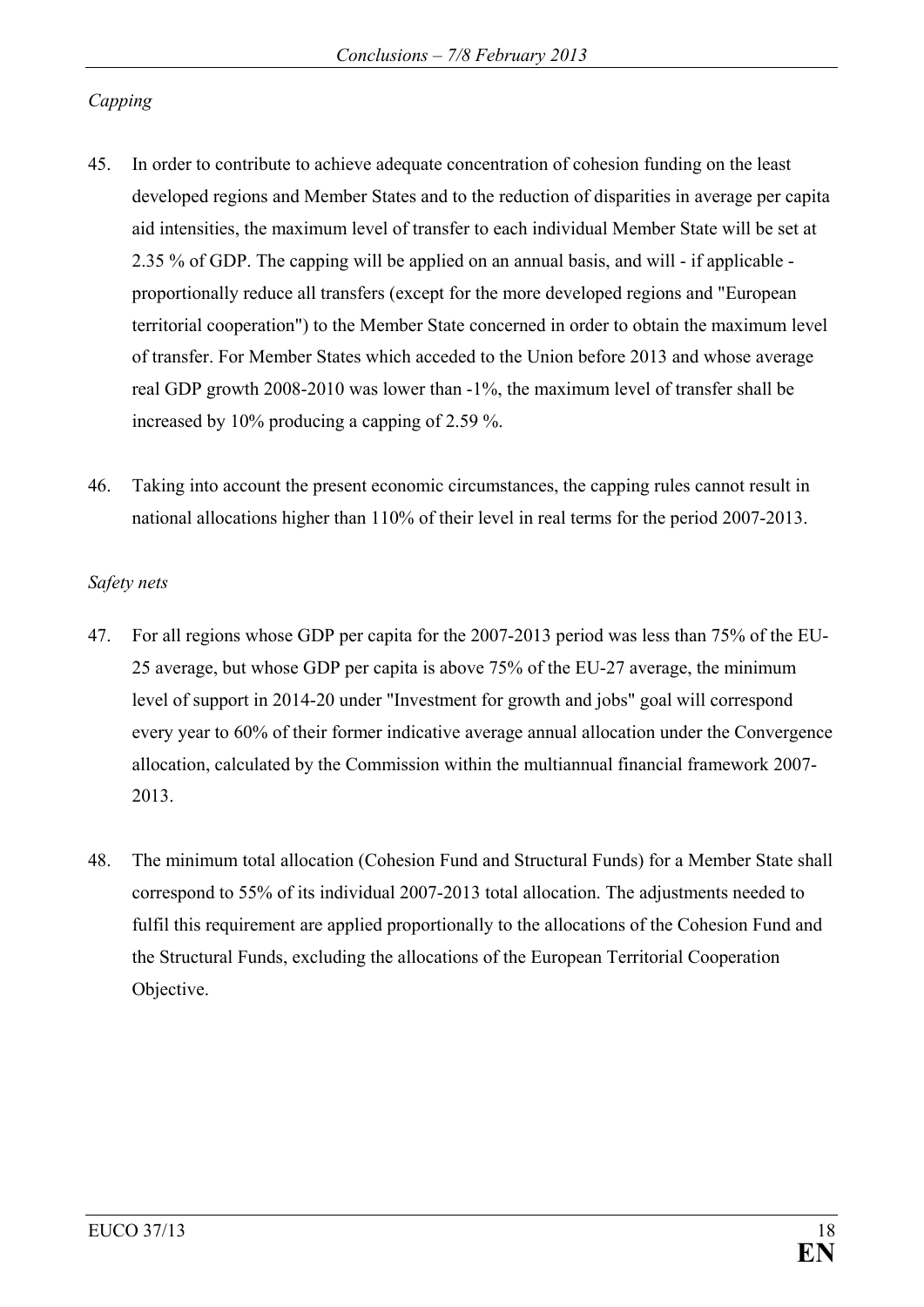49. No transition region shall receive less than what it would have received if it had been a more developed region. In order to determine the level of this minimum allocation, the allocation distribution method for more developed regions will be applied to all regions having a GDP/head of at least 75% of the EU27 average.

#### *Other special allocation provisions*

- 50. A number of Member States have been particularly affected by the economic crisis within the euro-area which has had a direct impact on their level of prosperity. To address this situation and in order to boost growth and job creation in these Member States, the Structural Funds will provide the following additional allocations: EUR 1.375 bn for the more developed regions of Greece, EUR 1.0 bln for Portugal, distributed as follows : EUR 450 million for more developed regions of which EUR 150 million for Madeira, EUR 75 million for transition region and EUR 475 million for the less developed regions, EUR 100 million for the Border, Midland and Western region of Ireland, EUR 1.824 bn for Spain, out of which EUR 500 million for Extremadura and EUR 1.5 bn for the less developed regions of Italy, out of which EUR 500 million for non-urban areas.
- 51. In order to recognise the challenges posed by the situation of islands Member States and the remoteness of certain parts of the European Union, Malta and Cyprus shall receive, after the application of point 48, an additional envelope of EUR 200 million and EUR 150 million respectively under the "Investment for growth and jobs" goal and distributed as follows: one third for the Cohesion Fund and two thirds for the Structural Funds. Ceuta and Melilla shall be allocated an additional envelope of EUR 50 million under the Structural Funds. The outermost region of Mayotte shall be allocated a total envelope of EUR 200 million under the Structural Funds.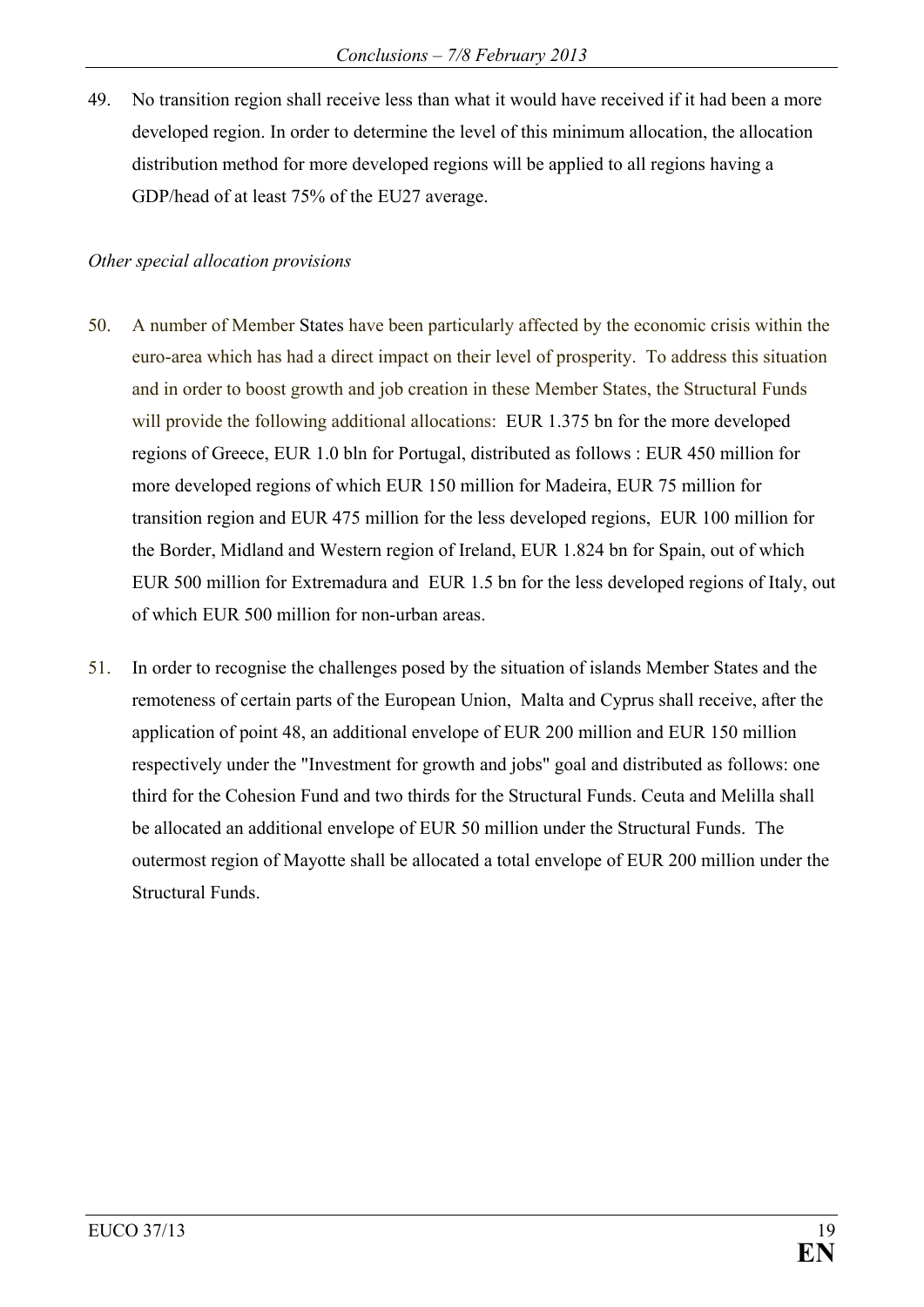- 52. To facilitate the adjustment of certain regions either to changes in their status or to longlasting effect of recent developments in their economy the following allocations are made: Belgium (EUR 133 million, out of which EUR 66.5 million for Limburg and EUR 66.5 million for Wallonia), Germany (EUR 710 million, out of which EUR 510 million for the exconvergence regions and EUR 200 million for Leipzig). Notwithstanding point 45, the less developed regions of Hungary shall be allocated an additional envelope of EUR 1.560 billion, the less developed regions of the Czech Republic an additional envelope of EUR 900 mln (out of which EUR 300 million will be transferred from the rural development allocation of the Czech Republic) and the less developed region of Slovenia an additional envelope of EUR 75 mln, under the Structural Funds.
- 53. A total of EUR 150 million will be allocated for the PEACE Programme.

### *Review clause*

54. To take account of the particularly difficult situation of Greece and other countries suffering from the crisis, in 2016, the Commission will review all Member States' total allocations under the "Investment for growth and jobs" goal of cohesion policy for 2017-2020, applying the allocation method defined in paragraphs 33 to 49 on the basis of the then available most recent statistics and of the comparison between the cumulated national GDP observed for the years 2014-2015 and the cumulated national GDP estimated in 2012. It will adjust these total allocations whenever there is a cumulative divergence of more than +/-5%. The total net effect of the adjustments may not exceed EUR 4 billion. The required adjustment will be spread in equal proportions over the years 2017-2020 and the corresponding ceiling of the financial framework shall be modified accordingly.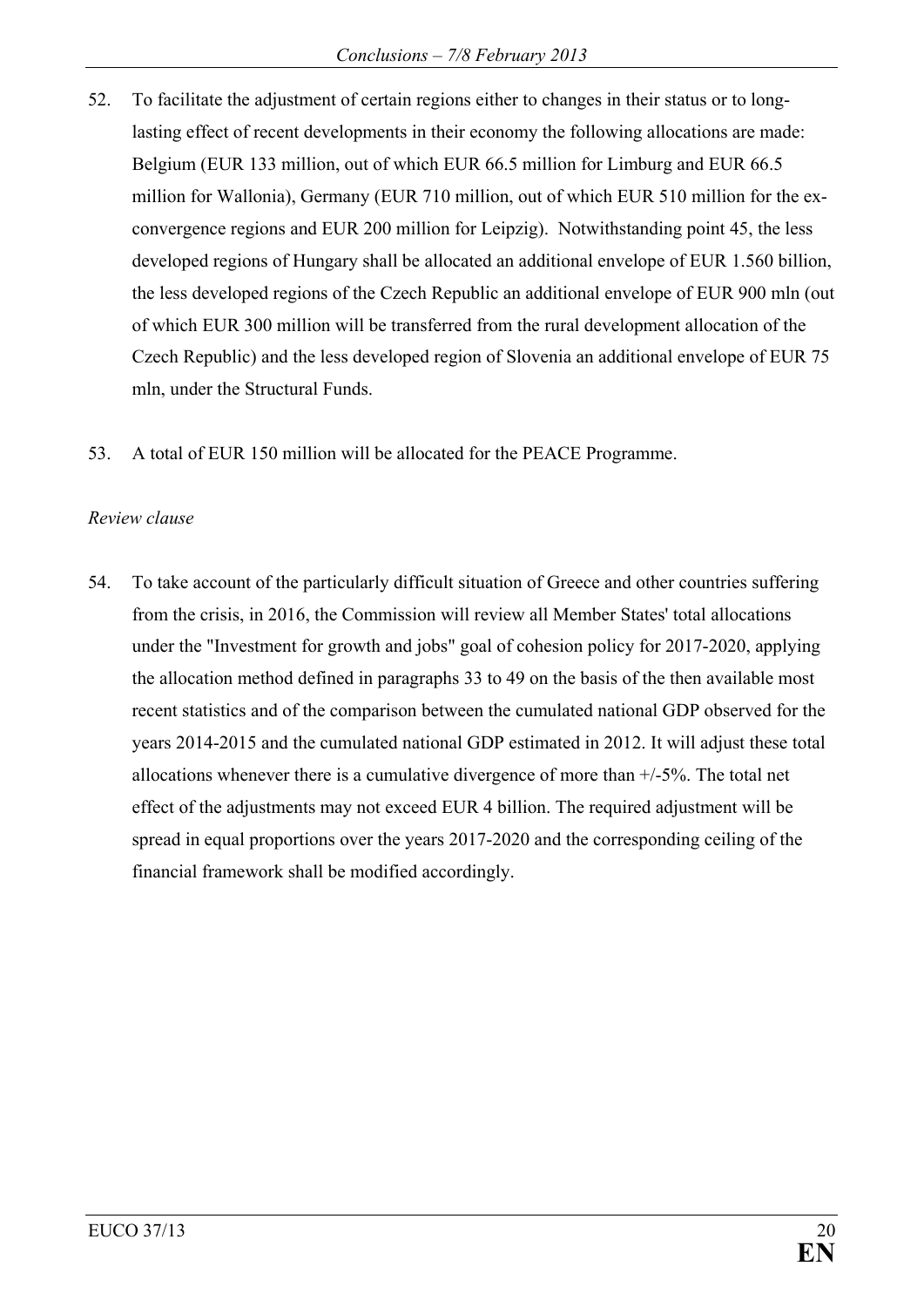## *Co-financing rates*

- 55. The co-financing rate at the level of each priority axis of operational programmes under the "Investment for growth and jobs" goal will be no higher than:
	- (a) 85 % for the Cohesion Fund;
	- (b) 85 % for the less developed regions of Member States whose average GDP per capita for the period 2007 to 2009 was below 85 % of the EU-27 average during the same period and for the outermost regions;
	- (c) 80% for the less developed regions of Member States other than those referred to in point (b) eligible for the transitional regime of the Cohesion Fund on 1 January 2014;
	- (d) 80% for the less developed regions of Member States other than those referred to in points (b) and (c), and for all regions whose GDP per capita for the 2007-2013 period was less than 75% of the average of the EU-25 for the reference period but whose GDP per capita is above 75% of the GDP average of the EU-27, as well as for regions defined in article 8(1) of the Regulation 1083/2006 receiving transitional support for the period 2007-2013;
	- (e) 60 % for the transition regions other than those referred to in point (d);
	- (f) 50 % for the more developed regions other than those referred to in point (d).

The co-financing rate at the level of each priority axis of operational programmes under the "European territorial cooperation" goal will be no higher than 85%. For those programmes where there is at least one less developed region participating the co-financing rate under the "European territorial cooperation" goal can be raised up to 85%.

The co-financing rate of the additional allocation for outermost regions identified in Article 349 of the Treaty and the NUTS level 2 regions fulfilling the criteria laid down in Article 2 of Protocol No 6 to the Treaty of Accession of Austria, Finland and Sweden will be not higher than 50%.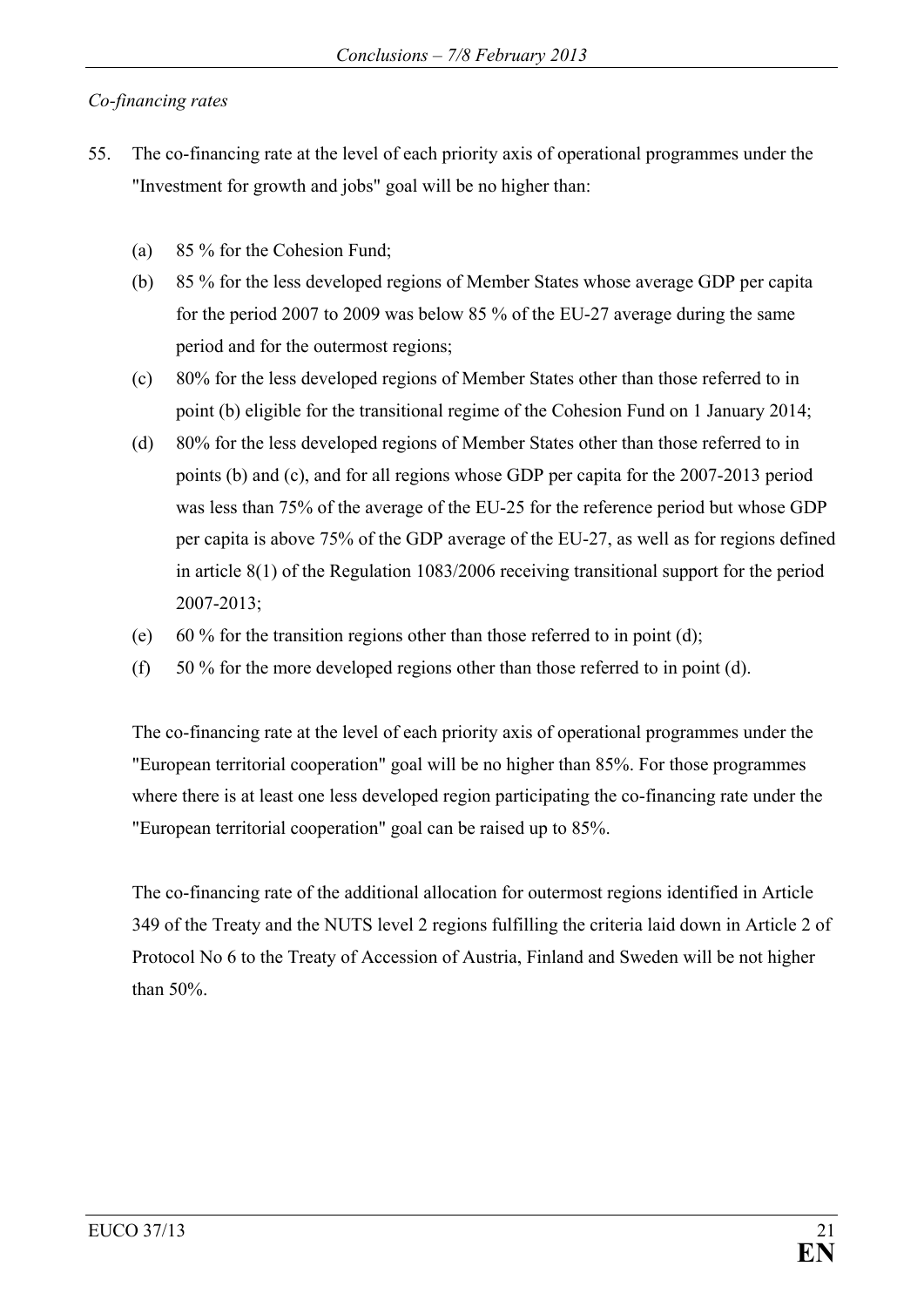56. Increase in payments for Member State with temporary budgetary difficulties.

A higher co-financing rate (by 10 percentage points) can be applied when a Member State is receiving financial assistance in accordance with Articles 136 and 143 of the TFEU, thus reducing the effort required from national budgets at a time of fiscal consolidation, while keeping the same overall level of EU funding. This rule shall continue to apply to these Member States until 2016 when it shall be reassessed within the framework of the review foreseen in paragraph 54.

### *Regional Aid*

57. Regional state aid rules must not distort competition. The European Council encourages the Commission to proceed to the quick adoption of the revised Regional Aid Guidelines which it has launched. In that context, the Commission will ensure that Member States can accommodate the particular situation of regions bordering convergence regions.

#### **AID FOR MOST DEPRIVED PEOPLE**

58. The support for aid for most deprived people will be EUR 2 500 million for the period 2014- 2020 and will be taken from the ESF allocation.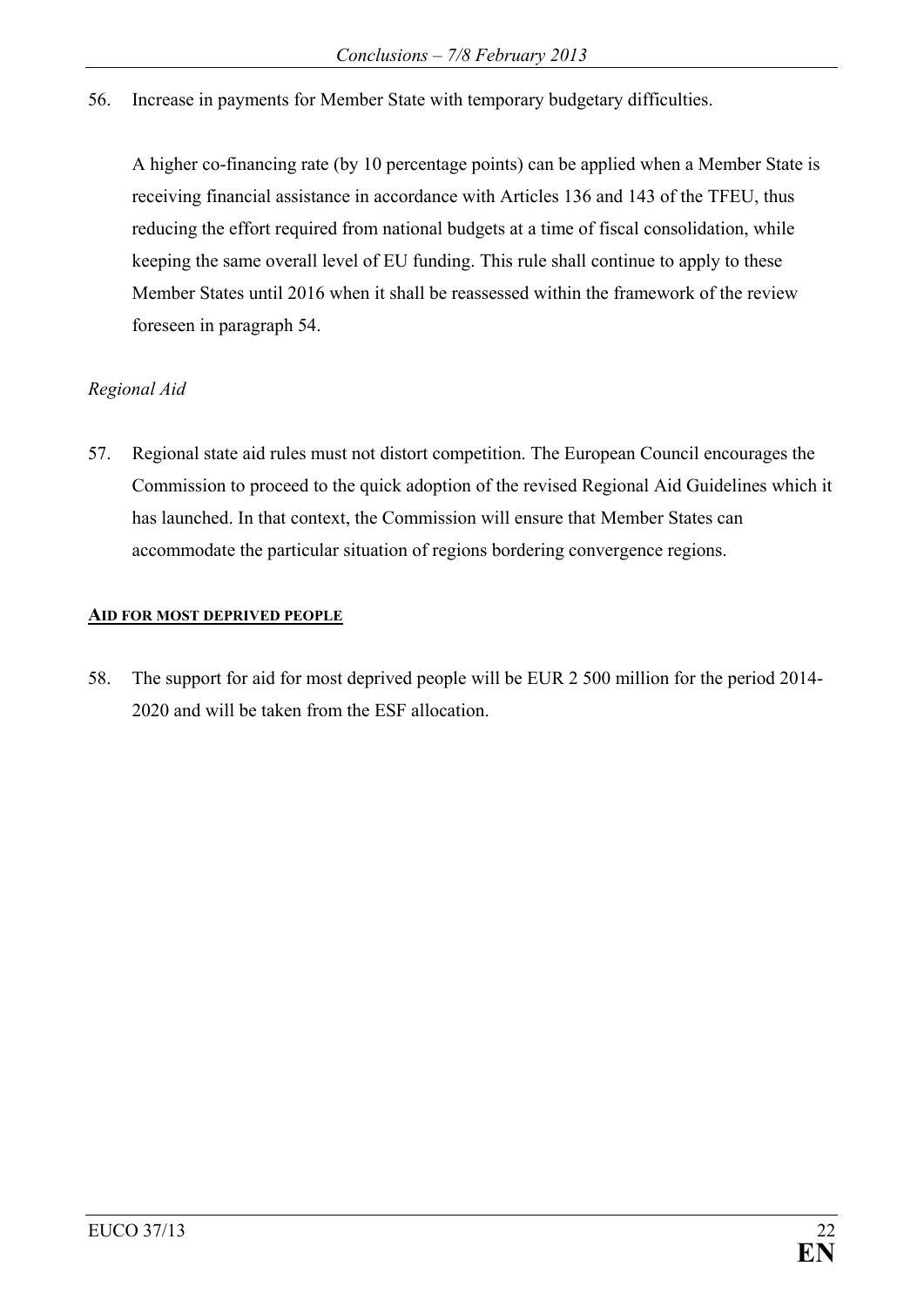#### **YOUTH EMPLOYMENT INITIATIVE**

- 59. On several occasions the European Council stressed that the highest priority should be given to promoting youth employment. It devoted a special meeting to this theme in January 2012 and gave it a strong emphasis in the Compact for Jobs and Growth. It expects the Council to adopt soon the recommendation on a Youth Guarantee. It invites the Commission to finalise the quality framework for traineeships, to establish the Alliance for Apprenticeships and to make proposals for the new EURES regulation in the coming weeks. The EU budget should be mobilised in support to these efforts. Recognising the particularly difficult situation of young people in certain regions, the European Council has decided to create a Youth Employment Initiative to add to and reinforce the very considerable support already provided through the EU structural funds. The Initiative will be open to all regions (NUTS level 2) with levels of youth unemployment above 25%. It will act in support of measures set out in the youth employment package proposed by the Commission in December 2012 and in particular to support the Youth Guarantee following its adoption. The support for the Initiative will be EUR 6 000 million for the period 2014-2020.
- 60. EUR 3 000 million will come from targeted investment from the European Social Fund in the eligible NUTS level 2 regions, proportionally to the number of unemployed youth in these regions, and EUR 3 000 million from a dedicated Youth Employment budget line under subheading 1b). Eligibility and number of unemployed youth will be determined on the basis of Union figures for the year 2012. For every intervention of the ESF in the eligible region, an equivalent amount will be added from the dedicated budget line. This matching amount will not be subject to the capping rules under paragraphs 45 and 46.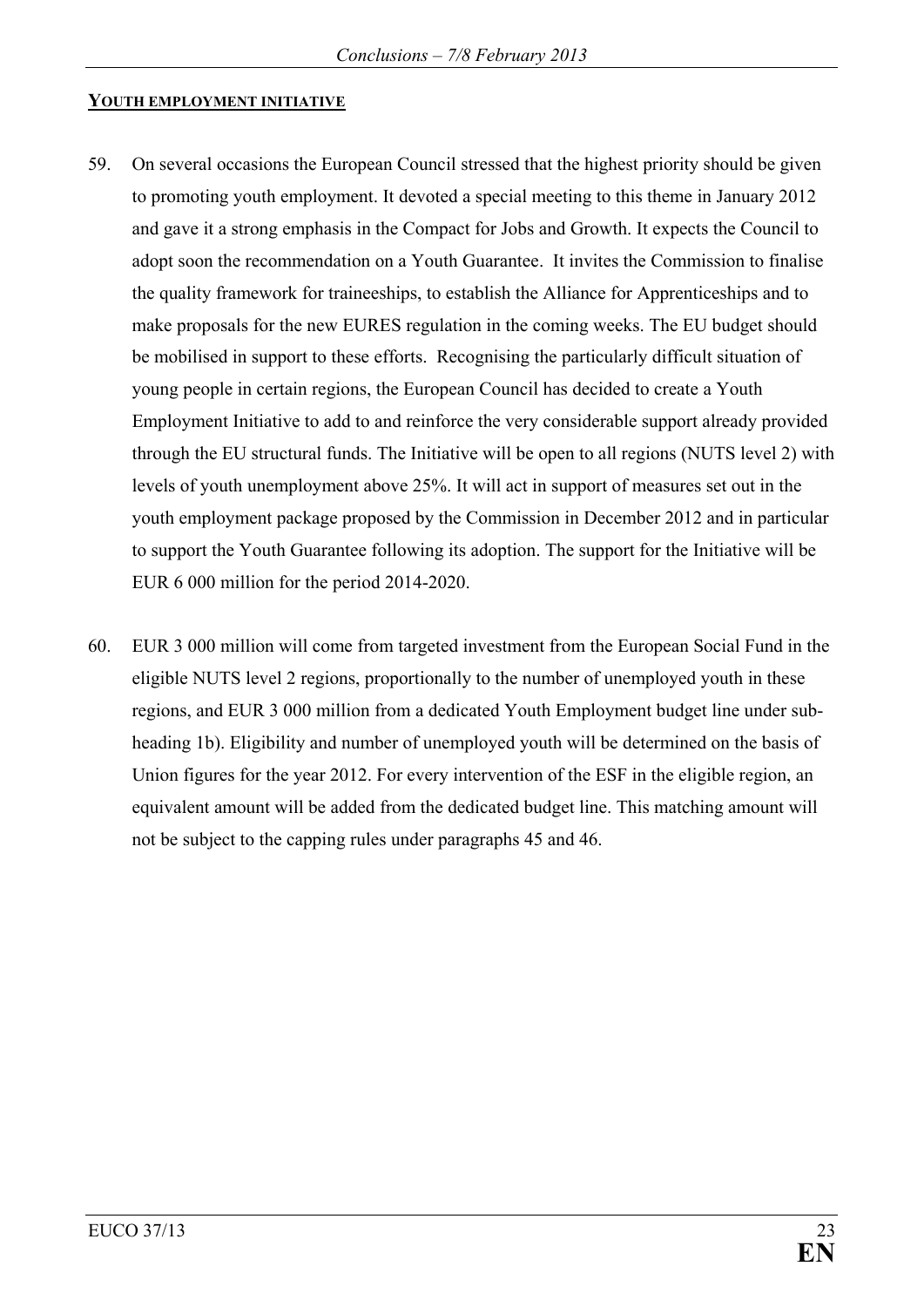## **HEADING 2 - SUSTAINABLE GROWTH: NATURAL RESOURCES**

- 61. The objectives of the Common Agricultural Policy (CAP) is to increase agricultural productivity by promoting technical progress and by ensuring the rational development of agricultural production and the optimum utilisation of the factors of production, in particular labour; thus to ensure a fair standard of living for the agricultural community, in particular by increasing the individual earnings of persons engaged in agriculture, to stabilise markets, to ensure the availability of supplies and to ensure that supplies reach consumers at reasonable prices. Account should be taken of the social structure of agriculture and of the structural and natural disparities between the various agricultural regions.
- 62. Against that background reforms must ensure 1) a viable food production; 2) sustainable management of natural resources and climate action; and 3) balanced territorial development. Furthermore, the CAP should be thoroughly integrated into the Europe 2020 strategy objectives notably the objective of sustainable growth, while fully respecting the objectives of this policy as set out in the Treaty.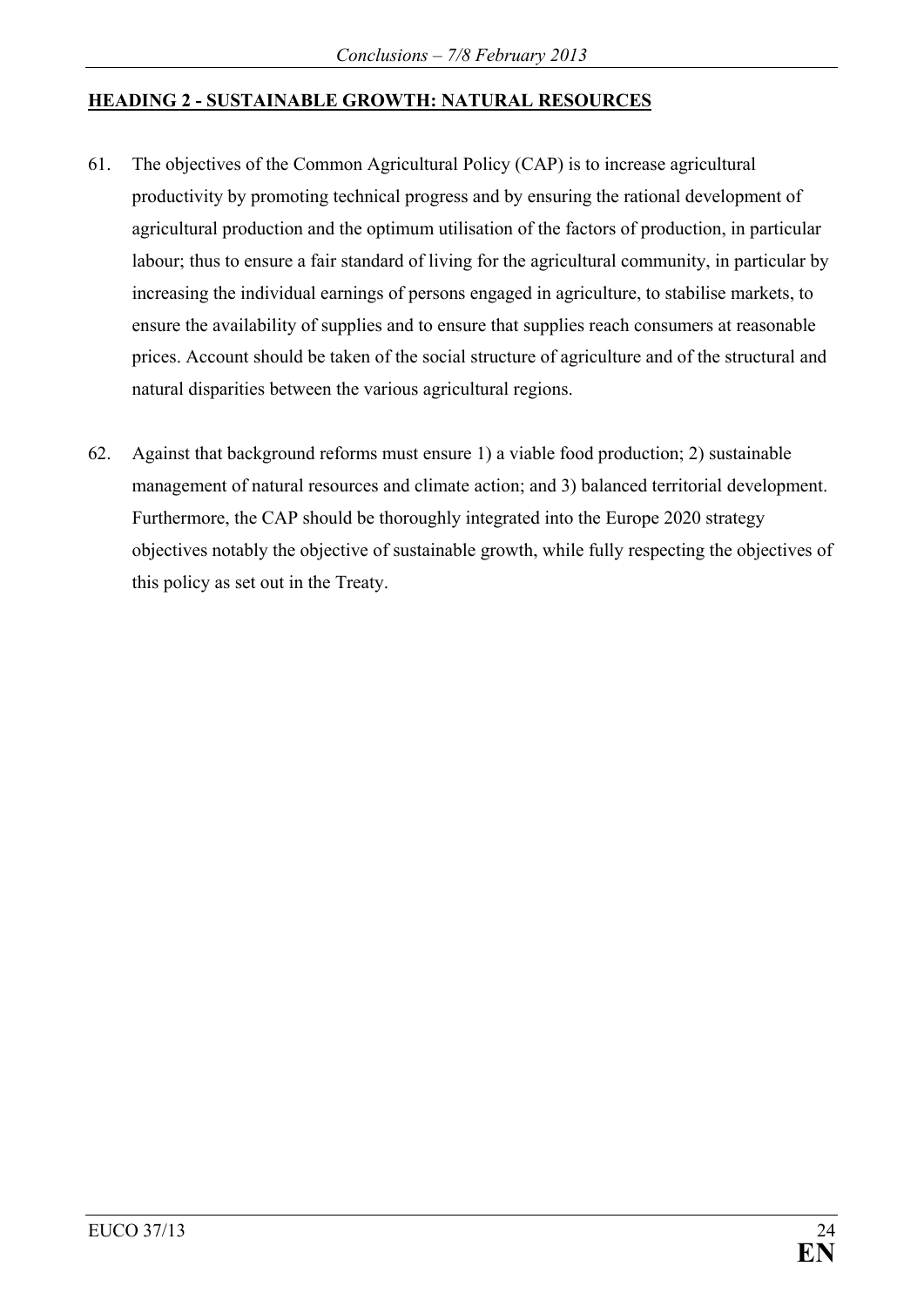63. Commitment appropriations for this Heading, which covers agriculture, rural development, fisheries and a financial instrument for the environment and climate action will not exceed *EUR 373 179 million* of which *EUR 277 851 million* will be allocated to market related expenditure and direct payments:

| <b>SUSTAINABLE GROWTH: NATURAL RESOURCES</b> |                                                          |        |        |         |                              |        |  |  |
|----------------------------------------------|----------------------------------------------------------|--------|--------|---------|------------------------------|--------|--|--|
|                                              |                                                          |        |        |         | (Million euros, 2011 prices) |        |  |  |
| 2014                                         | 2015                                                     | 2016   | 2017   | 2018    | 2019                         | 2020   |  |  |
| 55 883                                       | 55 060                                                   | 54 261 | 53 448 | 52 466  | 51 503                       | 50 558 |  |  |
|                                              | of which: Market related expenditure and direct payments |        |        |         |                              |        |  |  |
| 41 5 8 5                                     | 40 9 89                                                  | 40 421 | 39 837 | 39 0 79 | 38 335                       | 37 605 |  |  |

The Common Agricultural Policy for the period 2014-2020 will continue to be based on the two pillar structure:

- Pillar I will provide direct support to farmers and finance market measures. Direct support and market measures will be funded entirely and solely by the EU budget, so as to ensure the application of a common policy throughout the single market and with the integrated administration and control system (IACS).
- Pillar II of the CAP will deliver specific environmental public goods, improve the competitiveness of the agriculture and forestry sectors promote the diversification of economic activity and quality of life in rural areas including regions with specific problems. Measures in Pillar II will be co-financed by Member States according to the provisions in paragraph 73, which helps to ensure that the underlying objectives are accomplished and reinforces the leverage effect of rural development policy.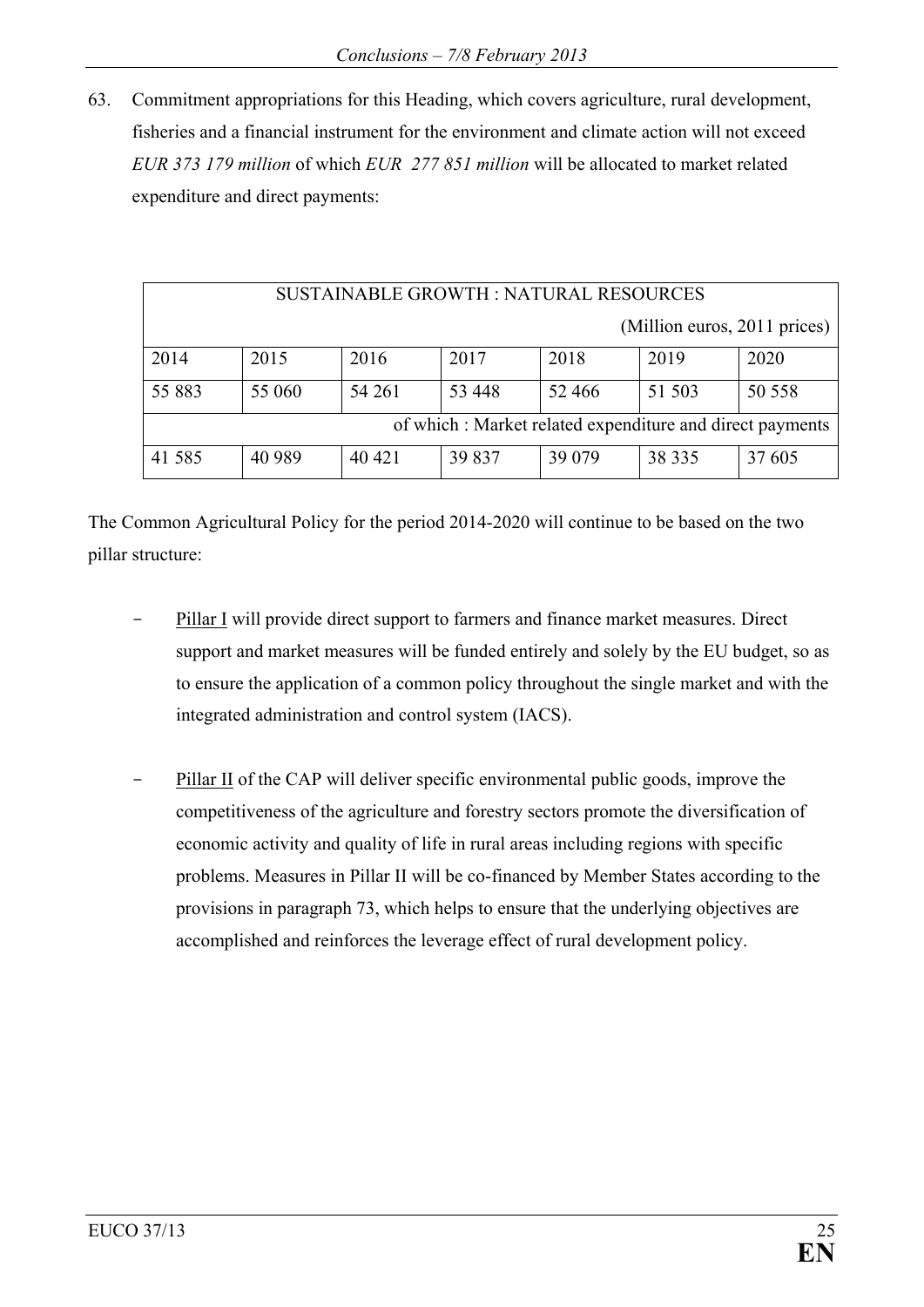## **Pillar I**

*Level and model for redistribution of direct support - details of convergence across Member States*

64. In order to adjust the overall level of expenditure under Heading 2 while respecting the principles of phasing-in of the direct payments as forseen in the Accession Treaties, the EU average level of direct payments in current prices per hectare will be reduced over the period . Direct support will be more equitably distributed between Member States, while taking account of the differences that still exist in wage levels, purchasing power, output of the agricultural industry and input costs, by stepwise reducing the link to historical references and having regard to the overall context of Common Agricultural Policy and the Union budget. Specific circumstances, such as agricultural areas with high added value and cases where the effects of convergence are disproportionately felt, should be taken into account in the overall allocation of support of the CAP.

All Member States with direct payments per hectare below 90% of the EU average will close one third of the gap between their current direct payments level and 90% of the EU average in the course of the next period. However, all Member States should attain at least the level of EUR 196 per hectare in current prices by 2020. This convergence will be financed by all Member States with direct payments above the EU average, proportionally to their distance from the EU average. This process will be implemented progressively over 6 years from financial year 2015 to financial year 2020.

### *Capping of support to large farms*

65. Capping of the direct payments for large beneficiaries will be introduced by Member States on a voluntary basis.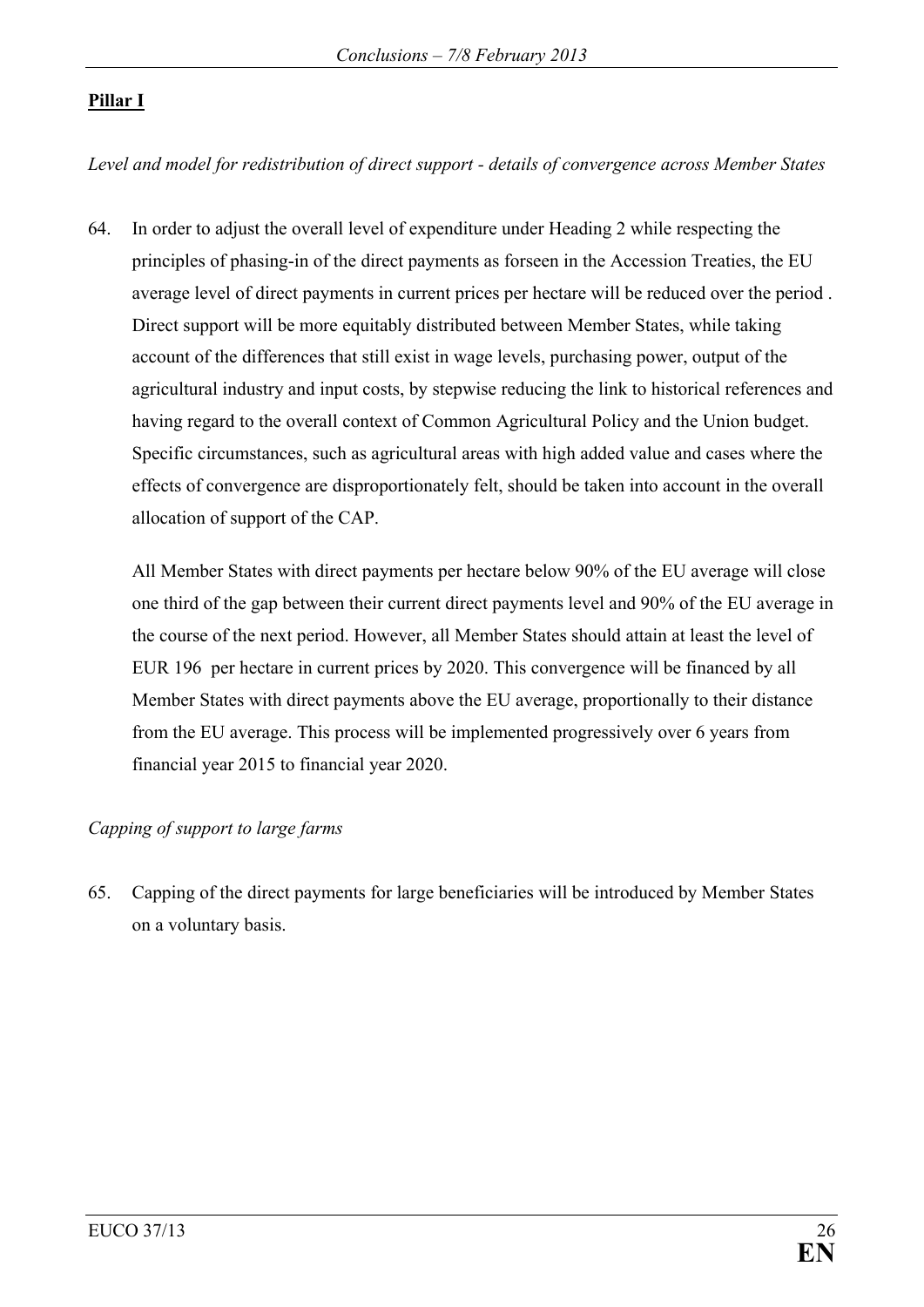## *Method for financial discipline*

66. With a view to ensuring that the amounts for the financing of the CAP comply with the annual ceilings set in the multiannual financial framework, the financial discipline mechanism currently provided for in Article 11 of the Regulation 73/2009, pursuant to which the level of direct support is adjusted when the forecasts indicate that the sub-ceiling of Heading 2 is exceeded in a given financial year should be maintained, but without the safety margin of EUR 300 million.

#### *Greening of direct payments*

67. The overall environmental performance of the CAP will be enhanced through the greening of direct payments by means of certain agricultural practices, to be defined in the *Regulation of the European Parliament and of the Council establishing rules for direct payments to farmers under support schemes within the framework of the common agricultural policy*, beneficial for the climate and the environment, whilst avoiding unnecessary administrative burden, that all farmers will have to follow. In order to finance those practices, Member States will use 30 % of the annual national ceiling, with a clearly defined flexibility for the Member States relating to the choice of equivalent greening measures. The requirement to have an ecological focus area (EFA) on each agricultural holding will be implemented in ways that do not require the land in question to be taken out of production and that avoids unjustified losses in the income of farmers.

#### **Flexibility between pillars**

68. Member States may decide to make available as additional support for measures under rural development programming financed under the EAFRD, up to 15 % of their annual national ceilings for calendar years 2014 to 2019 as set out in Annex II to the Regulation on direct payments. As a result, the corresponding amount will no longer be available for granting direct payments.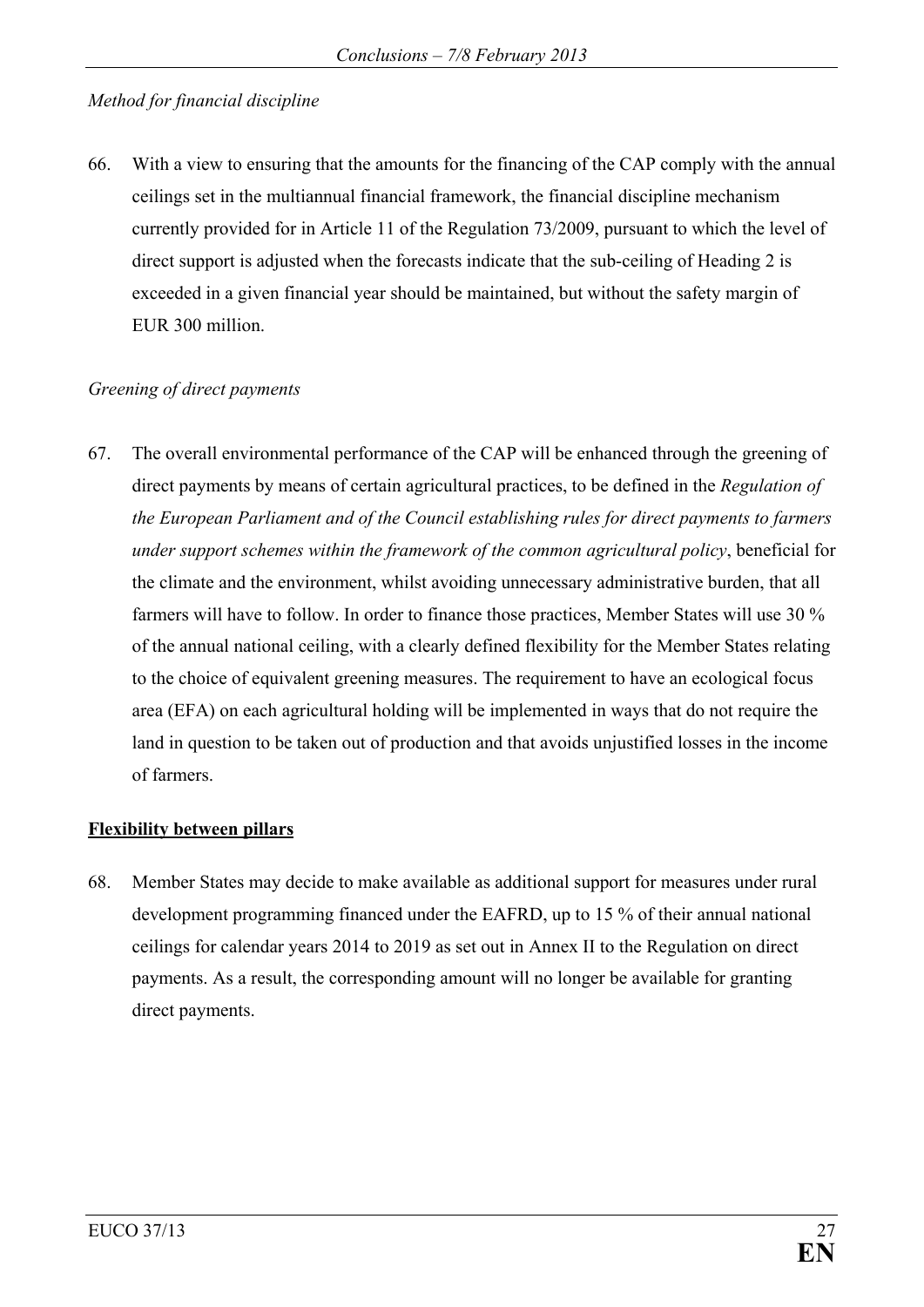69. Member States may decide to make available as direct payments under the Regulation on direct payments up to 15 % of the amount allocated to support for measures under rural development programming financed under the EAFRD in the period 2015-2020. Member States with direct payments per hectare below 90% of the EU average may decide to make available as direct payments an additional 10% of the amount allocated to support for measures under rural development. As a result, the corresponding amount will no longer be available for support measures under rural development programming.

### **Pillar II**

#### *Principles for distribution of rural development support*

- 70. Support for rural development will be distributed between Member States based on objective criteria and past performance, while taking into account the objectives of the rural development and having regard to the overall context of Common Agricultural Policy and the Union budget.
- 71. The overall amount of support for rural development will be *EUR 84 936 million*. The annual breakdown will be fixed by the European Parliament and the Council. Amounts for the individual Member States will be adjusted to take account of the above mentioned provisions in paragraphs 68 and 69.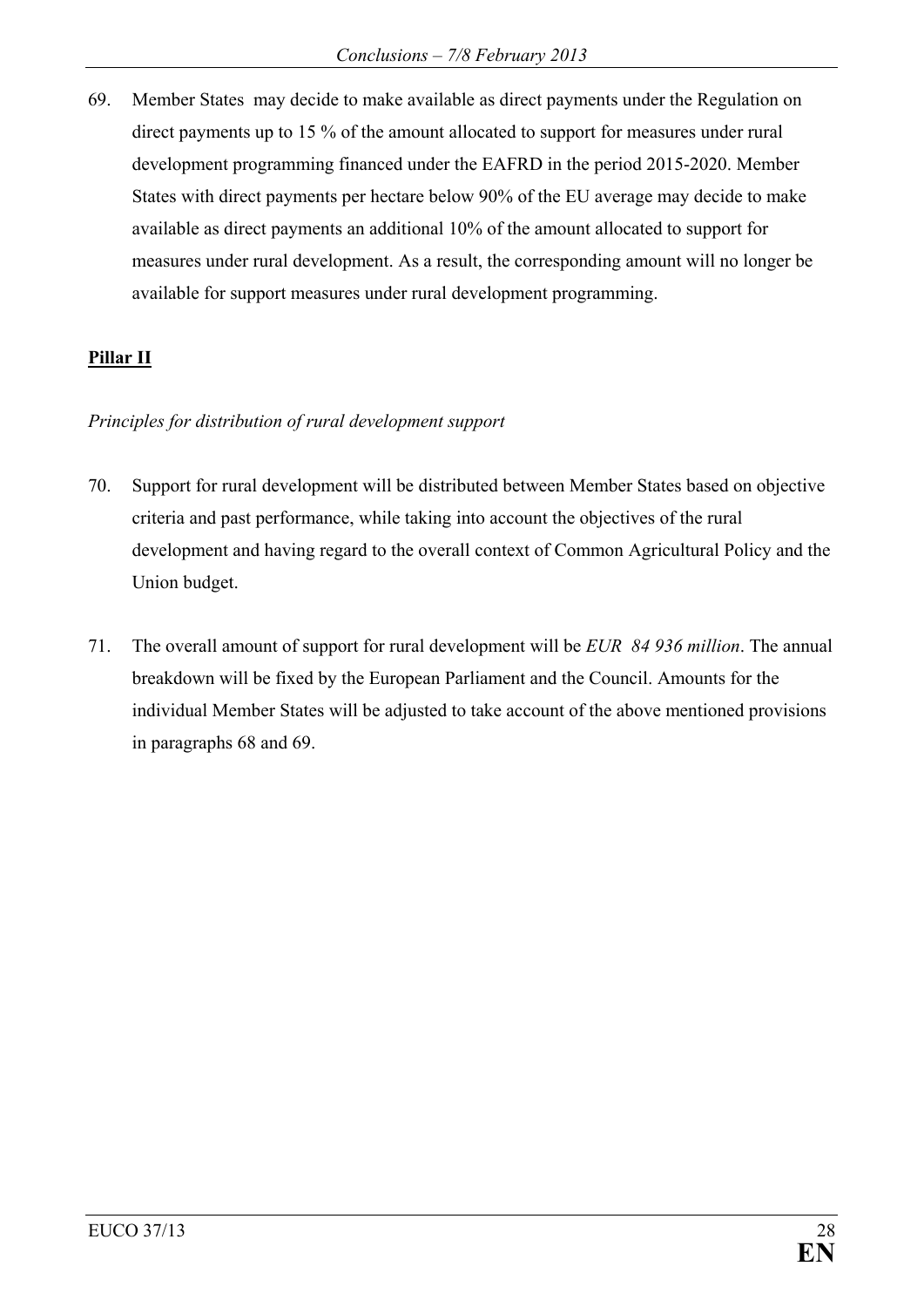72. The distribution of the overall amount for rural development between Member States will be based on objective criteria and past performance.

For a limited number of Member States facing particular structural challenges in their agriculture sector or which have invested heavily in an effective delivery framework for Pillar 2 expenditure, the following additional allocations will be made: Austria (EUR 700 million), France (EUR 1000 million), Ireland (EUR 100 million), Italy (EUR 1 500 million), Luxembourg (EUR 20 million), Malta (EUR 32 million), Lithuania (EUR100 million), Latvia (EUR 67 million), Estonia (EUR 50 million), Sweden (EUR 150 million), Portugal (EUR 500 million), Cyprus (EUR 7 million), Spain (EUR 500 million), Belgium (EUR 80 million), Slovenia (EUR 150 million) and Finland (EUR 600 million). For Member States receiving financial assistance in accordance with Articles 136 and 143 TFEU, this additional allocation will be subject to a co-financing rate of 100%. This rule shall continue to apply to these Member States until 2016 when it shall be reassessed.

## *Co-financing rates for rural development support*

- 73. The rural development programmes will establish a single EAFRD contribution rate applicable to all measures. Where applicable, a separate EAFRD contribution rate will be established for less developed regions, transition regions and for outermost regions and the smaller Aegean islands within the meaning of Regulation (EEC) No 2019/93. The maximum EAFRD contribution rate will be:
	- 75% of the eligible public expenditure in the less developed regions, the outermost regions and the smaller Aegean islands within the meaning of Regulation (EEC) No 2019/93;
	- 75% of the eligible public expenditure for all regions whose GDP per capita for the 2007-2013 period was less than 75% of the average of the EU-25 for the reference period but whose GDP per capita is above 75% of the GDP average of the EU-27;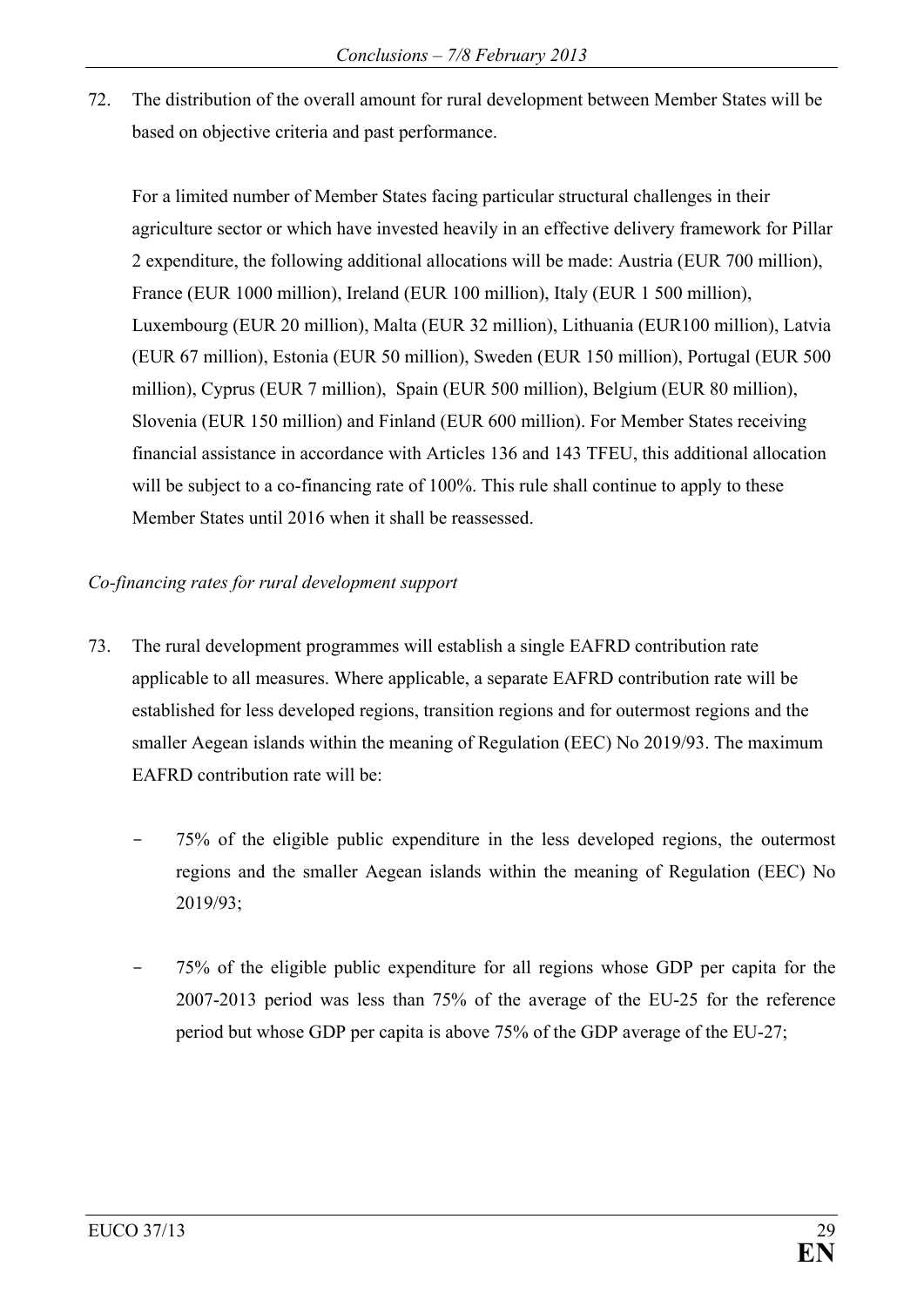- 63% of the eligible public expenditure for the transition regions other than those referred to in the previous indent;
- 53% of the eligible public expenditure in the other regions;
- 75% for operations contributing to the objectives of environment and climate change mitigation and adaptation;
- 100% for amounts transferred from pillar I to pillar II referred to in paragraph 68 as additional support under rural development.

The minimum EAFRD contribution rate will be 20%. Other maximum EAFRD contribution rates to specific measures will be set in the Regulation on support for rural development by the European Agricultural Fund for Rural Development (EAFRD).

A higher co-financing rate (by 10 percentage points) can be applied when a Member State is receiving financial assistance in accordance with Articles 136 and 143 of the TFEU, thus reducing the effort required from national budgets at a time of fiscal consolidation, while keeping the same overall level of EU funding. This rule shall continue to apply to these Member States until 2016 when it shall be reassessed within the framework of the review foreseen in paragraph 54.

> \* \* \*

74. Financing under Heading 2 will also support the Common Fisheries Policy and Integrated Maritime Policies, in particular through the European Maritime and Fisheries Fund and an envelope for the international dimension of the CFP as well as activities in the fields of climate and environment through the Programme for the Environment and Climate Action (LIFE).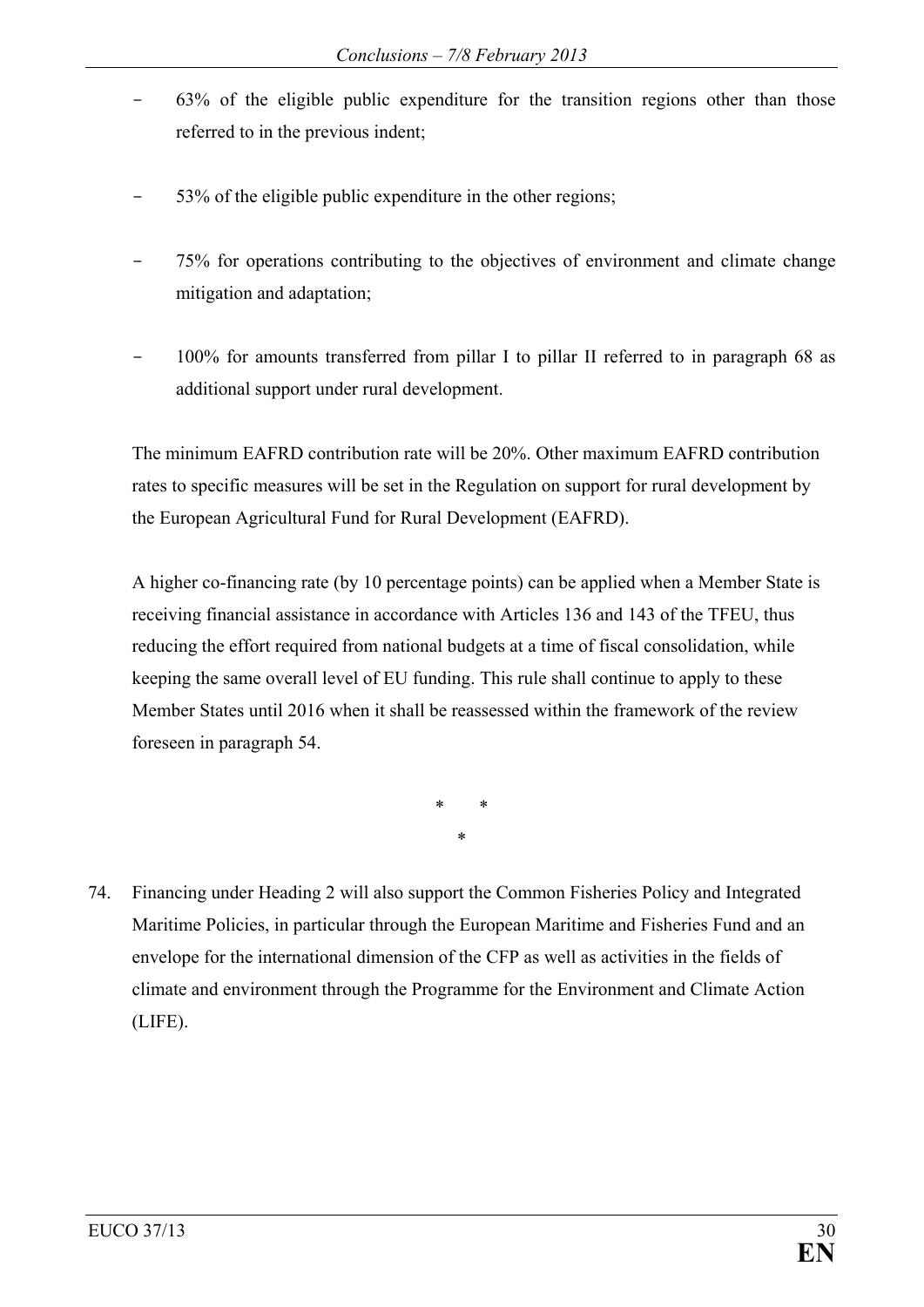*A new reserve for crises in the agricultural sector* 

75. A new reserve for crises in the agricultural sector, to bring support in case of major crises affecting agricultural production or distribution, will be included under Heading 2 with an amount of EUR 2 800 million. The reserve will be established by applying at the beginning of each year a reduction to direct payments with the financial discipline mechanism. The amount of the reserve will be entered directly in the annual budget and if not made available for crisis measures will be reimbursed as direct payments.

# **PROVISIONS RELEVANT FOR THE ERDF, THE ESF, THE CF, THE EAFRD AND THE EMFF**

#### *The Common Strategic Framework*

76. The structural and cohesion funds will be brought together with the European Agricultural Fund for Rural Development (EAFRD) and the European Maritime and Fisheries Fund (EMFF) under a the Common Strategic Framework - in order to maximise their effectiveness and optimise synergies. This will involve defining a list of thematic objectives in line with the Europe 2020 Strategy.

#### *Macro-economic conditionality*

77. Establishing a closer link between cohesion policy and the economic governance of the Union will ensure that the effectiveness of expenditure under the Common Strategic Framework (CSF) Funds is underpinned by sound economic policies and that the CSF Funds can, if necessary, be redirected to addressing the economic problems a country is facing. For this reason a gradual macro-economic conditionality will be established in the CSF Regulation.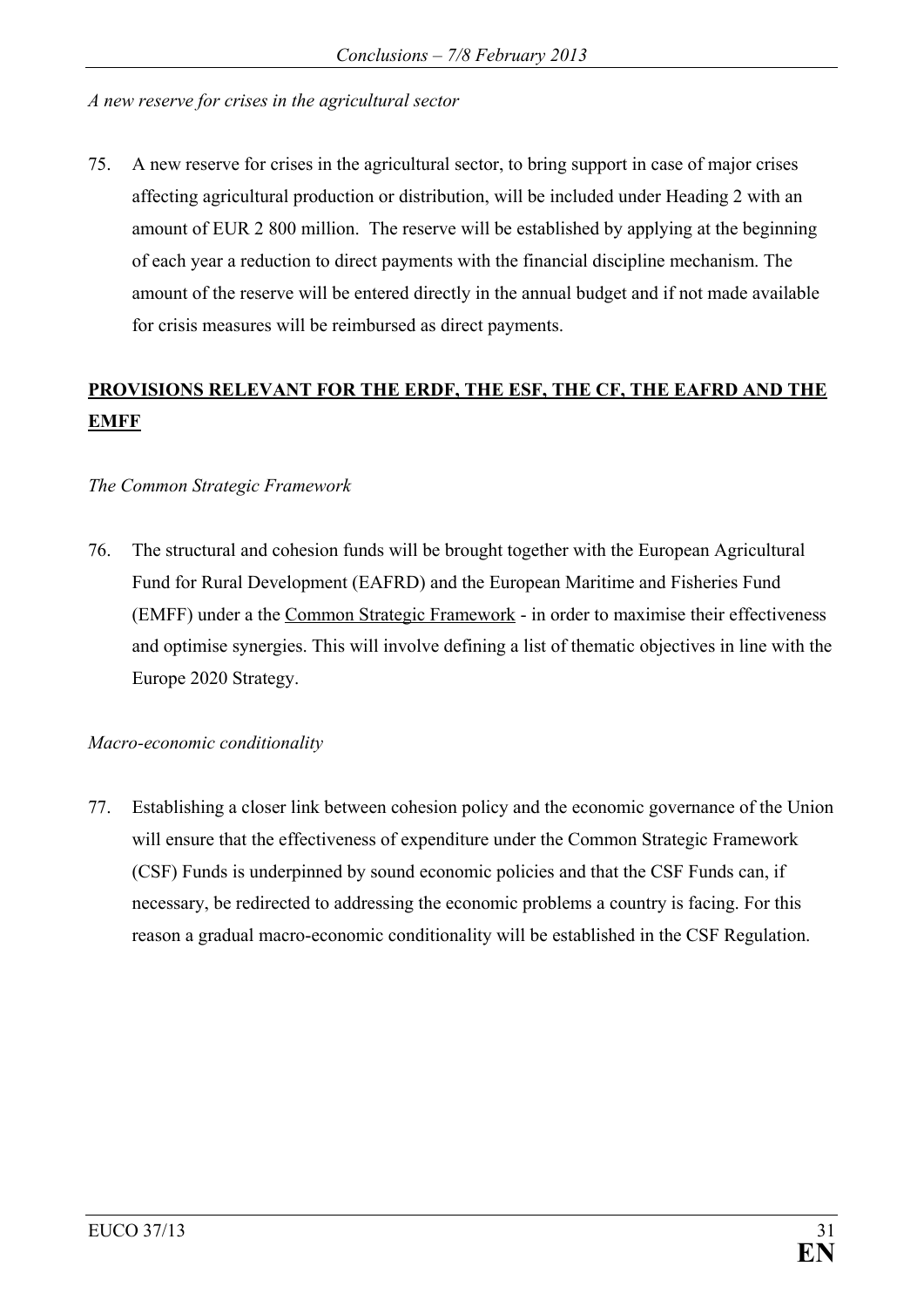- 78. The Commission may request a Member State to review and propose amendments to its Partnership Contract and the relevant programmes, where this is necessary to support the implementation of relevant Council recommendations or to maximise the growth impact of CSF funds in Member States receiving financial assistance from the EU. Such a request may be made to support implementation of:
	- (a) recommendations under the broad guidelines of the economic policy;
	- (b) employment recommendations;
	- (c) specific measures addressed to euro area Member States in accordance with Article 136(1);
	- (d) recommendations under the excessive deficit procedure;
	- (e) recommendations under the excessive imbalances procedure;
	- (f) union support under the medium-term balance of payments facility;
	- (g) union support under the European financial stabilisation mechanism;
	- (h) financial assistance under the European Stability Mechanism.
- 79. If a Member State fails to take effective action in response to a request from the Commission to review and propose amendments to its Partnership Contract and the relevant programmes, part or all of payments may be suspended.
- 80. Where it is concluded that a Member State has not taken sufficient action under:
	- (a) specific measures addressed to euro area Member States in accordance with Article  $136(1)$ ;
	- (b) the excessive deficit procedure;
	- (c) the macro-economic imbalances procedure;
	- (d) a programme under the medium-term balance of payments facility;
	- (e) a programme under the European financial stabilisation mechanism;
	- (f) financial assistance under the European Stability Mechanism.

part or all of commitments and payments shall be suspended.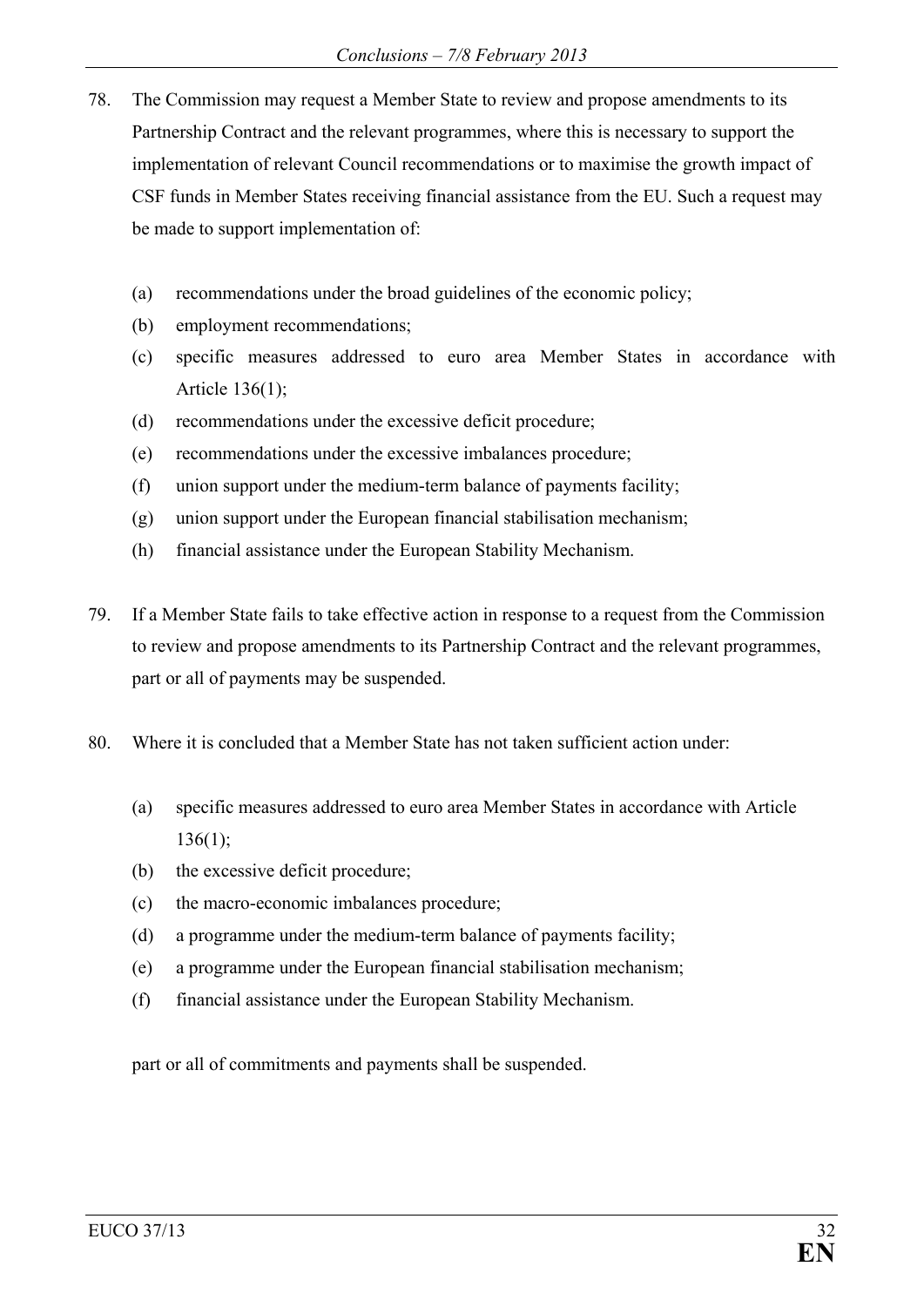- 81. The proposal to suspend commitments shall be made by the Commission and will be considered automatically adopted by the Council, unless the Council rejects such a proposal by qualified majority within one month. The decision to suspend payments shall by made by the Council, on a proposal from the Commission. Any decisions on suspensions will be proportionate and effective, taking into account the economic and social circumstances of the Member State concerned, and respect equality of treatment between Member States, in particular with regard to the impact of the suspension on the economy of the Member State concerned. Priority should be given to the suspension of commitments; payments should only be suspended when immediate action is sought and in case of non-compliance.
- 82. The suspension of commitments shall be subject to a "double capping" methodology.
	- (a) a capping of maximum 50% of the CSF funds in the first case of an excessive deficit procedure (EDP) and maximum 25% of the CSF funds in the first case of an excessive imbalance procedure (EIP). The level of the suspension should be gradual and increase up to a maximum of 100% of the CSF funds in the case of an excessive deficit procedure and up to 50% of the CSF funds in the case of an excessive imbalance procedure, in line with the seriousness of the breach;
	- (b) a capping of a maximum 0.5% of nominal GDP applying to a first breach of an excessive deficit procedure (EDP) according to Art. 21 (6b) of the CSF regulation and a maximum of 0.25% of nominal GDP applying to a first breach of an excessive imbalance procedure (EIP) according to Art. 21 (6c) of the CSF regulation. If noncompliance persists, the percentage of this GDP cap should be gradually increased up to a maximum of 1% of nominal GDP applying to a further breach of an excessive deficit procedure (EDP) according to Art. 21 (6b) of the CSF regulation and a maximum of 0.5% of nominal GDP applying to a further breach of an excessive imbalance procedure (EIP) according to Art. 21 (6c) of the CSF regulation, in line with the seriousness of the breach.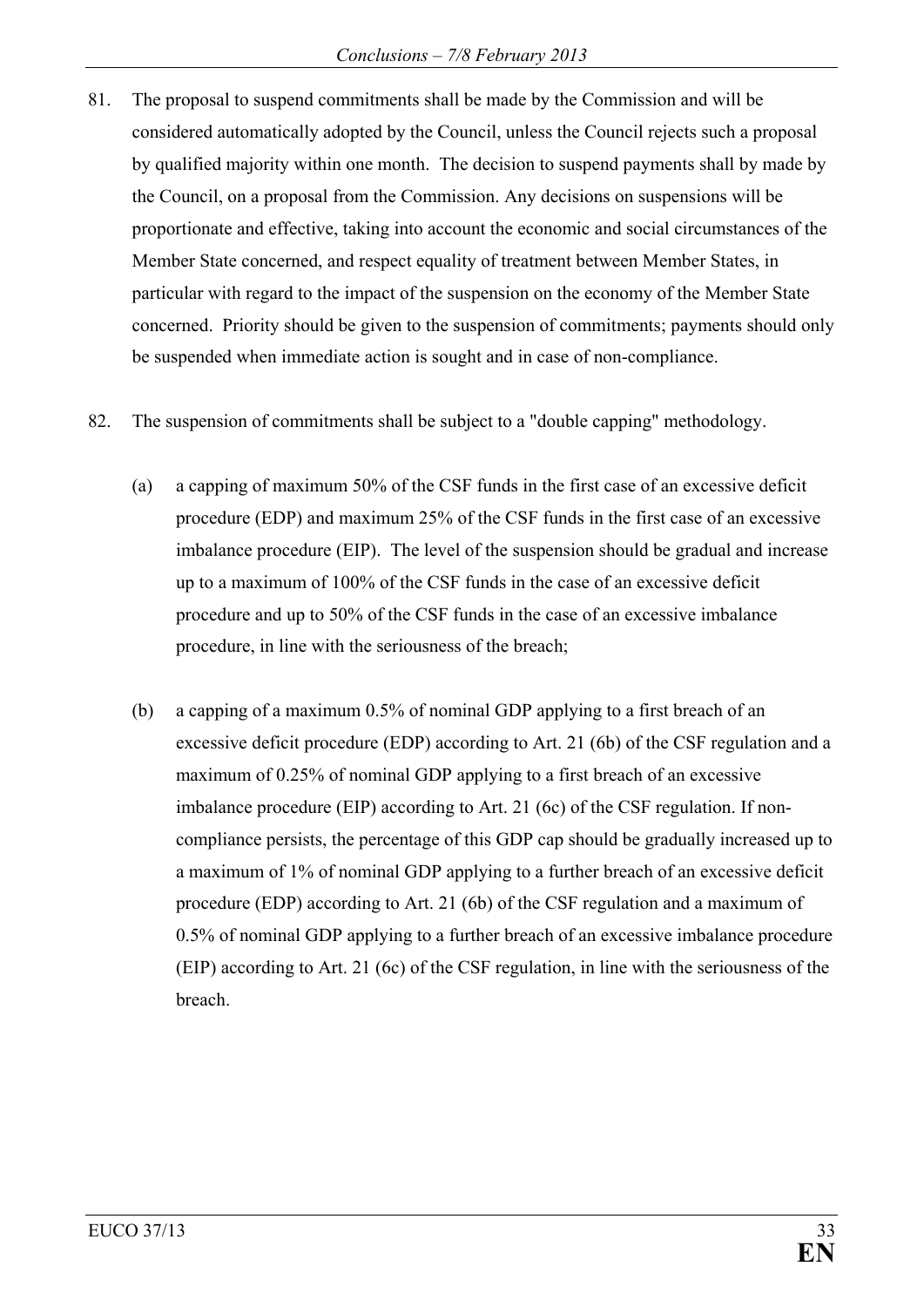- 83. Without prejudice to de-commitment rules, the suspension of commitments will be lifted by the Commission. Concerning payments, the decision to lift the suspension is taken by the Council on a proposal from the Commission. Funds are made available again to the Member State concerned as soon as the Member State takes the necessary action.
- 84. Paragraph 79 relating to paragraph 78 (a), (b), (d) and (e) and paragraph 80 (b) and (c) shall not apply to the UK as a consequence of the Protocol (no 15) annexed to the TEU and the TFEU, (see the report "Strengthening economic governance in the EU" by the Task Force on 21 October 2010).

#### *Performance reserve*

85. All Member States shall establish a national performance reserve for the Investment for growth and jobs goal of cohesion policy, as well as for EAFRD and EMFF, consisting of 7% of their total allocation, which will facilitate the focus on performance and the attainment of the Europe 2020 objectives. The amounts of commitments that are annually allocated to a national performance reserve are exempted from the n+3 de-commitment rule as long as the reserve is not allocated. The allocation of the reserve will be made after the performance review in 2019.

### *Pre-financing rates*

86. The pre-financing payment at the start of programmes ensures that Member States have the means to provide support to beneficiaries in the implementation of the programme from the start. The following levels of pre-financing should therefore apply: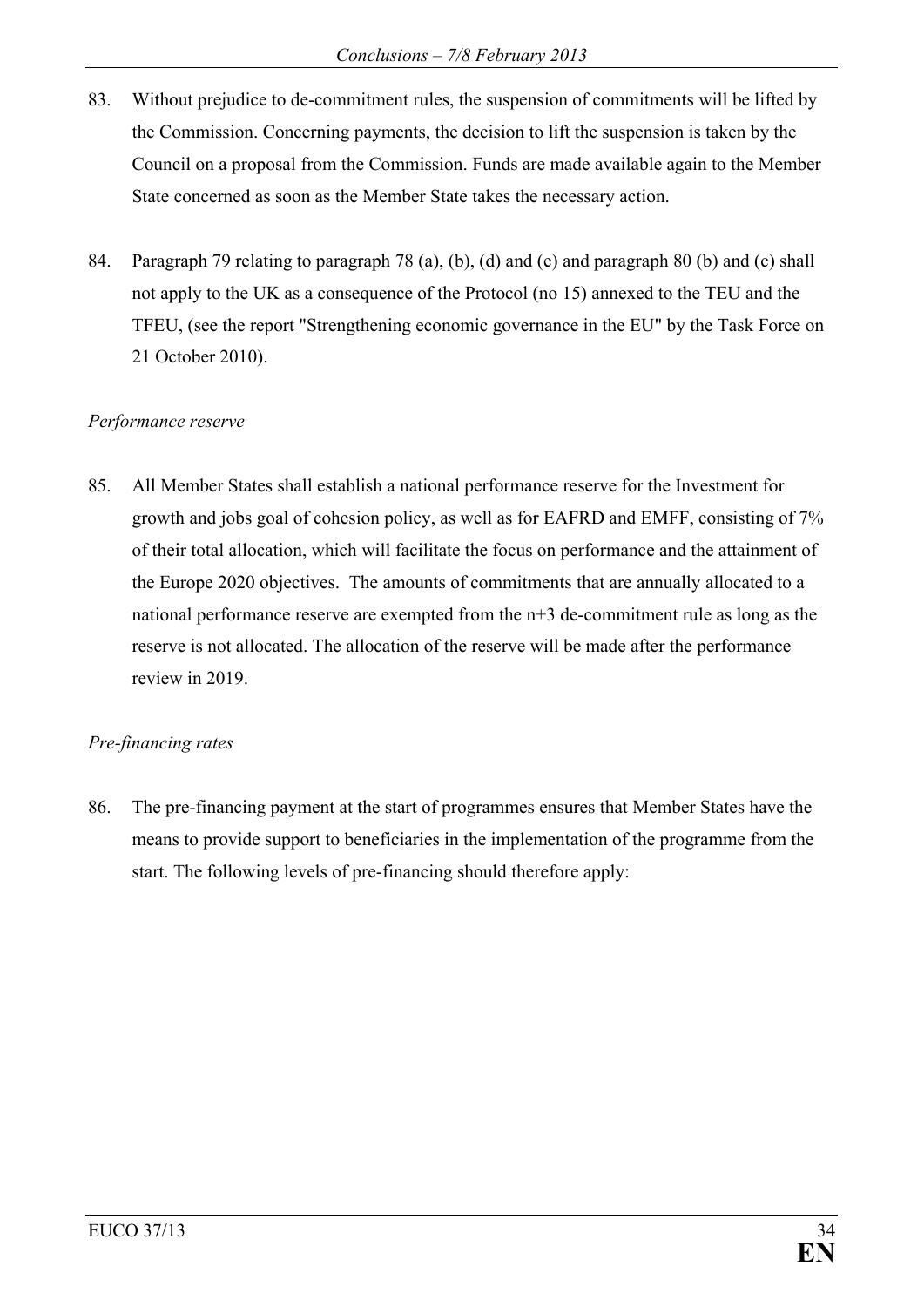The initial pre-financing amount will be paid in instalments as follows:

- (a) in 2014: 1% of the amount of support from the Funds for the entire programming period to the operational programme and 1.5% of the amount of support from the Funds for the entire programming period to the operational programme when a Member State has been receiving financial assistance since 2010, in accordance with articles 122, 143 of the TFEU, or from the EFSF, or is receiving financial assistance on 31 December 2013 in accordance with articles 136 and 143;
- (b) in 2015: 1% of the amount of support from the Funds for the entire programming period to the operational programme and 1.5% of the amount of support from the Funds for the entire programming period to the operational programme when a Member State has been receiving financial assistance since 2010, in accordance with articles 122, 143 of the TFEU, or from the EFSF, or is receiving financial assistance on 31 December 2014 in accordance with articles 136 and 143;
- (c) in 2016: 1% of the amount of support from the Funds for the entire programming period to the operational programme.

If an operational programme is adopted in 2015 or later, the earlier instalments will be paid in the year of adoption.

### *Other regulatory provisions*

87. All programmes will be submitted to a decommitment procedure established on the basis that amounts linked to a commitment which are not covered by pre-financing or a request for payment within a period of N+3 will be decommitted.

For Romania and Slovakia, the European Council invites the Commission to explore practical solutions to reduce the risk of automatic de-commitment of funds from the 2007-2013 national envelope, including the amendment of Regulation 1083/2006.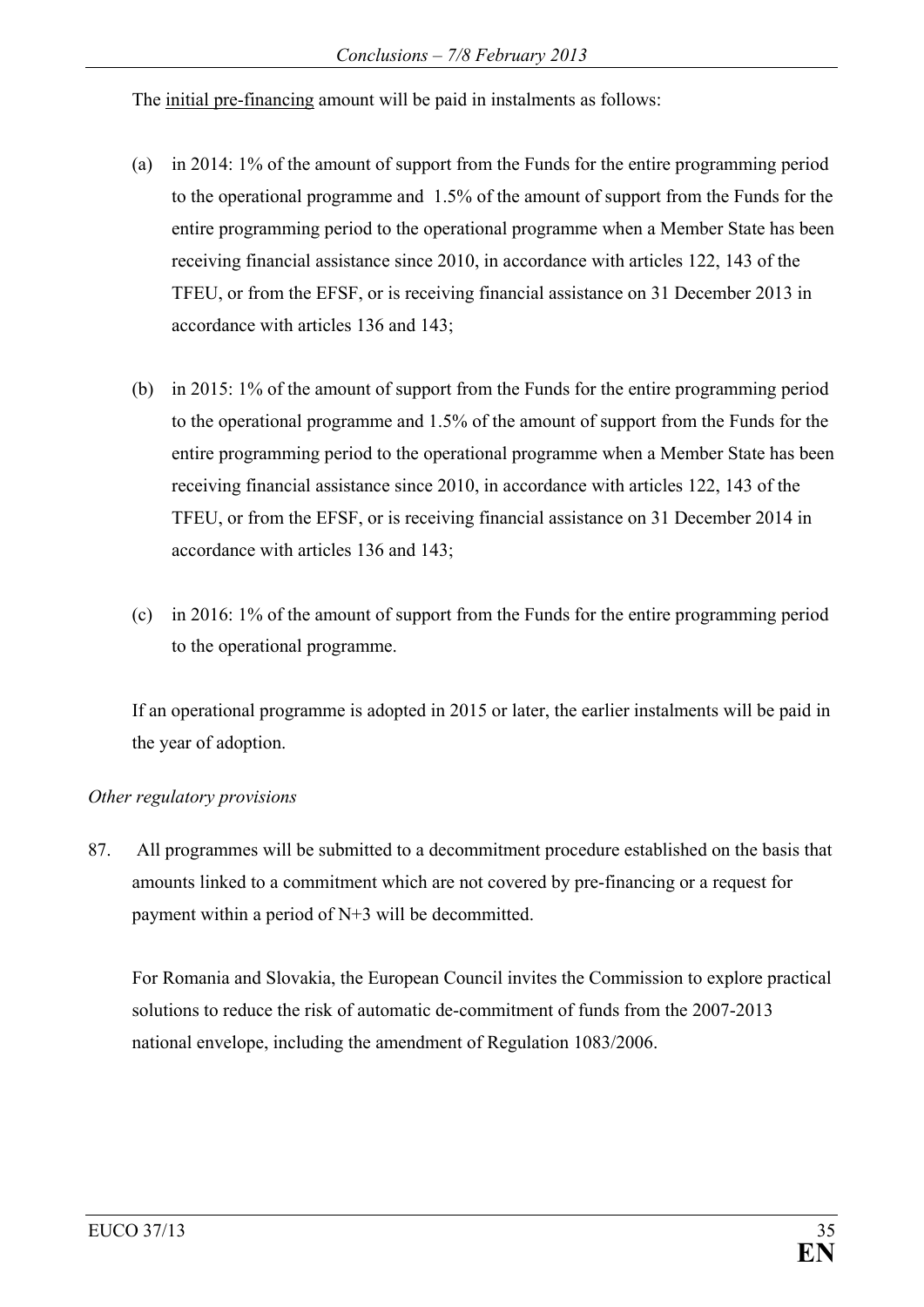## *Appraisal*

- 88. On the basis provided in paragraph 3, the General Affairs Council will discuss every two years the implementation and results of the CSF funds and will provide input to the Spring Council's overall assessment of all EU policies and instruments to deliver growth and jobs across the European Union.
- 89. Projects whose total eligible cost is more than EUR 50 million (EUR 75 million in the case of transport projects) will be subject to a more extensive ex ante appraisal by the Commission to ensure that they are consistent with the Partnership Contract, they contribute to the objective of the programme, and they are economically sound.
- 90. The Commission and the Member States must agree ambitious targets at the beginning of the programming period. Targets must be measurable and include financial and output indicators. The Commission shall regularly review progress towards targets and report to the Council and European Parliament according to point 3. When there is evidence of significant failure to achieve the agreed targets, the Commission may apply financial corrections.

### *Application of the competition principle to project selection*

91. Member States must ensure that the selection of projects is based on procedures and criteria, which are non-discriminatory, transparent and in full compliance with Union and national law so that only the best projects are chosen.

## *VAT*

92. VAT shall not be eligible for a contribution from the CSF Funds and from the EUR 10 000 million transferred from the Cohesion Fund to the Connecting Europe Facility. However, VAT amounts shall be eligible where they are not recoverable under national VAT legislation.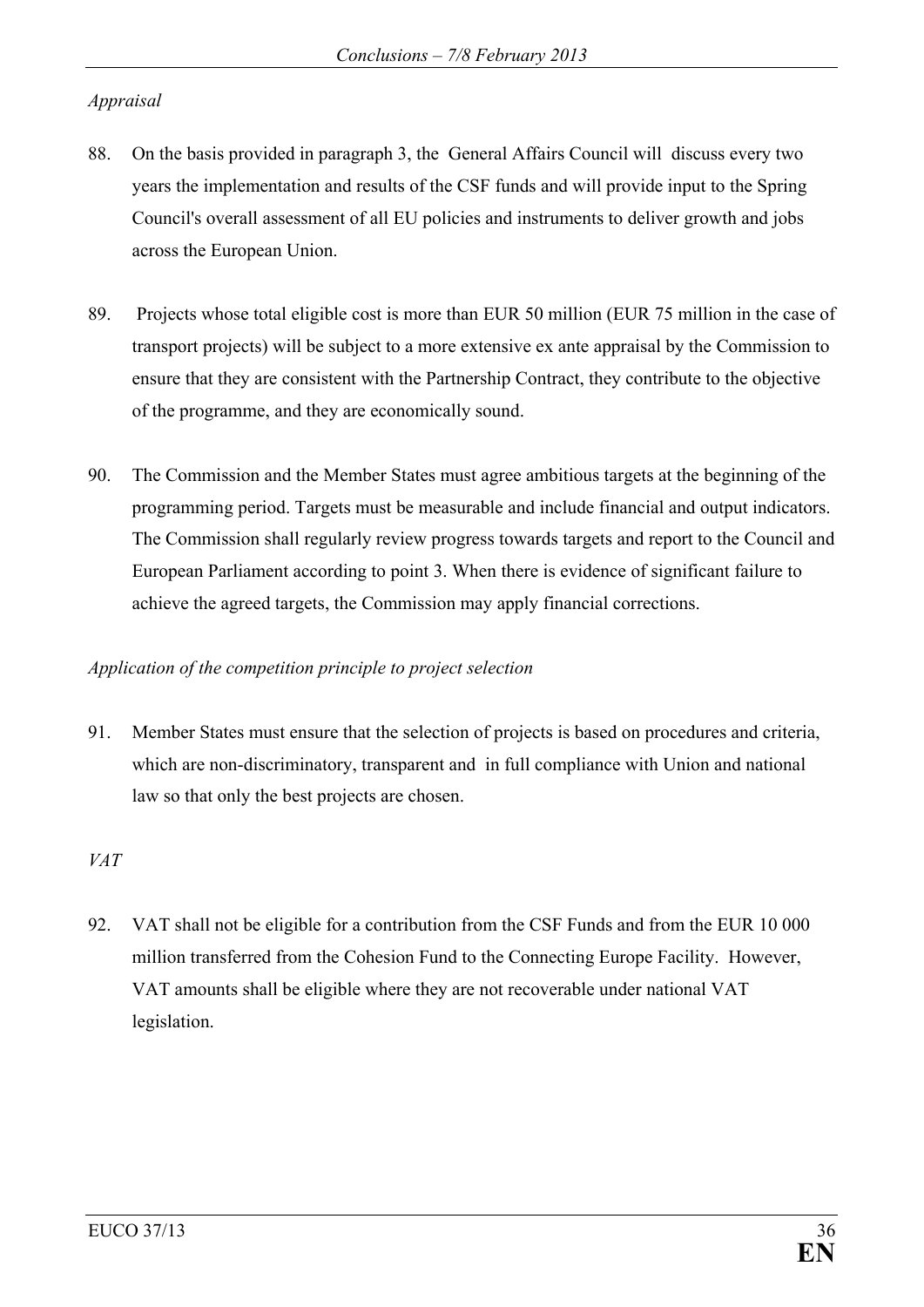## **HEADING 3 - SECURITY AND CITIZENSHIP**

93. Actions under this Heading constitute a diversified range of programmes targeted to security and citizens where cooperation at Union level offers value added. This includes in particular actions in relation to asylum and migration and initiatives in the areas of external borders and internal security as well as measures in the field of justice. Particular emphasis will be given to insular societies who face disproportional migration challenges. Actions within this Heading also support efforts to promote citizen participation in the European Union, including through culture, linguistic diversity and the creative sector. Furthermore, it covers measures to enhance public health and consumer protection. Simplification of programmes will ensure a more efficient and effective future implementation of actions in this area.

The level of commitments for this Heading will not exceed *EUR 15 686 million* :

| <b>HEADING 3 - SECURITY AND CITIZENSHIP</b> |         |         |         |         |                              |      |  |
|---------------------------------------------|---------|---------|---------|---------|------------------------------|------|--|
|                                             |         |         |         |         | (Million euros, 2011 prices) |      |  |
| 2014                                        | 2015    | 2016    | 2017    | 2018    | 2019                         | 2020 |  |
| 2 0 5 3                                     | 2 0 7 5 | 2 1 5 4 | 2 2 3 2 | 2 3 1 2 | 2 3 9 1                      | 2469 |  |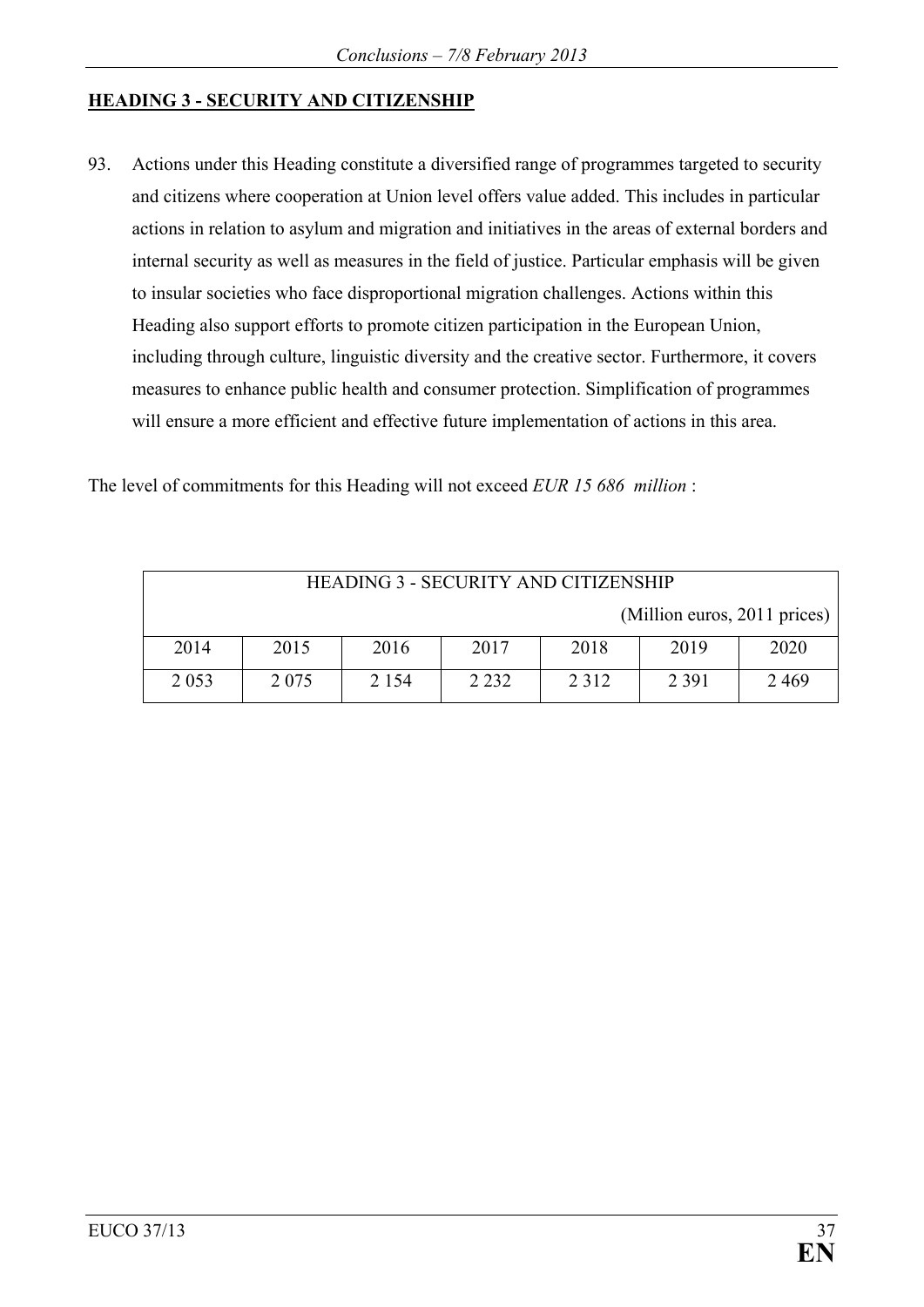#### **HEADING 4 - GLOBAL EUROPE**

94. External policies are a major field of action for the EU, which has been reinforced within the new institutional framework of the Lisbon Treaty. The MFF must underpin the EU's determination to develop its role as an active player on the international scene, with regional and global interests and responsibilities. Its financing instruments will strengthen EU's cooperation with partners, support the objectives of promoting EU values abroad, projecting EU policies in support of addressing major global challenges, increasing the impact of EU development cooperation, investing in the long-term prosperity and stability of the EU's Neighbourhood, supporting the process of EU enlargement, enhancing European solidarity following natural or man-made disasters, improving crisis prevention and resolution and combating climate change. Where appropriate and subject to objective criteria, support to partners will be adapted to their development situation and commitment and progress with regard to human rights, democracy, the rule of law and good governance. Increased flexibility within Heading 4 and efficiency in implementation will underpin this.

| <b>HEADING 4 - GLOBAL EUROPE</b> |         |         |         |         |                              |         |
|----------------------------------|---------|---------|---------|---------|------------------------------|---------|
|                                  |         |         |         |         | (Million euros, 2011 prices) |         |
| 2014                             | 2015    | 2016    | 2017    | 2018    | 2019                         | 2020    |
| 7854                             | 8 0 8 3 | 8 2 8 1 | 8 3 7 5 | 8 5 5 3 | 8 7 6 4                      | 8 7 9 4 |

The level of commitments for this Heading will not exceed *EUR 58 704 million*:

95. A key priority for Member States is to respect the EU's formal undertaking to collectively commit 0.7% of GNI to official development assistance by 2015, thus making a decisive step towards achieving the Millennium Development Goals. The European Union should as part of this commitment therefore aim to ensure over the period 2014-2020 that at least 90% of its overall external assistance be counted as official development assistance according to the present definition established by the OECD Development Assistance Committee (DAC).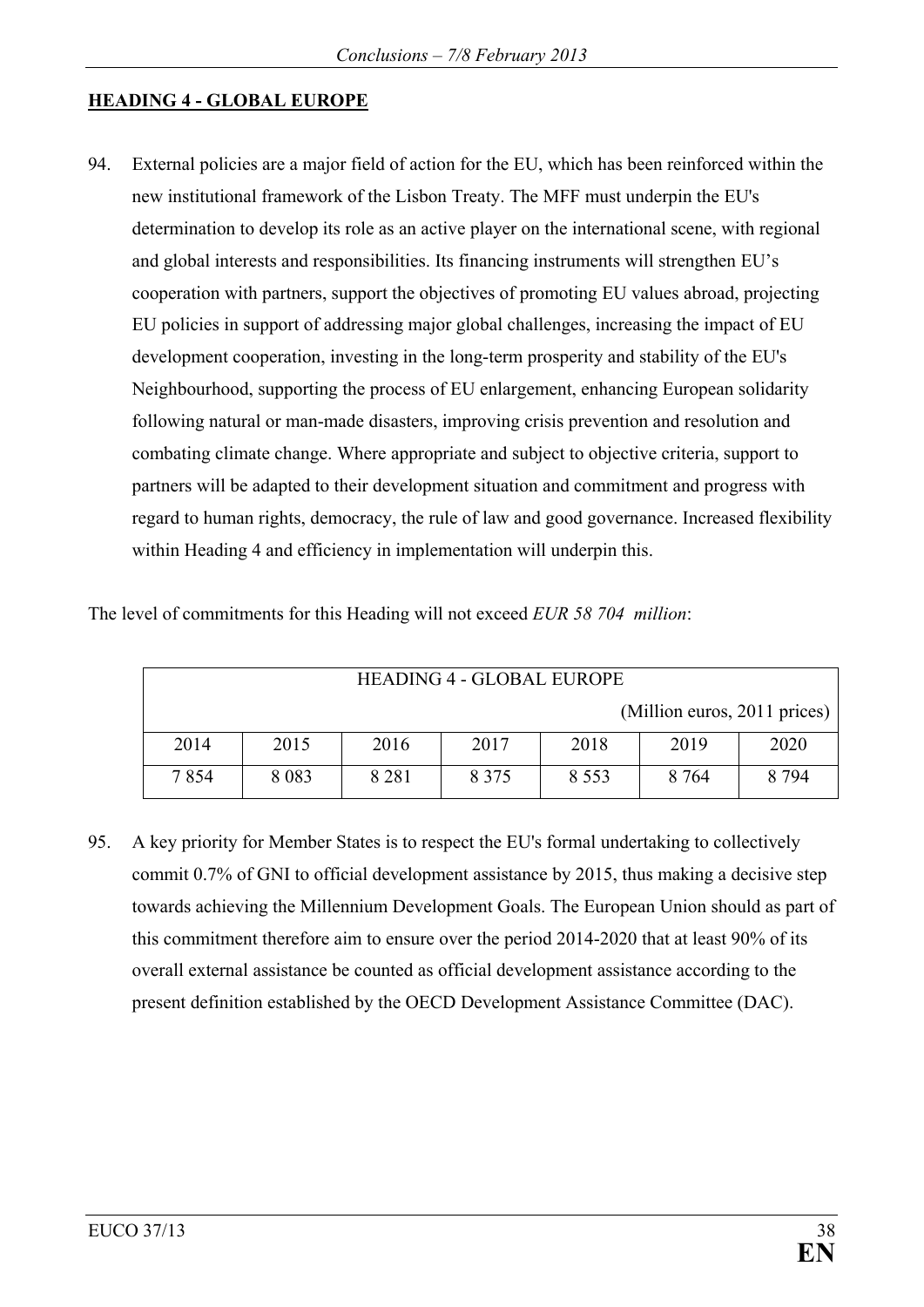## **HEADING 5 - ADMINISTRATION**

- 96. The need to consolidate public finances in short, medium and long term requires a particular effort by every public administration and its staff to improve efficiency, effectiveness and adjust to the changing economic context. Expenditures under this Heading must take account of the capacity of the Institutions to carry out their tasks under the Treaties, the EU's growing legal obligations and the next enlargement of the EU. The EU Institutions must also preserve their capacity to attract and maintain a highly professional and geographically balanced EU administration.
- 97. The level of commitments for this Heading will not exceed *EUR 61 629 million*:

| <b>HEADING 5 - ADMINISTRATION</b> |         |         |         |         |        |      |  |
|-----------------------------------|---------|---------|---------|---------|--------|------|--|
| (Million euros, 2011 prices)      |         |         |         |         |        |      |  |
| 2014                              | 2015    | 2016    | 2017    | 2018    | 2019   | 2020 |  |
| 8 2 1 8                           | 8 3 8 5 | 8 5 8 9 | 8 8 0 7 | 9 0 0 7 | 9 20 6 | 9417 |  |

98. Within such a ceiling, expenditure for administrative expenditure of institutions, excluding pensions and European Schools, will not exceed *EUR 49 798 million* under the following subceiling.

| Sub ceiling administrative expenditure (excluding pensions and European Schools)<br>(Million euros, 2011 prices) |         |      |         |         |      |         |  |
|------------------------------------------------------------------------------------------------------------------|---------|------|---------|---------|------|---------|--|
| 2014                                                                                                             | 2015    | 2016 | 2017    | 2018    | 2019 | 2020    |  |
| 6649                                                                                                             | 6 7 9 1 | 6955 | 7 1 1 0 | 7 2 7 8 | 7425 | 7 5 9 0 |  |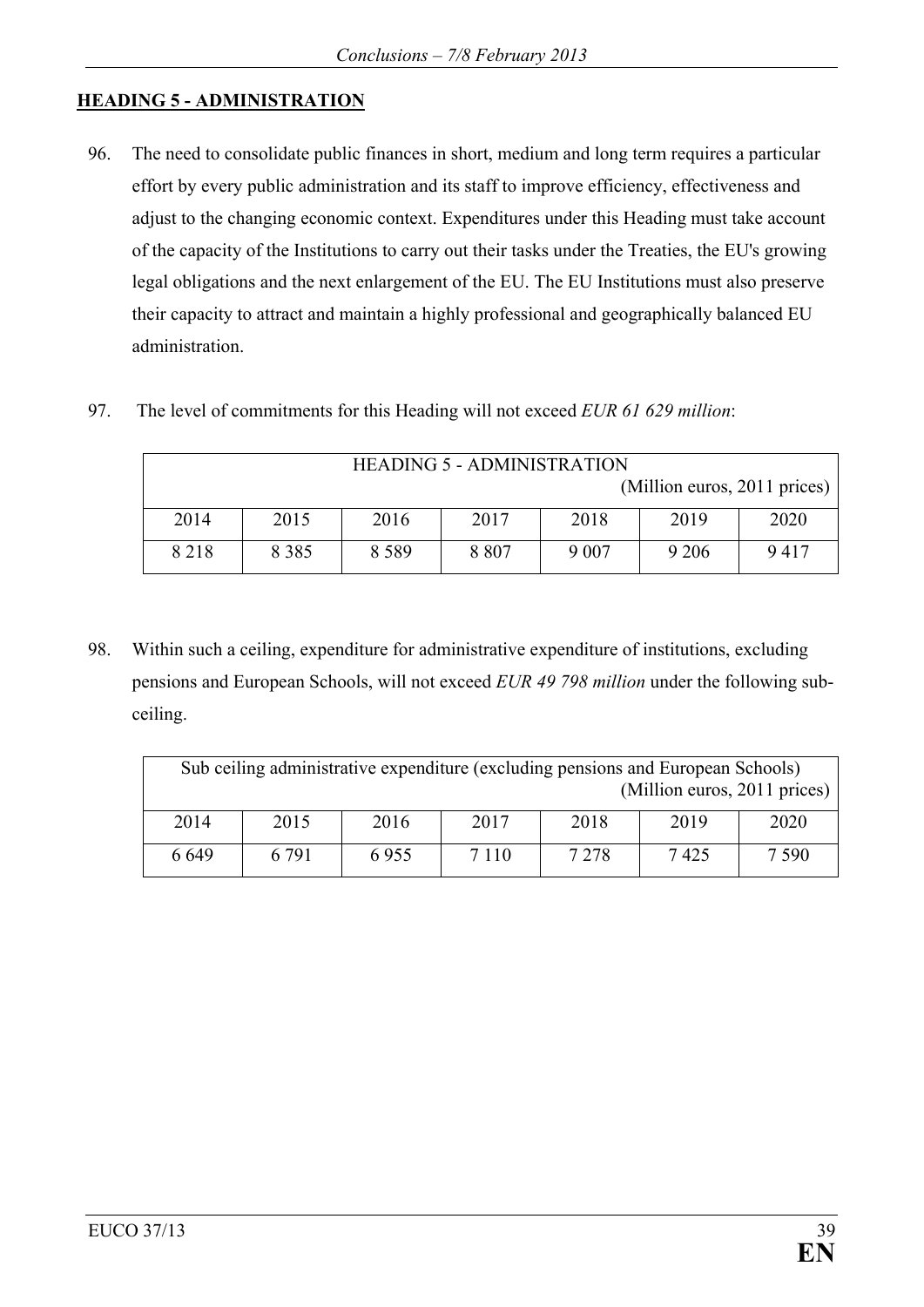- 99. These ceilings include the effects of the following savings:
	- a reduction applied to all EU institutions, bodies, agencies and their administrations of 5% in the staff over the period 2013-2017. This shall be compensated by an increase in working hours for staff without salary adjustment.
	- reductions in non-staff related expenditure, further reforms of the Staff Regulation and other internal administrative measures.
	- As part of the reform of the Staff Regulation, the adjustment of salaries and pensions of all staff through the salary method will be suspended for two years.
	- The savings referred to above shall be equally shared between all institutions as well as other bodies according to a distribution key and this shall be made binding through their insertion into the Inter Institutional Agreement on budgetary discipline and sound financial management. Each Institution, body or agency is expected to present estimates of expenditure in the annual budgetary procedure consistent with the above orientations. The development in costs for pensions will also be addressed in the reform of the staff regulations. As part of the reform of the Staff Regulations, the new solidarity levy will be reintroduced at a level of 6% as part of the reform of the salary method. These measures will have a significant impact on the cost for pensions in the mid- and long-term.
- 100. The ceilings indicated above set the framework for the co-decision process which will decide the concrete implementation of these and the other measures proposed by the Commission (such as restrictions on early retirement, the extension of the retirement age as well as the method for fixing annual adjustments).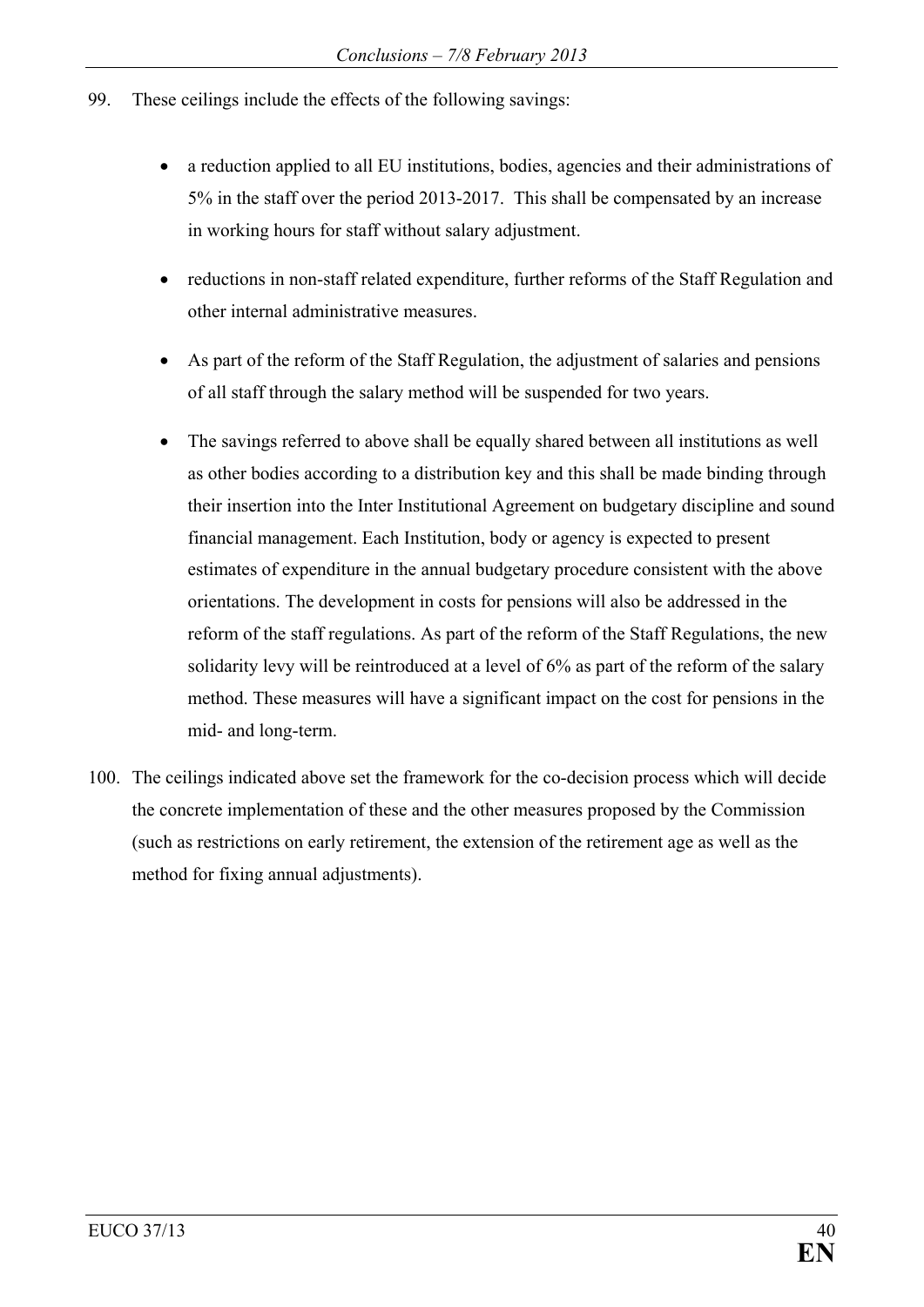## **HORIZONTAL ISSUES - INSTRUMENTS OUTSIDE THE MFF AND FLEXIBILITY**

- 101. The MFF will include, as a rule, all items for which EU financing is foreseen, as a means of ensuring transparency and appropriate budget discipline. However, given their specificities, the Flexibility Instrument, the Solidarity Fund, the European Globalisation Adjustment Fund, the Emergency Aid Reserve and the European Development Fund will be placed outside the MFF.
- 102. The Union must have the capacity to respond to exceptional circumstances, whether internal or external. At the same time, the need for flexibility must be weighed against the principle of budgetary discipline and transparency of EU expenditure including the agreed level of spending. Therefore, the following flexibility instrument is built into the MFF: within Heading 2 a new reserve for crises in the agricultural sector is created to bring support in case of major crises affecting agricultural production or distribution.

It is in the nature of flexibility instruments that they are only mobilised in case of need.

- 103. The European Union Solidarity Fund, the objective of which is to bring financial assistance in the event of major disasters, will continue to be financed outside the MFF with a maximum annual amount of EUR 500 million (2011 prices).
- 104. The Flexibility Instrument, the objective of which is to finance clearly identified and unforeseen expenditures, will continue to be financed outside the MFF with a maximum annual amount of EUR 471 million (2011 prices).
- 105. The Emergency Aid Reserve, the objective of which is to ensure capacity to respond rapidly to specific and unforeseeable aid requirements of third countries (humanitarian operations, civil crisis management and protection, migratory pressures), will continue to be financed outside the MFF with a maximum annual amount of EUR 280 million (2011 prices).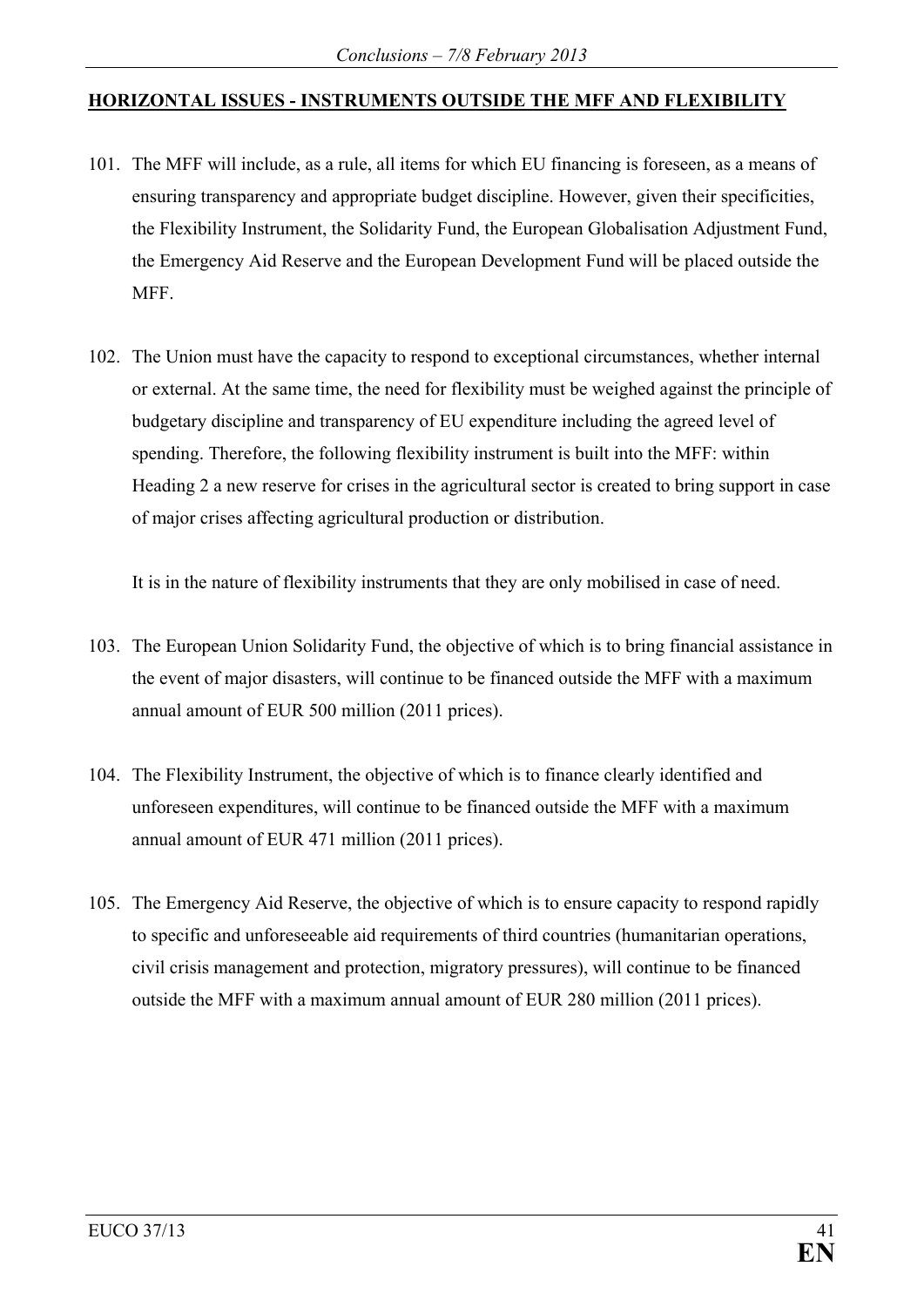- 106. The European Globalisation Adjustment Fund will continue to be financed outside the MFF with a maximum annual amount of EUR 150 million (2011 prices).
- 107. A Contingency Margin of up to 0,03 % of the Gross National Income of the Union shall be constituted outside the ceilings of the financial framework for the period 2014-2020, as a last-resort instrument to react to unforeseen circumstances. The decision to mobilise the Contingency Margin shall be taken jointly by the two arms of the budgetary authority. The Council shall act by qualified majority. Recourse to the contingency margin shall not exceed, at any given year, the maximum amount foreseen in the annual technical adjustment of the MFF and shall be consistent with the own resources ceiling. Amounts made available through the mobilisation of the Contingency Margin shall be fully offset against the margins in one or more financial framework headings for the current or future financial years. The amounts thus offset shall not be mobilised in the context of the financial framework. Recourse to the Contingency Margin shall not result in exceeding the total ceilings of commitment and payment appropriations laid down therein for the current and future financial years.
- 108. The EU's assistance to the ACP countries has traditionally been financed outside the EU budget for historical and legal reasons. In the current circumstances, with the Cotonou agreement due to expire in 2020, the EDF will remain outside the 2014-2020 MFF.It is noted, that the Commission intends to propose the budgetisation of the EDF as of 2021. The total amount available for the EDF will be EUR 26 984 million. The contribution key for the 11th EDF is contained in annex 2.
- 109. Specific and maximum possible flexibility will be implemented in order to comply with Article 323 TFEU to allow the Union to fulfil its obligations. This will be part of the mandate on the basis of which the Presidency will take forward discussions with the European Parliament in line with point 11.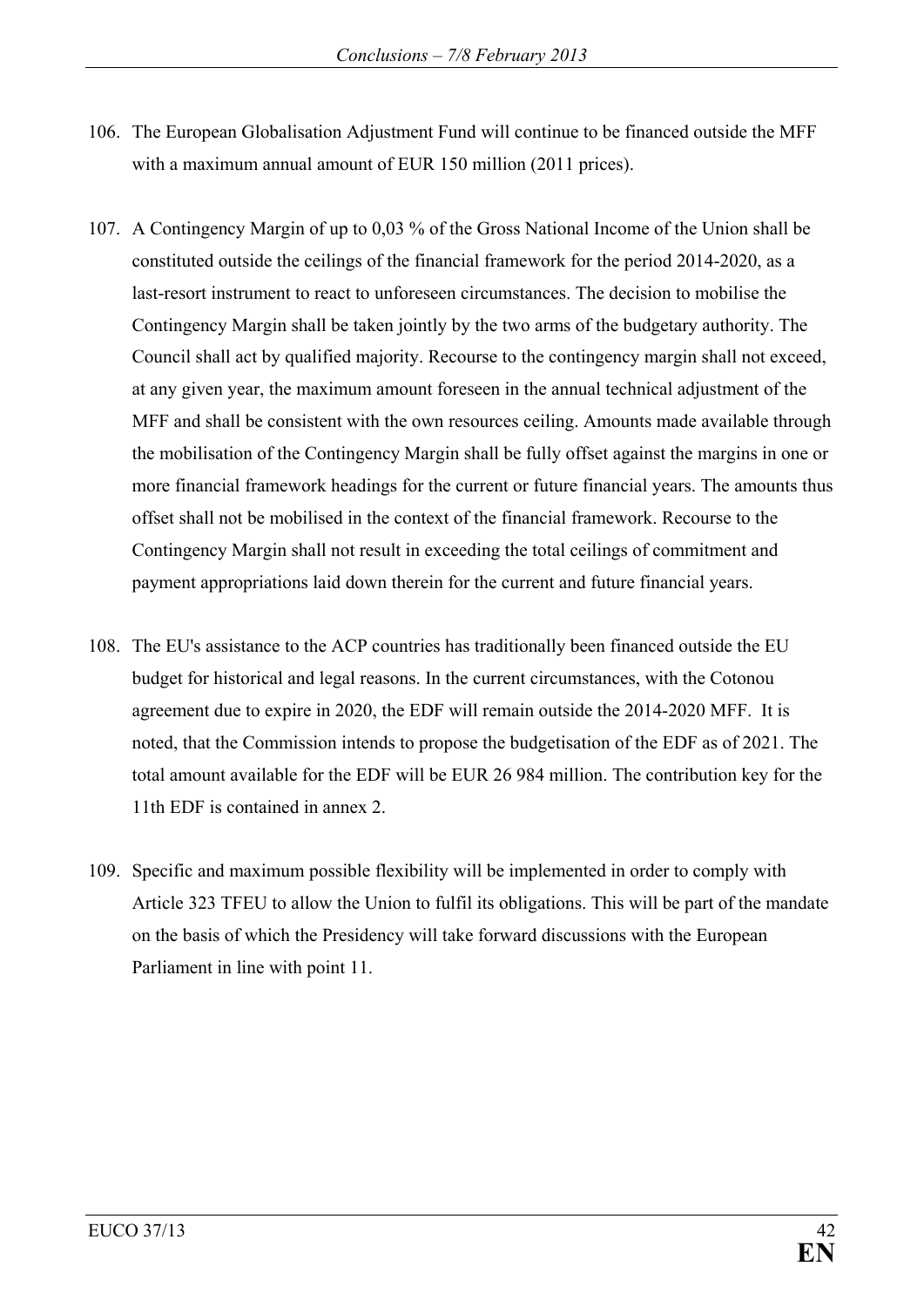#### *Improved and increased EIB involvement*

- 110. The EIB is already supporting growth considerably e.g. by providing loans to Member States which otherwise could not provide co-financing for structural funds or by implementing joint financial instruments. EIB involvement should be enhanced by:
	- (a) involving EIB expertise early in project co-financed by EU and EIB;
	- (b) ensuring that EIB is informed about projects receiving EU support;
	- (c) involving the EIB in the ex ante appraisal of large projects including through Jaspers;
	- (d) involving the EIB wherever appropriate in activities related to technical assistance.

## **PART II : REVENUE**

- 111. The own resources arrangements should be guided by the overall objectives of simplicity, transparency and equity. The total amount of own resources allocated to the Union budget to cover annual appropriations for payments shall not exceed 1.23% of the sum of all the Member States' GNIs. The total amount of appropriations for commitments entered in the Union budget shall not exceed 1.29% of the sum of all the Member States' GNIs. An orderly ratio between appropriations for commitments and appropriations for payments shall be maintained to guarantee their compatibility.
- 112. The new system of own resources of the European Union will enter into force on the first day of the month following receipt of the notification of its adoption by the last Member State. All its elements will apply retroactively from 1 January 2014.

#### *Traditional own resources*

113. The system for collection of traditional own resources will remain unchanged. However, from 1 January 2014, Member States shall retain, by way of collection costs, 20% of the amounts collected by them.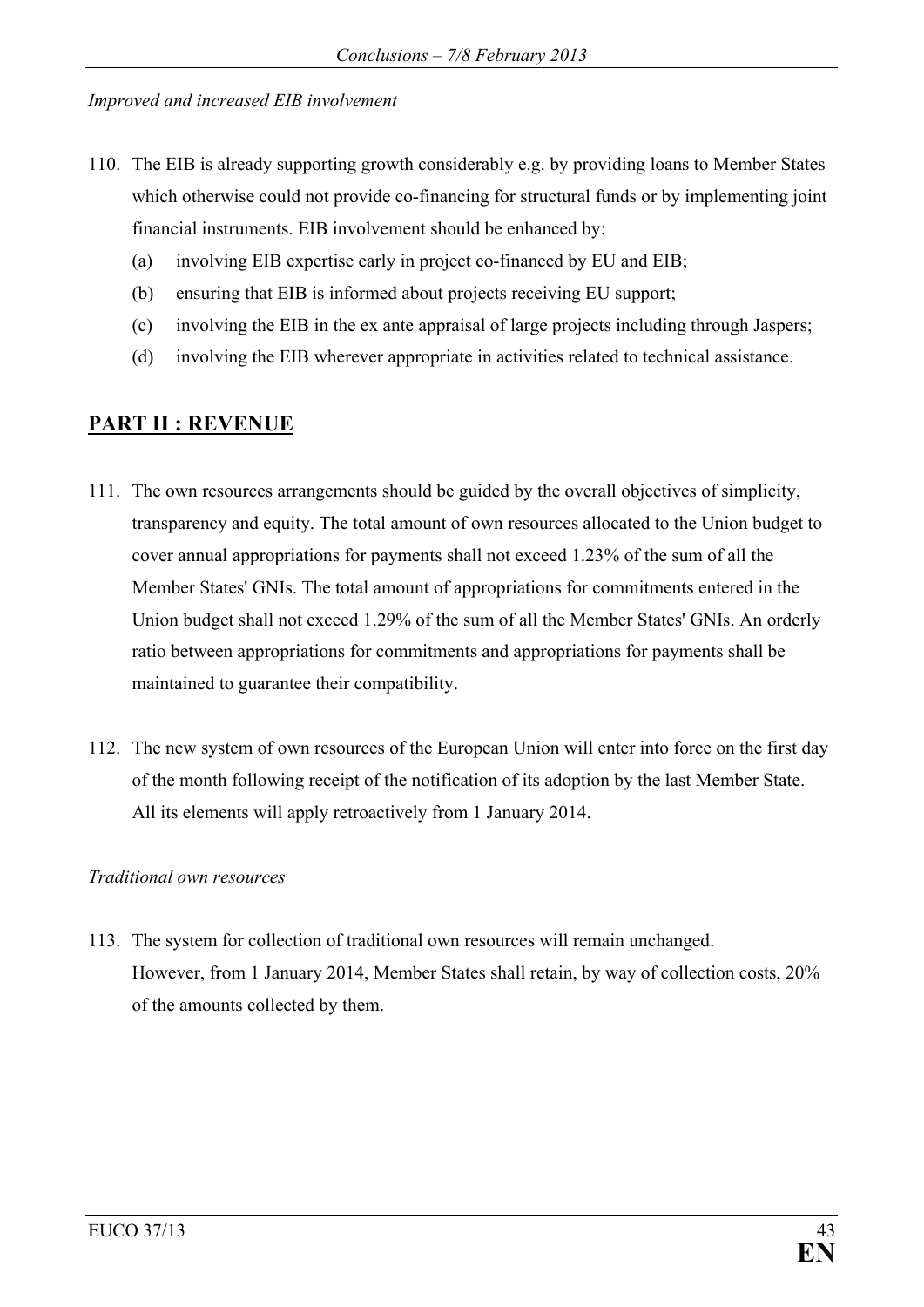#### *VAT-based own resource*

114. The European Council calls upon the Council to continue working on the proposal of the Commission for a new own resource based on value added tax (VAT) to make it as simple and transparent as possible, to strengthen the link with EU VAT policy and the actual VAT receipts, and to ensure equal treatment of taxpayers in all Member States. The new VAT own resource could replace the existing own resource based on VAT.

#### *FTT-based own resource*

115. On 22 January 2013 the Council adopted the Council Decision authorising enhanced cooperation in the area of financial transaction tax. The participating Member States are invited to examine if it could become the base for a new own resource for the EU budget. This would not impact non-participating Member States and would not impact the calculation of the United Kingdom correction.

#### *GNI-based own resource*

116. The method of applying a uniform rate for determining Member States' contributions to the existing own resource based on gross national income (GNI) will remain unchanged, without prejudice to points 115 and 118.

### *Implementing regulation*

117. On the basis of Art. 311(4) TFEU, a Council Regulation laying down implementing measures will be established.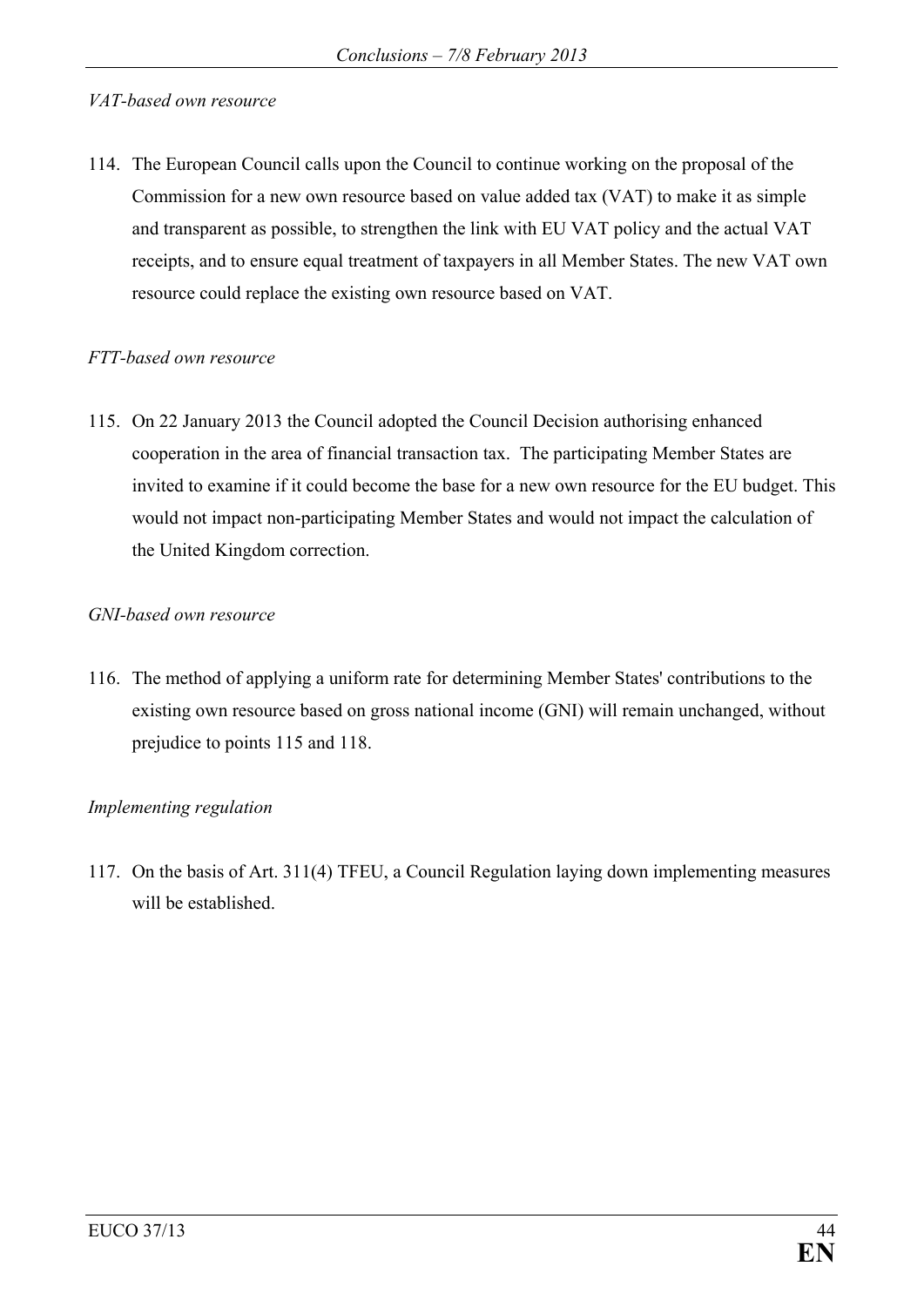#### *Corrections*

118. The existing correction mechanism for the United Kingdom will continue to apply.

For the period 2014-2020 only:

- the rate of call of the VAT-based own resource for Germany, The Netherlands and Sweden shall be fixed at 0.15%;
- Denmark, The Netherlands and Sweden will benefit from gross reductions in their annual GNI contribution of EUR 130 million, EUR 695 million and EUR 185 million respectively. Austria will benefit from gross reduction in its annual GNI contribution of EUR 30 million in 2014, EUR 20 million in 2015 and EUR 10 million in 2016.

 $\frac{1}{2}$  ,  $\frac{1}{2}$  ,  $\frac{1}{2}$  ,  $\frac{1}{2}$  ,  $\frac{1}{2}$  ,  $\frac{1}{2}$  ,  $\frac{1}{2}$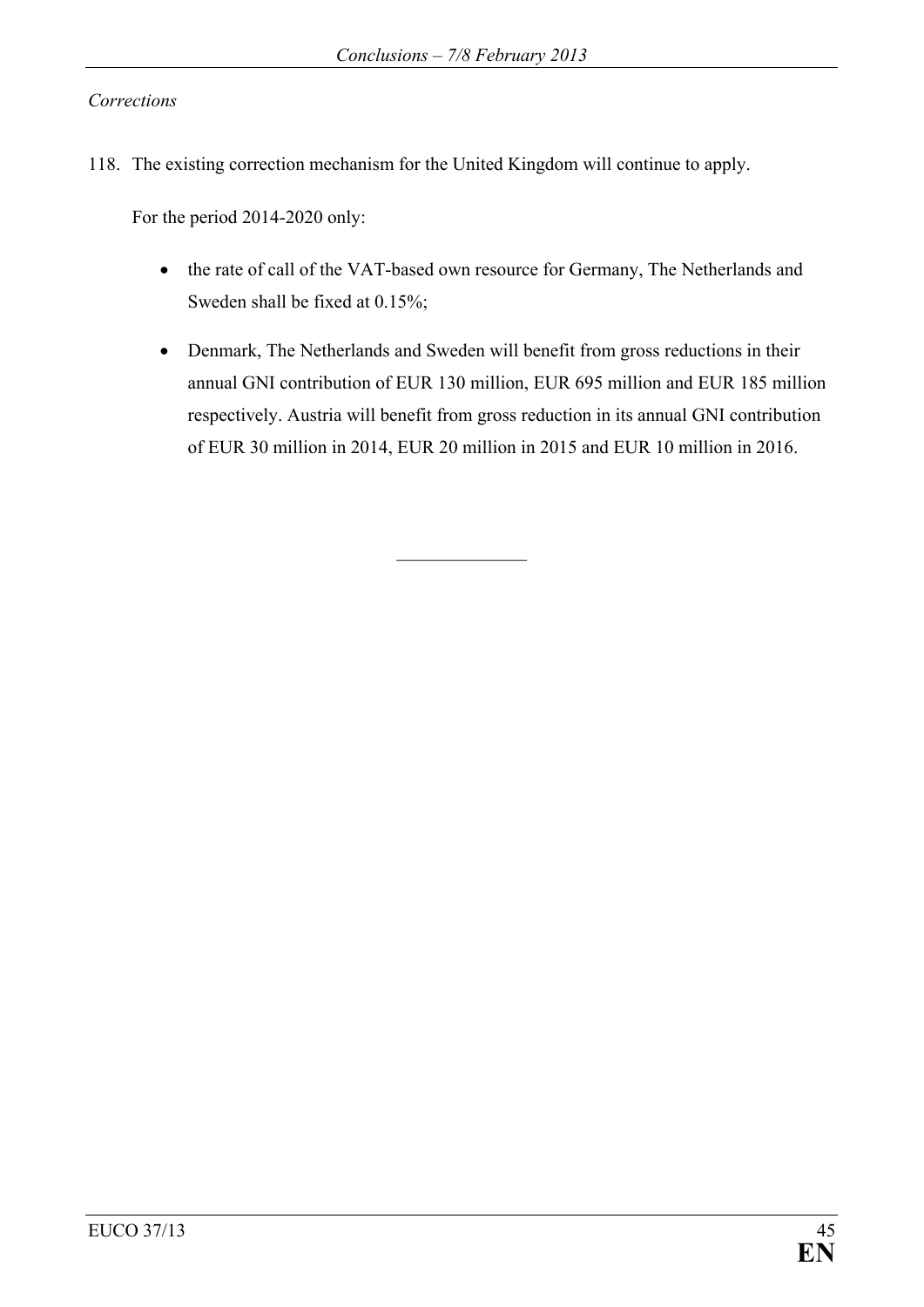## **ANNEX I**

#### **MULTIANNUAL FINANCIAL FRAMEWORK (EU-28)**

|                                                          |         |         |         |             |         |         |         | (EUR million - 2011 prices) |
|----------------------------------------------------------|---------|---------|---------|-------------|---------|---------|---------|-----------------------------|
| <b>COMMITMENT APPROPRIATIONS</b>                         | 2014    | 2015    | 2016    | 2017        | 2018    | 2019    | 2020    | Total<br>2014-2020          |
| 1. Smart and Inclusive Growth                            | 60.283  | 61.725  | 62.771  | 64.238      | 65.528  | 67.214  | 69.004  | 450.763                     |
| 1a: Competitiveness for growth and jobs                  | 15.605  | 16.321  | 16.726  | 17.693      | 18.490  | 19.700  | 21.079  | 125.614                     |
| 1b: Economic, social and territorial cohesion            | 44.678  | 45.404  | 46.045  | 46.545      | 47.038  | 47.514  | 47.925  | 325.149                     |
| 2. Sustainable Growth: Natural Resources                 | 55.883  | 55.060  | 54.261  | 53.448      | 52.466  | 51.503  | 50.558  | 373.179                     |
| of which: Market related expenditure and direct payments | 41.585  | 40.989  | 40.421  | 39.837      | 39.079  | 38.335  | 37.605  | 277.851                     |
| 3. Security and citizenship                              | 2.053   | 2.075   | 2.154   | 2.232       | 2.312   | 2.391   | 2.469   | 15.686                      |
| 4. Global Europe                                         | 7.854   | 8.083   | 8.281   | 8.375       | 8.553   | 8.764   | 8.794   | 58.704                      |
| 5. Administration                                        | 8.218   | 8.385   | 8.589   | 8.807       | 9.007   | 9.206   | 9.417   | 61.629                      |
| of which: Administrative expenditure of the institutions | 6.649   | 6.791   | 6.955   | 7.110       | 7.278   | 7.425   | 7.590   | 49.798                      |
| 6. Compensations                                         | 27      | 0       | 0       | $\mathbf 0$ | 0       | 0       | 0       | 27                          |
| <b>TOTAL COMMITMENT APPROPRIATIONS</b>                   | 134.318 | 135.328 | 136.056 | 137.100     | 137.866 | 139.078 | 140.242 | 959.988                     |
| as a percentage of GNI                                   | 1,03%   | 1,02%   | 1,00%   | 1,00%       | 0,99%   | 0,98%   | 0,98%   | 1,00%                       |
| <b>TOTAL PAYMENT APPROPRIATIONS</b>                      | 128.030 | 131.095 | 131.046 | 126.777     | 129.778 | 130.893 | 130.781 | 908.400                     |
| as a percentage of GNI                                   | 0.98%   | 0,98%   | 0,97%   | 0,92%       | 0,93%   | 0,93%   | 0,91%   | 0,95%                       |
|                                                          |         |         |         |             |         |         |         | <b>Total</b>                |
| <b>OUTSIDE THE MFF</b>                                   | 2014    | 2015    | 2016    | 2017        | 2018    | 2019    | 2020    | 2014-2020                   |
| <b>Emergency Aid Reserve</b>                             | 280     | 280     | 280     | 280         | 280     | 280     | 280     | 1.960                       |
| European Globalisation Fund                              | 150     | 150     | 150     | 150         | 150     | 150     | 150     | 1.050                       |
| Solidarity Fund                                          | 500     | 500     | 500     | 500         | 500     | 500     | 500     | 3.500                       |
| <b>Flexibility instrument</b>                            | 471     | 471     | 471     | 471         | 471     | 471     | 471     | 3.300                       |
| <b>EDF</b>                                               | 2.952   | 3.868   | 3.911   | 3.963       | 4.024   | 4.094   | 4.174   | 26.984                      |
| <b>TOTAL OUTSIDE THE MFF</b>                             | 4.353   | 5.269   | 5.312   | 5.364       | 5.425   | 5.495   | 5.575   | 36.794                      |
| as a percentage of GNI                                   | 0,03%   | 0,04%   | 0,04%   | 0,04%       | 0,04%   | 0,04%   | 0,04%   | 0,04%                       |
| <b>TOTAL MFF + OUTSIDE MFF</b>                           | 138.671 | 140.597 | 141.368 | 142.464     | 143.291 | 144.573 | 145.817 | 996.782                     |
| as a percentage of GNI                                   | 1,06%   | 1,06%   | 1,04%   | 1,04%       | 1,03%   | 1,02%   | 1,02%   | 1,04%                       |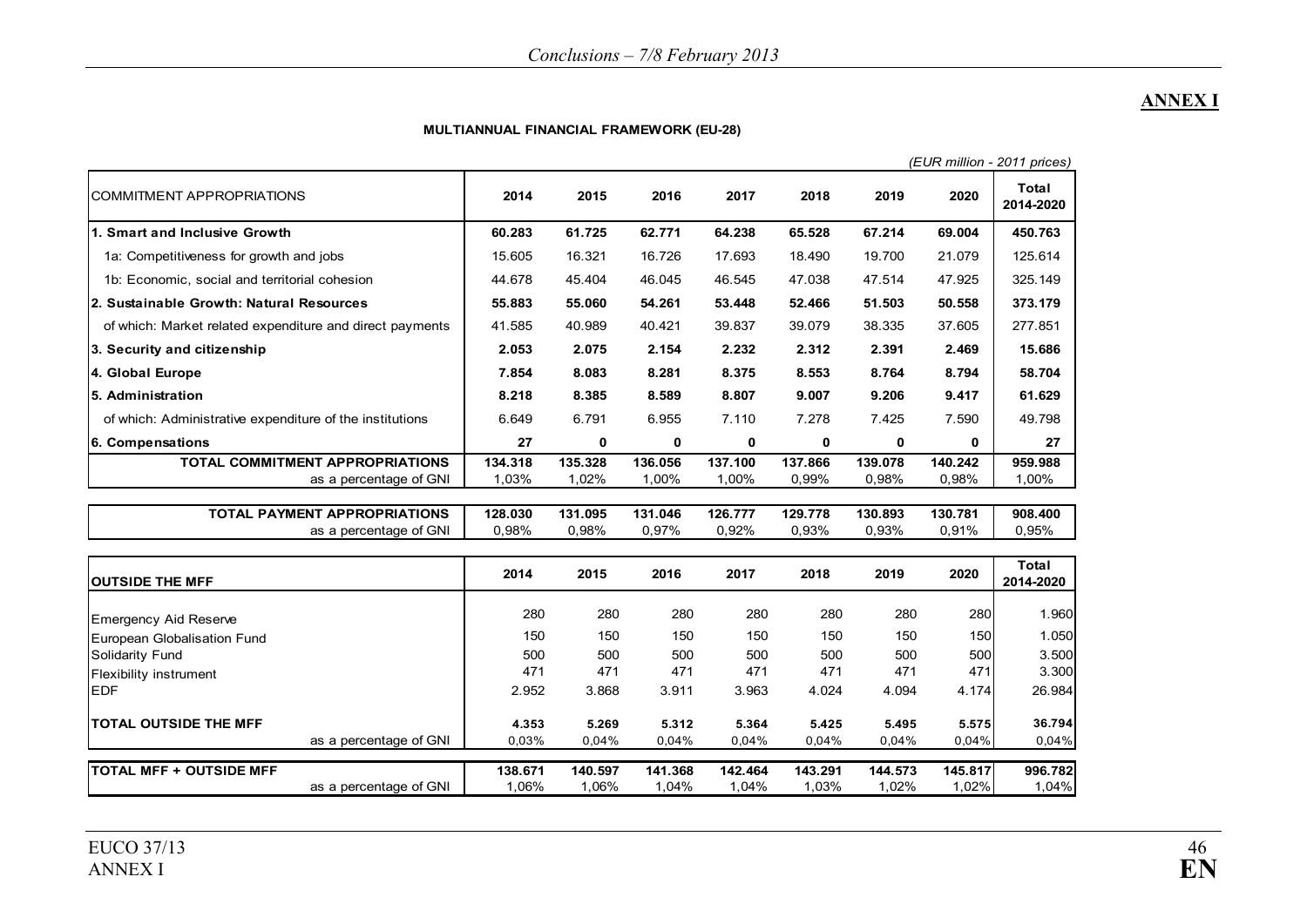#### **MULTIANNUAL FINANCIAL FRAMEWORK (EU-28)**

|                                                          |         |         |         |         |         |             |         | (EUR million - current prices) |
|----------------------------------------------------------|---------|---------|---------|---------|---------|-------------|---------|--------------------------------|
| <b>COMMITMENT APPROPRIATIONS</b>                         | 2014    | 2015    | 2016    | 2017    | 2018    | 2019        | 2020    | Total<br>2014-2020             |
| 1. Smart and Inclusive Growth                            | 63.972  | 66.812  | 69.304  | 72.342  | 75.270  | 78.751      | 82.466  | 508.918                        |
| 1a: Competitiveness for growth and jobs                  | 16.457  | 17.553  | 18.345  | 19.794  | 21.095  | 22.927      | 25.026  | 141.197                        |
| 1b: Economic, social and territorial cohesion            | 47.434  | 49.171  | 50.864  | 52.447  | 54.065  | 55.707      | 57.316  | 367.005                        |
| 2. Sustainable Growth: Natural Resources                 | 59.304  | 59.598  | 59.908  | 60.191  | 60.267  | 60.344      | 60.422  | 420.035                        |
| of which: Market related expenditure and direct payments | 44.130  | 44.368  | 44.628  | 44.863  | 44.889  | 44.916      | 44.942  | 312.737                        |
| 3. Security and citizenship                              | 2.179   | 2.246   | 2.378   | 2.514   | 2.655   | 2.801       | 2.950   | 17.723                         |
| 4. Global Europe                                         | 8.335   | 8.750   | 9.142   | 9.432   | 9.824   | 10.269      | 10.509  | 66.261                         |
| 5. Administration                                        | 8.721   | 9.076   | 9.483   | 9.919   | 10.346  | 10.787      | 11.254  | 69.585                         |
| of which: Administrative expenditure of the institutions | 7.056   | 7.350   | 7.678   | 8.008   | 8.360   | 8.700       | 9.071   | 56.224                         |
| 6. Compensations                                         | 29      | 0       | 0       | 0       | 0       | $\mathbf 0$ | 0       | 29                             |
| TOTAL COMMITMENT APPROPRIATIONS                          | 142.539 | 146.482 | 150.215 | 154.398 | 158.363 | 162.952     | 167.602 | 1.082.551                      |
| as a percentage of GNI                                   | 1,03%   | 1,02%   | 1,00%   | 1,00%   | 0,99%   | 0,98%       | 0,98%   | 1,00%                          |
| <b>TOTAL PAYMENT APPROPRIATIONS</b>                      | 135.866 | 141.901 | 144.685 | 142.771 | 149.074 | 153.362     | 156.295 | 1.023.956                      |
| as a percentage of GNI                                   | 0,98%   | 0,98%   | 0,97%   | 0,92%   | 0,93%   | 0,93%       | 0,91%   | 0,95%                          |
|                                                          |         |         |         |         |         |             |         | <b>Total</b>                   |
| <b>OUTSIDE THE MFF</b>                                   | 2014    | 2015    | 2016    | 2017    | 2018    | 2019        | 2020    | 2014-2020                      |
| Emergency Aid Reserve                                    | 297     | 303     | 309     | 315     | 322     | 328         | 335     | 2.209                          |
| European Globalisation Fund                              | 159     | 162     | 166     | 169     | 172     | 176         | 179     | 1.184                          |
| Solidarity Fund                                          | 531     | 541     | 552     | 563     | 574     | 586         | 598     | 3.945                          |
| Flexibility instrument                                   | 500     | 510     | 520     | 531     | 542     | 552         | 563     | 3.719                          |
| <b>EDF</b>                                               | 3.132   | 4.187   | 4.318   | 4.463   | 4.622   | 4.796       | 4.988   | 30.505                         |
| <b>TOTAL OUTSIDE THE MFF</b>                             | 4.752   | 5.839   | 6.003   | 6.182   | 6.375   | 6.585       | 6.812   | 42.548                         |
| as a percentage of GNI                                   | 0,03%   | 0,04%   | 0,04%   | 0,04%   | 0,04%   | 0,04%       | 0,04%   | 0,04%                          |
| <b>TOTAL MFF + OUTSIDE MFF</b>                           | 147.291 | 152.321 | 156.219 | 160.580 | 164.738 | 169.537     | 174.414 | 1.125.099                      |
| as a percentage of GNI                                   | 1,06%   | 1,06%   | 1,04%   | 1,04%   | 1,03%   | 1,02%       | 1,02%   | 1,04%                          |